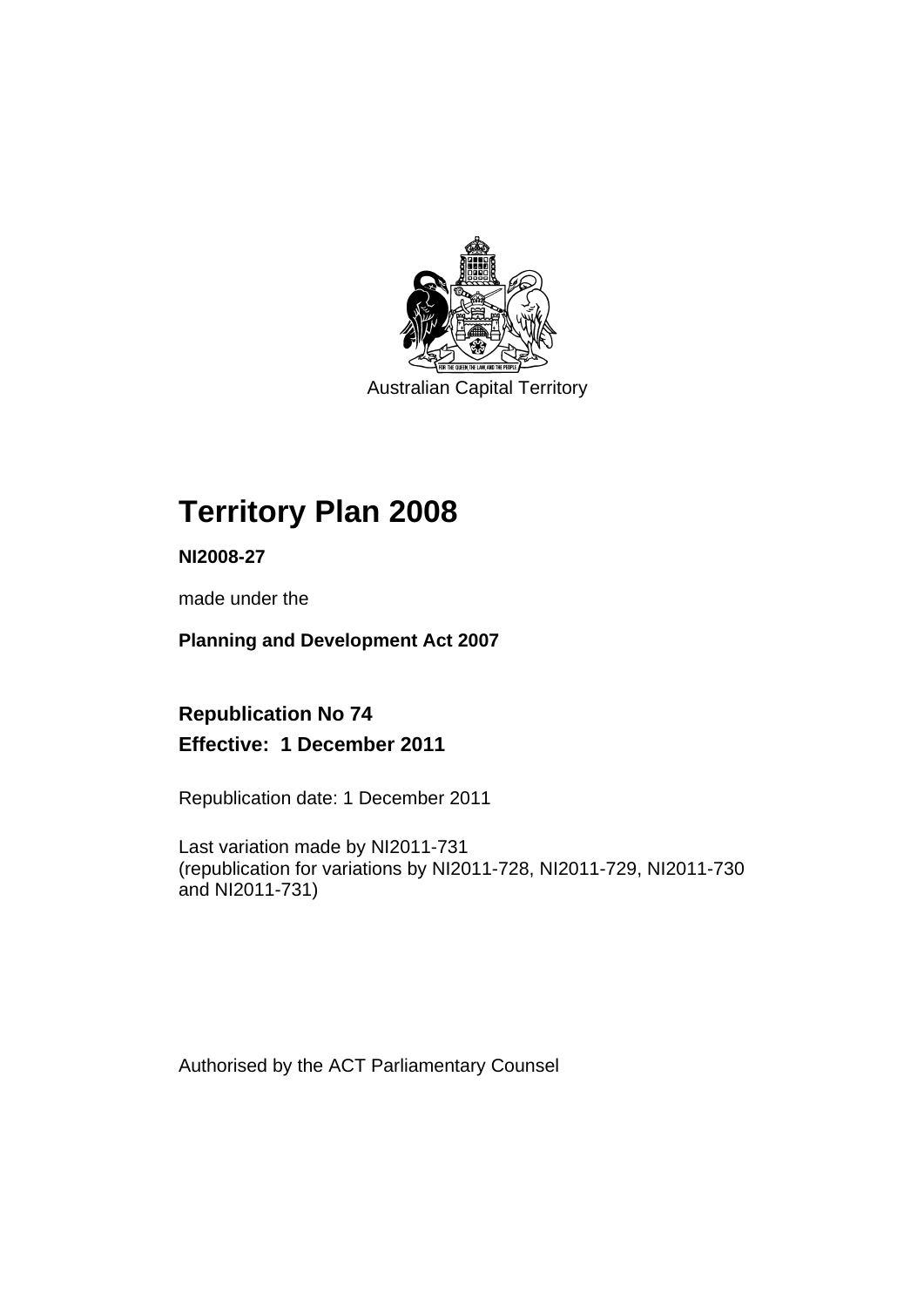1 About the endnotes

### **Endnotes**

### **1 About the endnotes**

Amending and modifying laws are annotated in the legislation history and the amendment history. Current modifications are not included in the republished law but are set out in the endnotes.

Not all editorial amendments made under the *Legislation Act 2001*, part 11.3 are annotated in the amendment history. Full details of any amendments can be obtained from the Parliamentary Counsel's Office.

Uncommenced amending laws are not included in the republished law. The details of these laws are underlined in the legislation history. Uncommenced expires are underlined in the legislation history and amendment history.

If all the provisions of the law have been renumbered, a table of renumbered provisions gives details of previous and current numbering.

The endnotes also include a table of earlier republications.

| $A = Act$                                    | $NI =$ Notifiable instrument              |
|----------------------------------------------|-------------------------------------------|
| $AF =$ Approved form                         | $o = order$                               |
| $am = amended$                               | $om = omitted/repealed$                   |
| $amdt = amendment$                           | $ord = ordinance$                         |
| $AR = Assembly resolution$                   | $orig = original$                         |
| $ch = chapter$                               | par = paragraph/subparagraph              |
| $CN =$ Commencement notice                   | $pres = present$                          |
| $def = definition$                           | $prev = previous$                         |
| $DI = Disallowable instrument$               | $(\text{prev}) = \text{previously}$       |
| $dict = dictionary$                          | $pt = part$                               |
| $disallowed = disallowed by the Legislative$ | $r = rule/subrule$                        |
| Assembly                                     | $reloc = relocated$                       |
| $div = division$                             | $remum = renumbered$                      |
| $exp = expires/expired$                      | $R[X]$ = Republication No                 |
| $Gaz = gazette$                              | $RI = reissue$                            |
| $hdg = heading$                              | $s = section/subsection$                  |
| $IA = Interpretation Act 1967$               | $sch = schedule$                          |
| $ins = inserted/added$                       | $sdiv = subdivision$                      |
| $LA =$ Legislation Act 2001                  | $SL = Subordinate$ law                    |
| $LR =$ legislation register                  | $sub =$ substituted                       |
| $LRA =$ Legislation (Republication) Act 1996 | underlining = whole or part not commenced |
| $mod = modified/modification$                | or to be expired                          |

### **2 Abbreviation key**

page 2 Territory Plan 2008 Effective: 01/12/11

R74 01/12/11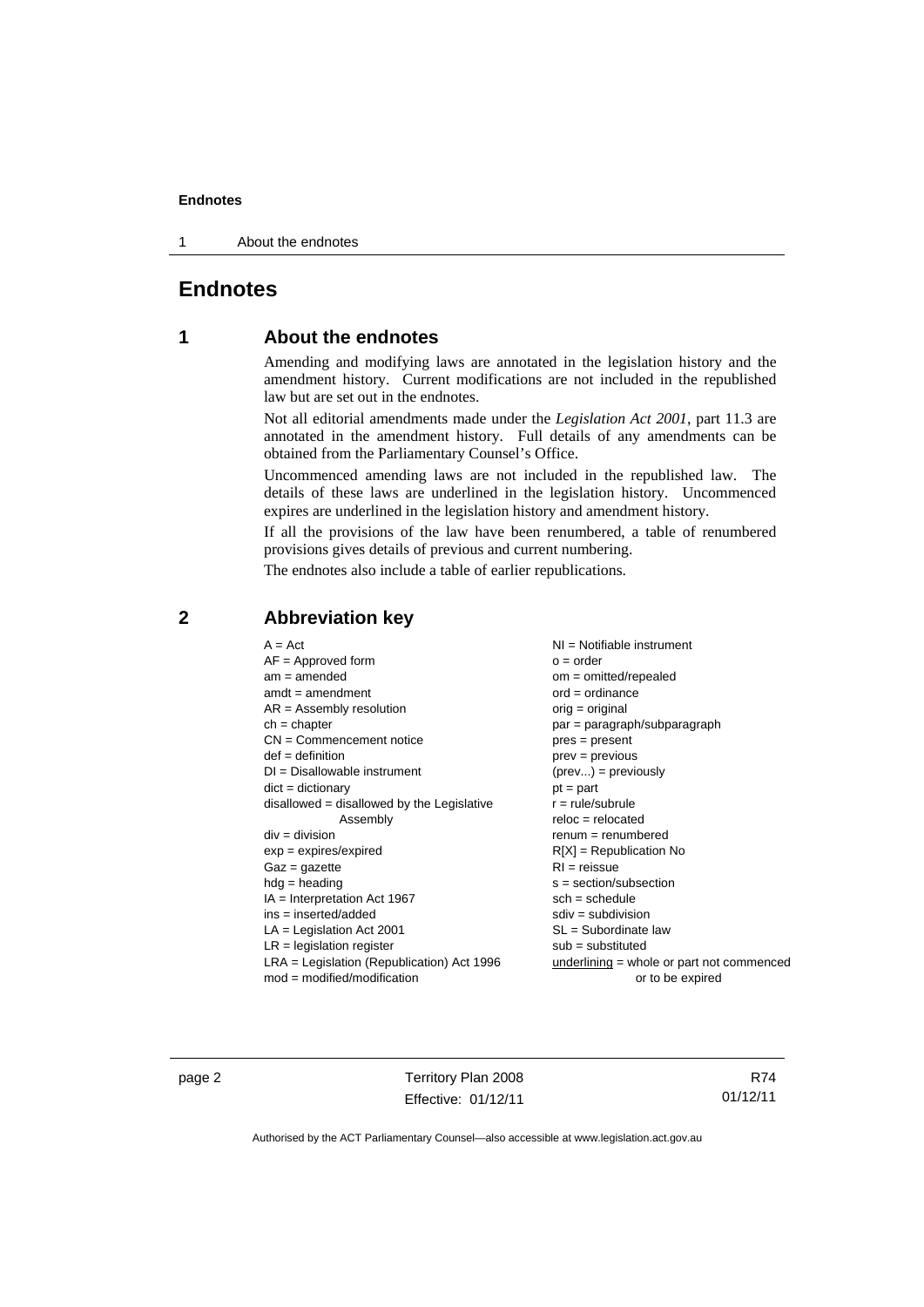### **3 Legislation history**

#### **Territory Plan 2008 NI2008-27**

notified LR 13 February 2008 commenced 31 March 2008 (see Planning and Development Act 2007 s 432 (3) (a))

as amended by

#### **Variation to the Territory Plan No 285**

(as notified in Planning and Development (Plan Variation No 285) Notice 2008 NI2008-123) commenced 18 April 2008 (CN2008-4)

### **Planning and Development (Technical Plan Variation—Forde) Notice 2008 NI2008-201**

notified LR 5 June 2008 commenced 6 June 2008 (LA s 73 (2) (a))

#### **Variation to the Territory Plan No 293**

(as notified in Planning and Development (Plan Variation No 293) Notice 2008 NI2008-219) commenced 15 August 2008 (CN2008-11)

### **Planning and Development (Technical Plan Variation—Residential and Commercial Zones Codes) Notice 2008 NI2008-289**

notified LR 10 July 2008 commenced 11 July 2008 (LA s 73 (2) (a))

**Planning and Development (Technical Plan Variation—Error Variation) Notice 2008 NI2008-290** 

notified LR 10 July 2008 commenced 11 July 2008 (LA s 73 (2) (a))

### **Planning and Development (Technical Plan Variation—Boundary Changes) Notice 2008 NI2008-298**

notified LR 31 July 2008 commenced 1 August 2008 (LA s 73 (2) (a))

### **Planning and Development (Technical Plan Variation—Dunlop) Notice 2008 NI2008-328**

notified LR 14 August 2008 commenced 15 August 2008 (LA s 73 (2) (a))

R74 01/12/11 Territory Plan 2008 Effective: 01/12/11 page 3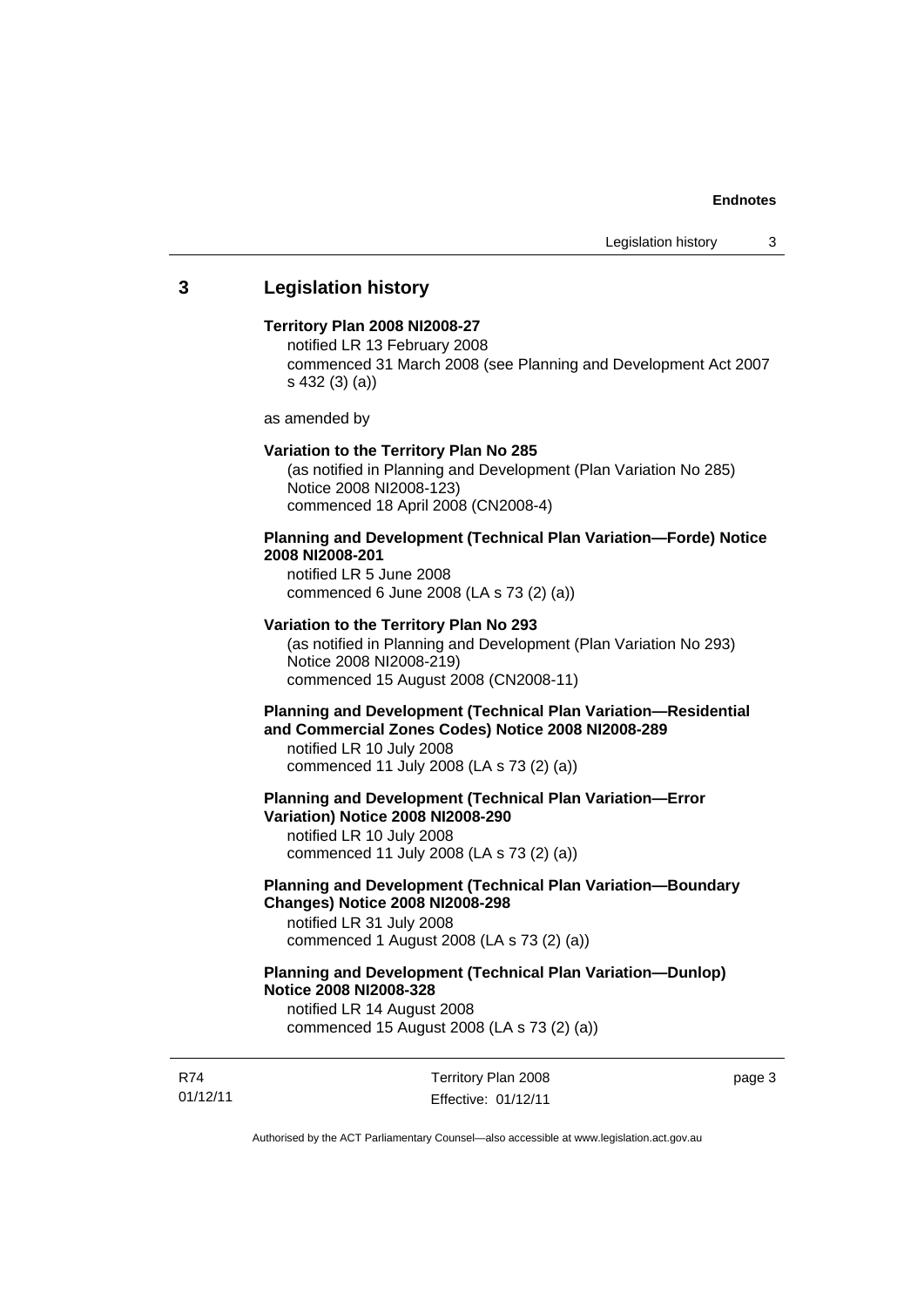| 3 | Legislation history |
|---|---------------------|
|---|---------------------|

### **Planning and Development (Technical Plan Variation—Watson) Notice 2008 NI2008-336**

notified LR 14 August 2008 commenced 15 August 2008 (LA s 73 (2) (a))

#### **Variation to the Territory Plan No 289**

(as notified in Planning and Development (Plan Variation No 289) Notice 2008 NI2008-339) commenced 5 September 2008 (CN2008-14)

#### **Variation to the Territory Plan No 281**

(as notified in Planning and Development (Plan Variation No 281) Notice 2008 NI2008-352) commenced 12 December 2008 (CN2008-16)

#### **Planning and Development (Technical Plan Variation—Residential Zones Codes) Notice 2008 NI2008-358**

notified LR 28 August 2008 commenced 29 August 2008 (LA s 73 (2) (a))

#### **Planning and Development (Technical Plan Variation—Franklin) Notice 2008 NI2008-499**

notified LR 30 October 2008 commenced 31 October 2008 (LA s 73 (2) (a))

### **Planning and Development (Technical Plan Variation—Gungahlin) Notice 2008 NI2008-516**

notified LR 6 November 2008 commenced 7 November 2008 (LA s 73 (2) (a))

#### **Planning and Development (Technical Plan Variation—Error Variation) Notice 2008 (No 2) NI2008-541**

notified LR 20 November 2008 commenced 21 November 2008 (LA s 73 (2) (a))

### **Planning and Development (Technical Plan Variation—Residential Zones Code) Notice 2008 (No 2) NI2008-542**

notified LR 20 November 2008 commenced 21 November 2008 (LA s 73 (2) (a))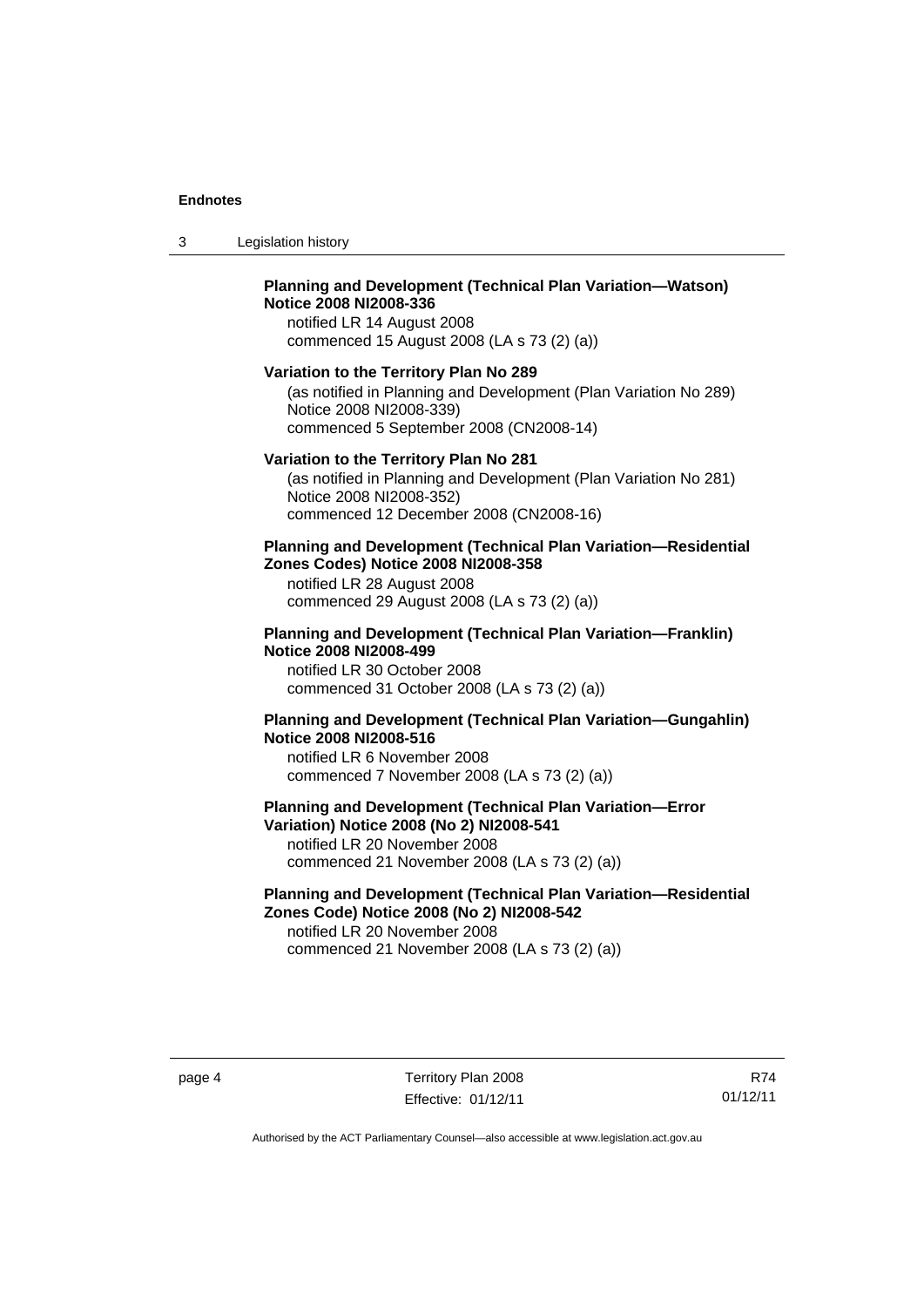#### **Planning and Development (Technical Plan Variation—Error Variation) Notice 2008 (No 3) NI2008-590**

notified LR 18 December 2008 commenced 19 December 2008 (LA s 73 (2) (a))

#### **Planning and Development (Technical Plan Variation—Belconnen District) Notice 2009 NI2009-6**

notified LR 8 January 2009 commenced 9 January 2009 (LA s 73 (2) (a))

#### **Planning and Development (Technical Plan Variation—Macgregor) Notice 2009 NI2009-17**

notified LR 15 January 2009 commenced 16 January 2009 (LA s 73 (2) (a))

#### **Planning and Development (Technical Plan Variation—Error Variation) Notice 2009 NI2009-37**

notified LR 5 February 2009 commenced 6 February 2009 (LA s 73 (2) (a))

#### **Planning and Development (Technical Plan Variation—Residential Zones Code) Notice 2009 NI2009-38**

notified LR 5 February 2009 commenced 6 February 2009 (LA s 73 (2) (a))

#### **Planning and Development (Technical Plan Variation—Boundary Changes) Notice 2009 NI2009-59**

notified LR 12 February 2009 commenced 13 February 2009 (LA s 73 (2) (a))

### **Planning and Development (Technical Plan Variation—Forde) Notice 2009 NI2009-70**

notified LR 26 February 2009 commenced 27 February 2009 (LA s 73 (2) (a))

### **Planning and Development (Technical Plan Variation—Error Variation) Notice 2009 (No 2) NI2009-99**

notified LR 19 March 2009 commenced 20 March 2009 (LA s 73 (2) (a))

page 5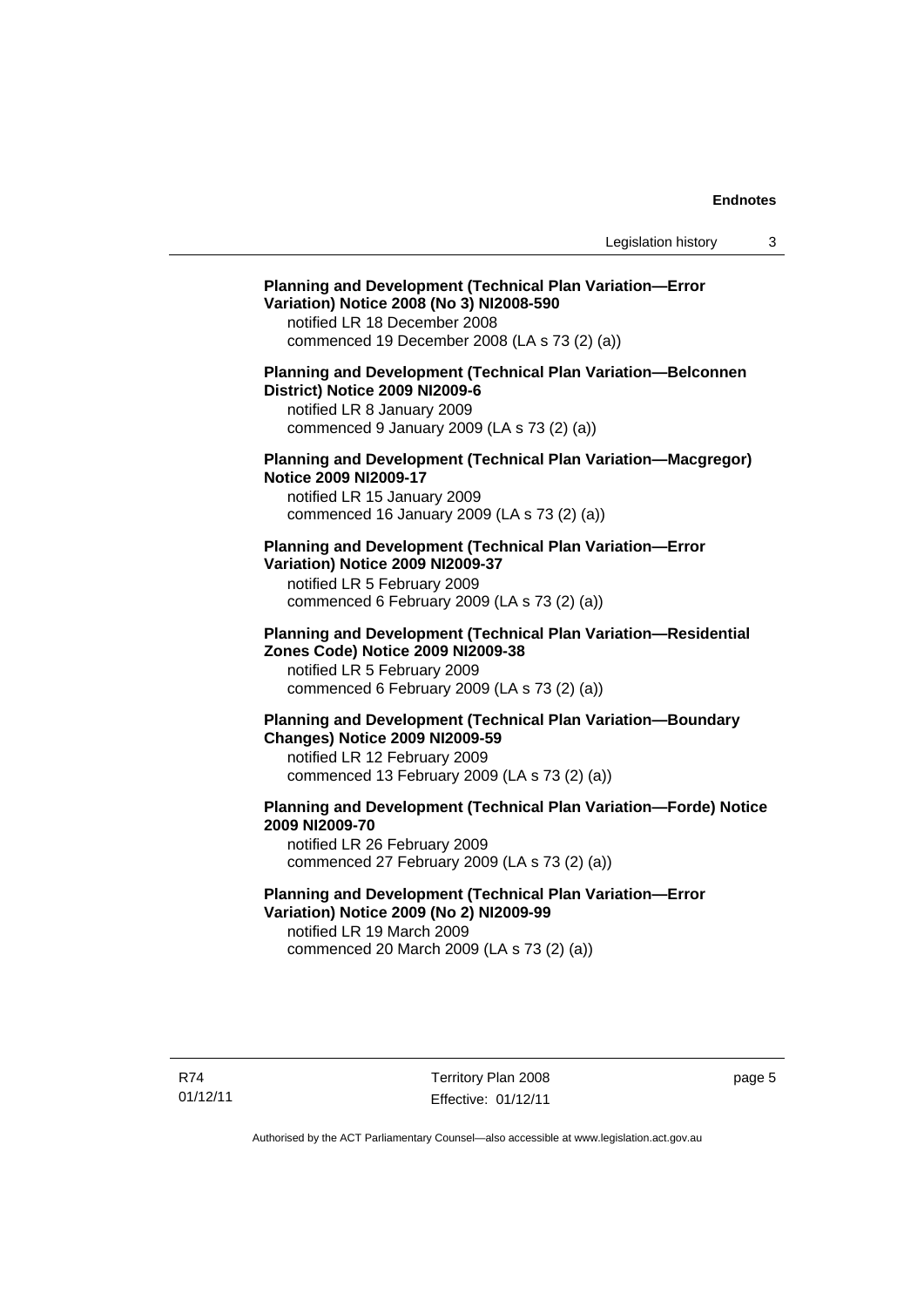3 Legislation history

### **Variation to the Territory Plan No 261**  (as notified in Planning and Development (Plan Variation No 261) Notice 2009 NI2009-107) commenced 17 April 2009 (CN2008-10) **Variation to the Territory Plan No 296**  (as notified in Planning and Development (Plan Variation No 296) Notice 2009 NI2009-108) commenced 17 April 2009 (CN2008-9) **Planning and Development (Technical Plan Variation—Gungahlin) Notice 2009 NI2009-181**  notified LR 16 April 2009 commenced 17 April 2009 (LA s 73 (2) (a)) **Planning and Development (Technical Plan Variation—Gungahlin) Notice 2009 (No 2) NI2009-199**  notified LR 30 April 2009 commenced 1 May 2009 (LA s 73 (2) (a)) **Planning and Development (Technical Plan Variation—Harrison) Notice 2009 NI2009-200**  notified LR 30 April 2009 commenced 1 May 2009 (LA s 73 (2) (a)) **Planning and Development (Technical Plan Variation—Franklin) Notice 2009 NI2009-216**  notified LR 14 May 2009 commenced 15 May 2009 (LA s 73 (2) (a)) **Planning and Development (Technical Plan Variation—Macgregor) Notice 2009 (No 2) NI2009-217**  notified LR 14 May 2009 commenced 15 May 2009 (LA s 73 (2) (a)) **Planning and Development (Technical Plan Variation—Harrison) Notice 2009 (No 2) NI2009-237**  notified LR 21 May 2009 commenced 22 May 2009 (LA s 73 (2) (a)) **Planning and Development (Technical Plan Variation—Casey) Notice**

**2009 NI2009-238** 

notified LR 21 May 2009 commenced 22 May 2009 (LA s 73 (2) (a))

page 6 Territory Plan 2008 Effective: 01/12/11

R74 01/12/11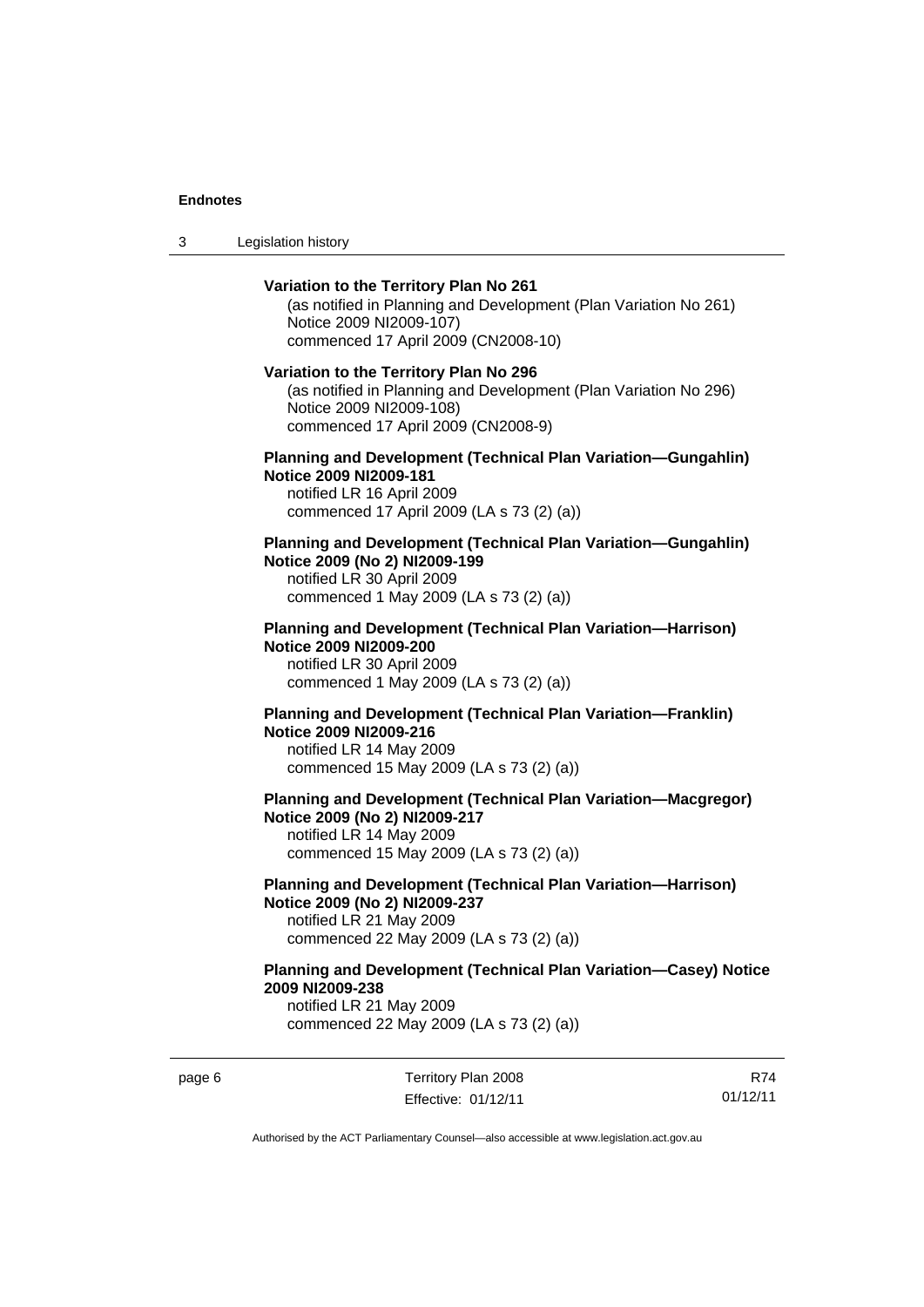### **Planning and Development (Technical Plan Variation—Franklin) Notice 2009 (No 2) NI2009-254**  notified LR 4 June 2009 commenced 5 June 2009 (LA s 73 (2) (a)) **Planning and Development (Technical Plan Variation—Dunlop) Notice 2009 NI2009-255**  notified LR 4 June 2009 commenced 5 June 2009 (LA s 73 (2) (a)) **Planning and Development (Technical Plan Variation—Forde) Notice 2009 (No 2) NI2009-256**  notified LR 4 June 2009 commenced 5 June 2009 (LA s 73 (2) (a)) **Planning and Development (Technical Amendment—Harrison and Flemington Road Corridor Concept Plan) Plan Variation 2009 (No 1) NI2009-272**  notified LR 18 June 2009 commenced 19 June 2009 (LA s 73 (2) (a)) **Planning and Development (Technical Amendment—Macgregor West Precinct Code) Plan Variation 2009 (No 1) NI2009-321**  notified LR 9 July 2009 commenced 10 July 2009 (LA s 73 (2) (a)) **Planning and Development (Technical Amendment—Residential Zones Codes and WaterWays General Code) Plan Variation 2009 (No 1) NI2009-322**  notified LR 9 July 2009 commenced 10 July 2009 (LA s 73 (2) (a)) **Planning and Development (Technical Amendment—Duffy) Plan Variation 2009 NI2009-323**  notified LR 16 July 2009 commenced 17 July 2009 (LA s 73 (2) (a)) **Planning and Development (Technical Amendment—Error) Plan Variation 2009 (No 1) NI2009-324**  notified LR 9 July 2009 commenced 10 July 2009 (LA s 73 (2) (a))

R74 01/12/11 Territory Plan 2008 Effective: 01/12/11 page 7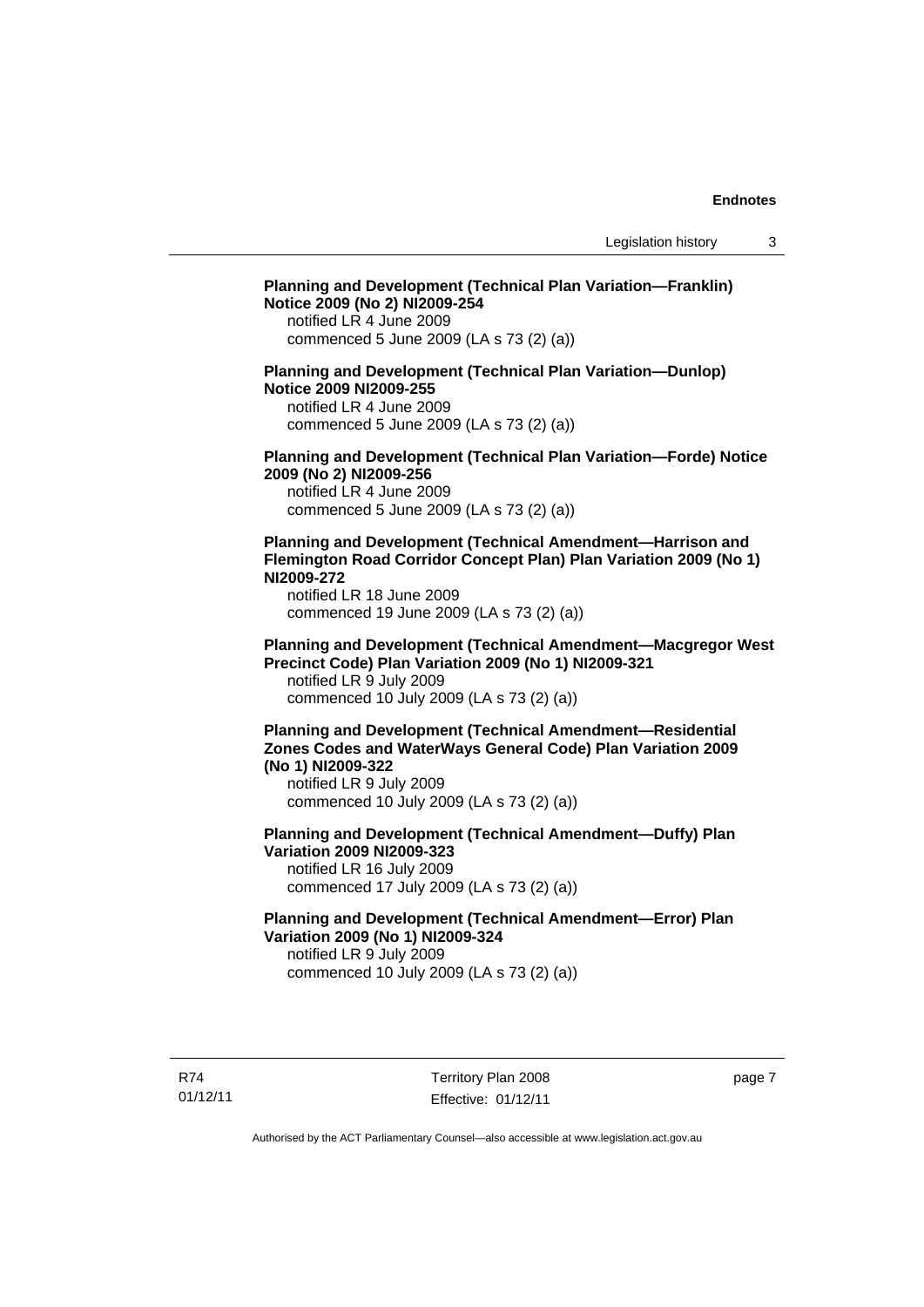| 3 | Legislation history |  |
|---|---------------------|--|
|---|---------------------|--|

### **Planning and Development (Technical Amendment—Kingston) Plan Variation 2009 NI2009-338**

notified LR 16 July 2009 commenced 17 July 2009 (LA s 73 (2) (a))

### **Planning and Development (Technical Amendment—Access and Mobility General Code) Plan Variation 2009 (No 1) NI2009-342**

notified LR 23 July 2009 commenced 24 July 2009 (LA s 73 (2) (a))

### **Variation to the Territory Plan No 288**

(as notified in Planning and Development (Plan Variation No 288) Notice 2009 NI2009-391) commenced 4 September 2009 (CN2009-12)

### **Planning and Development (Technical Amendment—Miscellaneous Amendments) Plan Variation 2009 (No 1) NI2009-392**

notified LR 20 August 2009 commenced 21 August 2009 (LA s 73 (2) (a))

#### **Planning and Development (Technical Amendment—Bonner) Plan Variation 2009 NI2009-409**

notified LR 27 August 2009 commenced 28 August 2009 (LA s 73 (2) (a))

### **Planning and Development (Technical Amendment—Franklin) Plan Variation 2009 (No 1) NI2009-410**  notified LR 27 August 2009

commenced 28 August 2009 (LA s 73 (2) (a))

### **Planning and Development (Technical Amendment—Griffith) Plan Variation 2009 NI2009-418**

notified LR 3 September 2009 commenced 4 September 2009 (LA s 73 (2) (a))

#### **Planning and Development (Technical Amendment—Residential Zones Development Codes and Other Codes) Plan Variation 2009 (No 1) NI2009-487**

notified LR 1 October 2009 commenced 2 October 2009 (LA s 73 (2) (a))

R74 01/12/11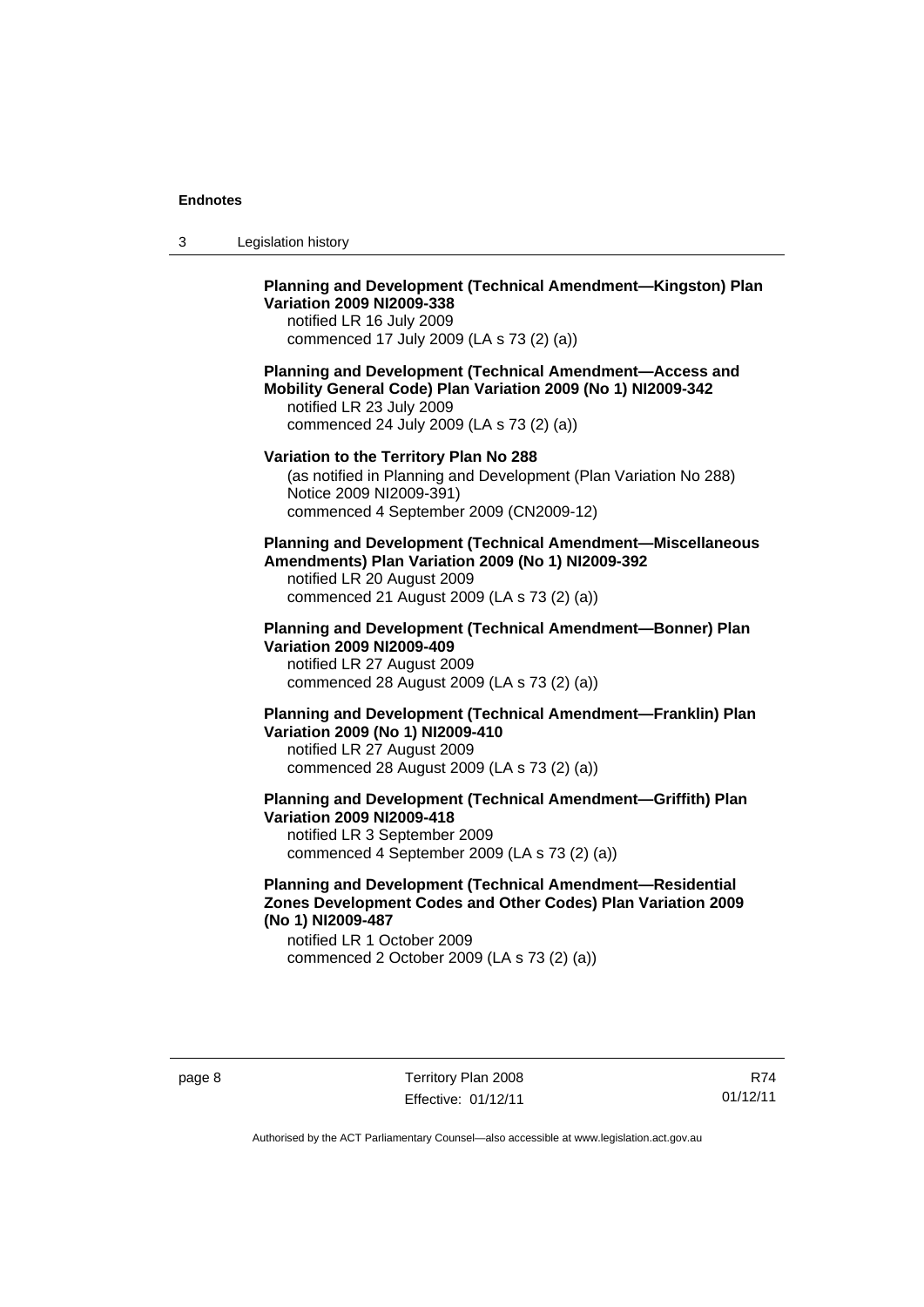### **Planning and Development (Technical Amendment—Single Dwelling Housing Development Code) Plan Variation 2009 (No 1) NI2009-488**  notified LR 1 October 2009 commenced 2 October 2009 (LA s 73 (2) (a)) **Planning and Development (Technical Amendment—Hume) Plan Variation 2009 NI2009-570**  notified LR 12 November 2009 commenced 13 November 2009 (LA s 73 (2) (a)) **Planning and Development (Technical Amendment—Macgregor) Plan Variation 2009 NI2009-617**  notified LR 3 December 2009 commenced 4 December 2009 (LA s 73 (2) (a)) **Planning and Development (Technical Amendment—Bonner) Plan Variation 2009 (No 2) NI2009-618**  notified LR 3 December 2009 commenced 4 December 2009 (LA s 73 (2) (a)) **Planning and Development (Technical Amendment—Nicholls) Plan Variation 2009 NI2009-619**  notified LR 3 December 2009 commenced 4 December 2009 (LA s 73 (2) (a)) **Planning and Development (Technical Amendment—Miscellaneous Amendments) Plan Variation 2010 (No 1) NI2010-21**  notified LR 21 January 2010 commenced 22 January 2010 (LA s 73 (2) (a)) **Planning and Development (Technical Amendment—Changes to concept plans (Flemington Road corridor, Coombs and Wright) and various code and miscellaneous changes) Plan Variation 2010 NI2010-22**  notified LR 21 January 2010 commenced 22 January 2010 (LA s 73 (2) (a)) **Planning and Development (Technical Amendment—Changes to a commercial code and general codes) Plan Variation 2010 NI2010-23**  notified LR 21 January 2010 commenced 22 January 2010 (LA s 73 (2) (a))

R74 01/12/11 Territory Plan 2008 Effective: 01/12/11 page 9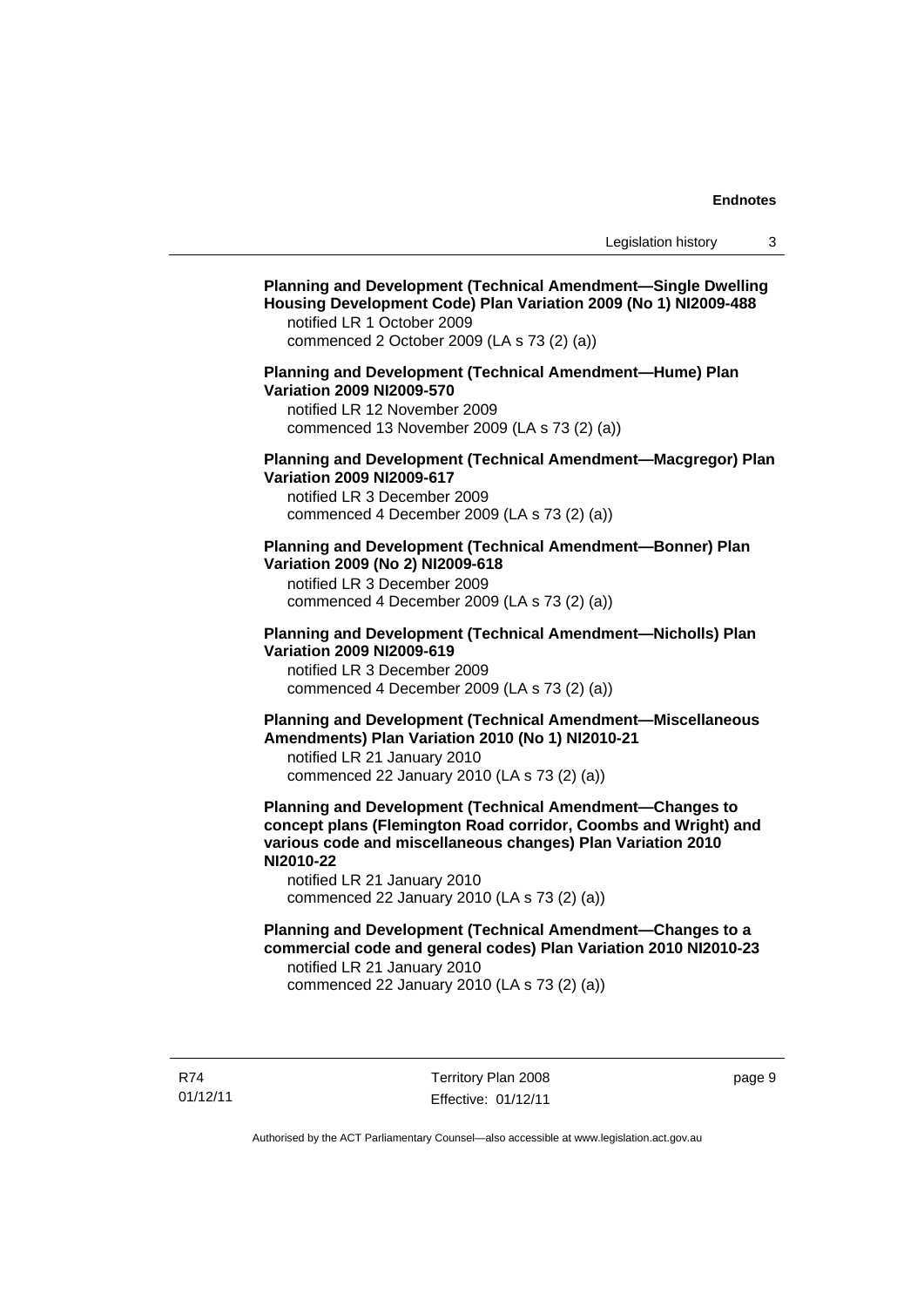| -3 | Legislation history |  |
|----|---------------------|--|
|----|---------------------|--|

### **Planning and Development (Technical Amendment—Franklin) Plan Variation 2010 NI2010-45**

notified LR 4 February 2010 commenced 5 February 2010 (LA s 73 (2) (a))

#### **Planning and Development (Technical Amendment—Harrison) Plan Variation 2010 NI2010-82**

notified LR 25 February 2010 commenced 26 February 2010 (LA s 73 (2) (a))

### **Planning and Development (Technical Amendment—Casey) Plan Variation 2010 NI2010-83**

notified LR 25 February 2010 commenced 26 February 2010 (LA s 73 (2) (a))

#### **Planning and Development (Technical Amendment—Gungahlin) Plan Variation 2010 NI2010-84**

notified LR 25 February 2010 commenced 26 February 2010 (LA s 73 (2) (a))

#### **Planning and Development (Technical Amendment—Macgregor) Plan Variation 2010 NI2010-123**

notified LR 18 March 2010 commenced 19 March 2010 (LA s 73 (2) (a))

#### **Planning and Development (Technical Amendment—Bonner) Plan Variation 2010 NI2010-124**

notified LR 18 March 2010 commenced 19 March 2010 (LA s 73 (2) (a))

#### **Planning and Development (Technical Amendment—Bruce) Plan Variation 2010 NI2010-125**  notified LR 18 March 2010

commenced 19 March 2010 (LA s 73 (2) (a))

#### **Planning and Development (Technical Amendment—Miscellaneous Amendments and Corrections) Plan Variation 2010 (No 1) NI2010-217**  notified LR 6 May 2010

commenced 7 May 2010 (LA s 73 (2) (a))

R74 01/12/11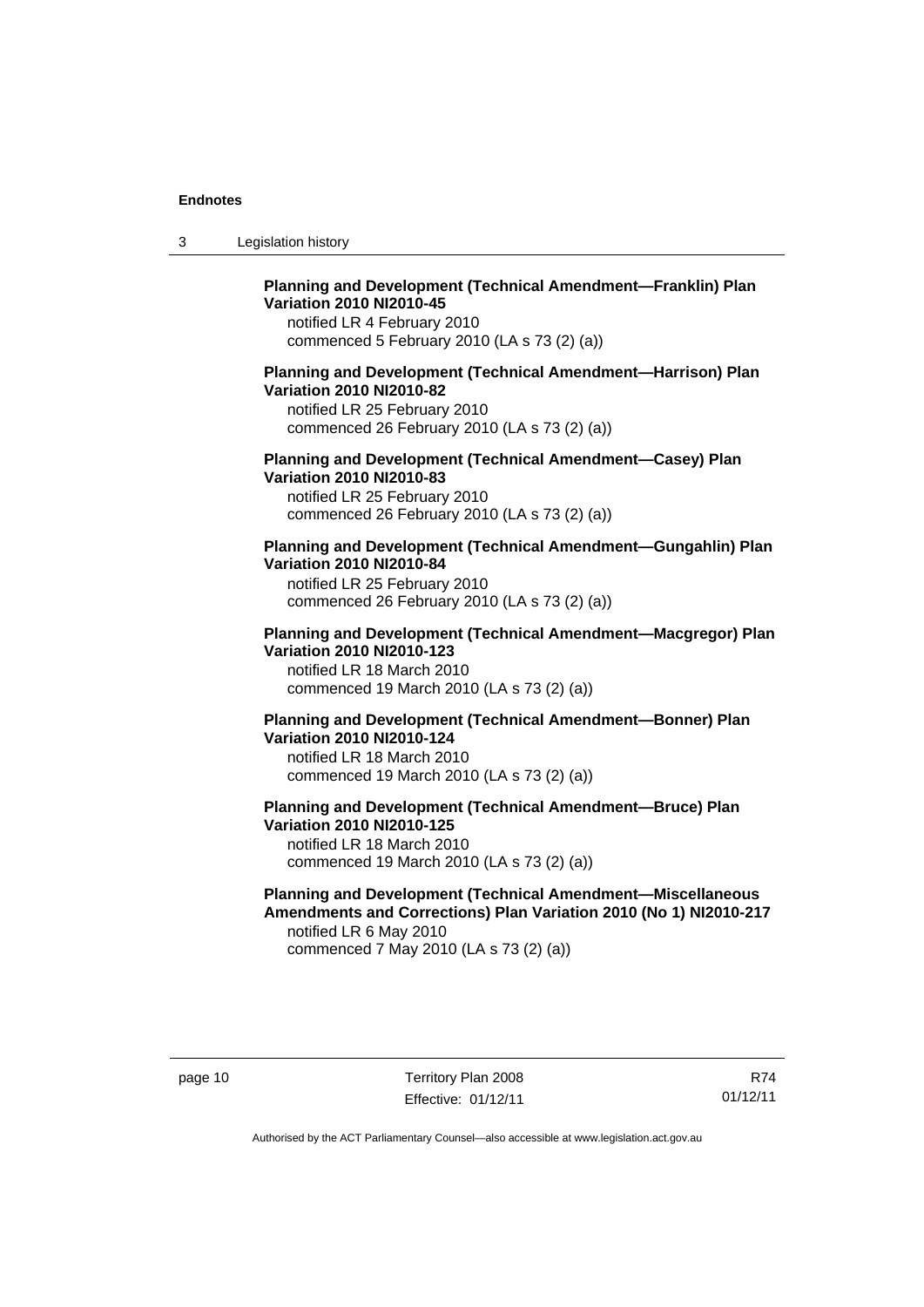**Planning and Development (Technical Amendment—Changes to noise attenuation provisions (single dwelling housing development code and multi unit housing development code) and other amendments) Plan Variation 2010 NI2010-218**  notified LR 6 May 2010 commenced 7 May 2010 (LA s 73 (2) (a)) **Planning and Development (Technical Amendment—Realignment of designated boundary and rezone future urban area – Molonglo) Plan Variation 2010 NI2010-219**  notified LR 6 May 2010 commenced 7 May 2010 (LA s 73 (2) (a)) **Planning and Development (Technical Amendment—Forde) Plan Variation 2010 NI2010-243**  notified LR 27 May 2010 commenced 28 May 2010 (LA s 73 (2) (a)) **Planning and Development (Technical Amendment—Crace) Plan Variation 2010 NI2010-244**  notified LR 27 May 2010 commenced 28 May 2010 (LA s 73 (2) (a)) **Planning and Development (Technical Amendment—Kingston) Plan Variation 2010 NI2010-246**  notified LR 3 June 2010 commenced 4 June 2010 (LA s 73 (2) (a)) **Planning and Development (Technical Amendment—Rezoning – boundary changes) Plan Variation 2010 (No 1) NI2010-258**  notified LR 27 May 2010 commenced 28 May 2010 (LA s 73 (2) (a)) **Planning and Development (Technical Amendment—Gungahlin) Plan Variation 2010 (No 2) NI2010-321**  notified LR 24 June 2010 commenced 25 June 2010 (LA s 73 (2) (a)) **Planning and Development (Technical Amendment—Mitchell and Lyneham) Plan Variation 2010 NI2010-370**  notified LR 8 July 2010 commenced 9 July 2010 (LA s 73 (2) (a))

R74 01/12/11 Territory Plan 2008 Effective: 01/12/11 page 11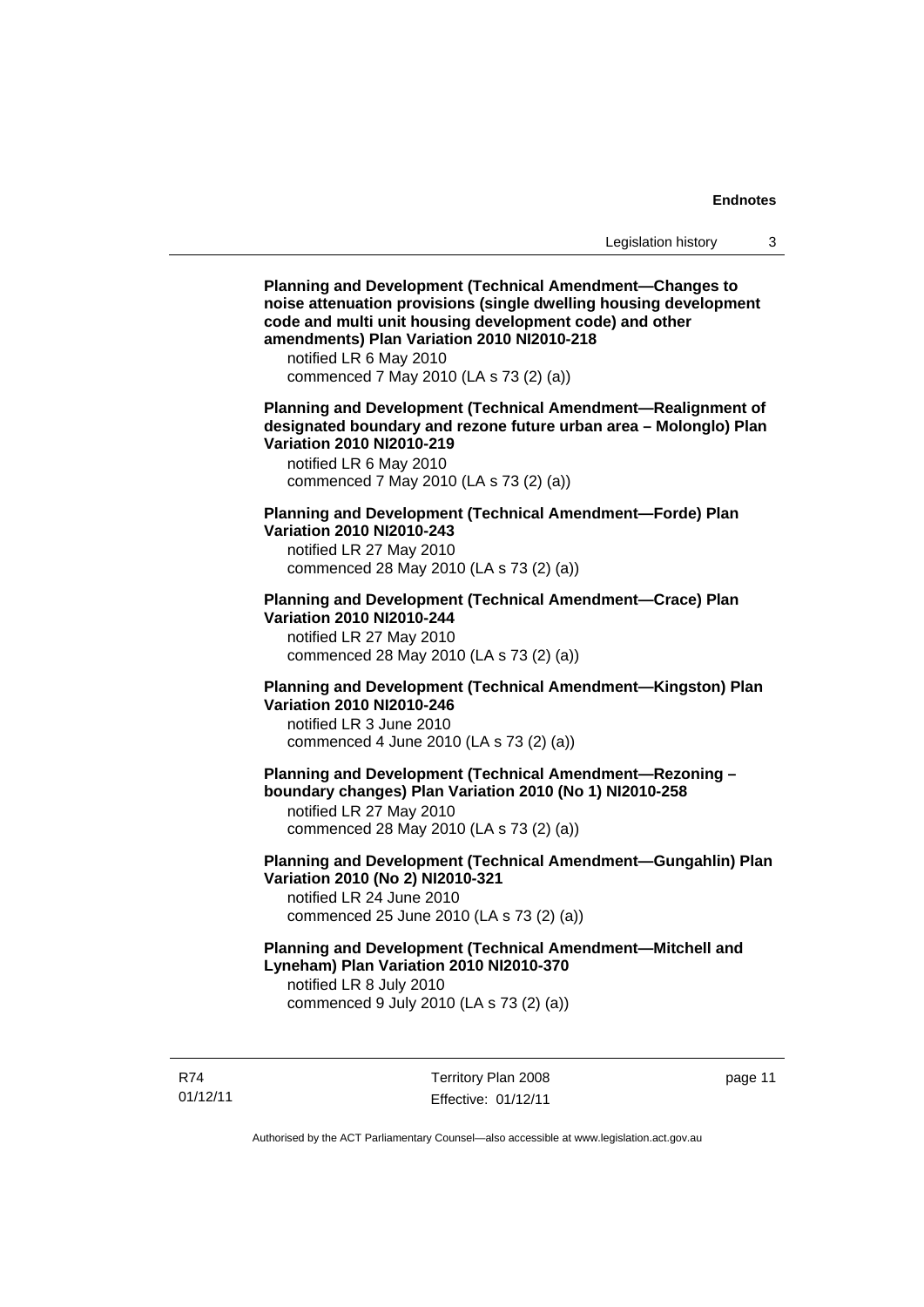3 Legislation history

**Planning and Development (Technical Amendment—Kingston) Plan Variation 2010 (No 2) NI2010-371** 

notified LR 8 July 2010 commenced 9 July 2010 (LA s 73 (2) (a))

**Planning and Development (Technical Amendment—Casey) Plan Variation 2010 (No 2) NI2010-384** 

notified LR 15 July 2010 commenced 16 July 2010 (LA s 73 (2) (a))

**Planning and Development (Technical Amendment – Miscellaneous Amendments) Plan Variation 2010 (No 2) NI2010-409** 

notified LR 22 July 2010 commenced 23 July 2010 (LA s 73 (2) (a))

**Planning and Development (Technical Amendment—Code and miscellaneous changes to parking and vehicular access general code) Plan Variation 2010 NI2010-410** 

notified LR 29 July 2010 commenced 30 July 2010 (LA s 73 (2) (a))

**Planning and Development (Technical Amendment—Inclusion of definitions to bring the Territory Plan into line with the National Capital Plan and miscellaneous amendments and corrections) Plan Variation 2010 NI2010-411** 

notified LR 29 July 2010 commenced 30 July 2010 (LA s 73 (2) (a))

**Planning and Development (Technical Amendment—Code changes to Coombs and Wright concept plan and changes to town centres development code) Plan Variation 2010 NI2010-412** 

notified LR 29 July 2010 commenced 30 July 2010 (LA s 73 (2) (a))

**Planning and Development (Technical Amendment—Harrison) Plan Variation 2010 (No 2) NI2010-426**  notified LR 29 July 2010 commenced 30 July 2010 (LA s 73 (2) (a))

**Planning and Development (Technical Amendment—Forde) Plan Variation 2010 (No 2) NI2010-440** 

notified LR 12 August 2010 commenced 13 August 2010 (LA s 73 (2) (a))

page 12 Territory Plan 2008 Effective: 01/12/11

R74 01/12/11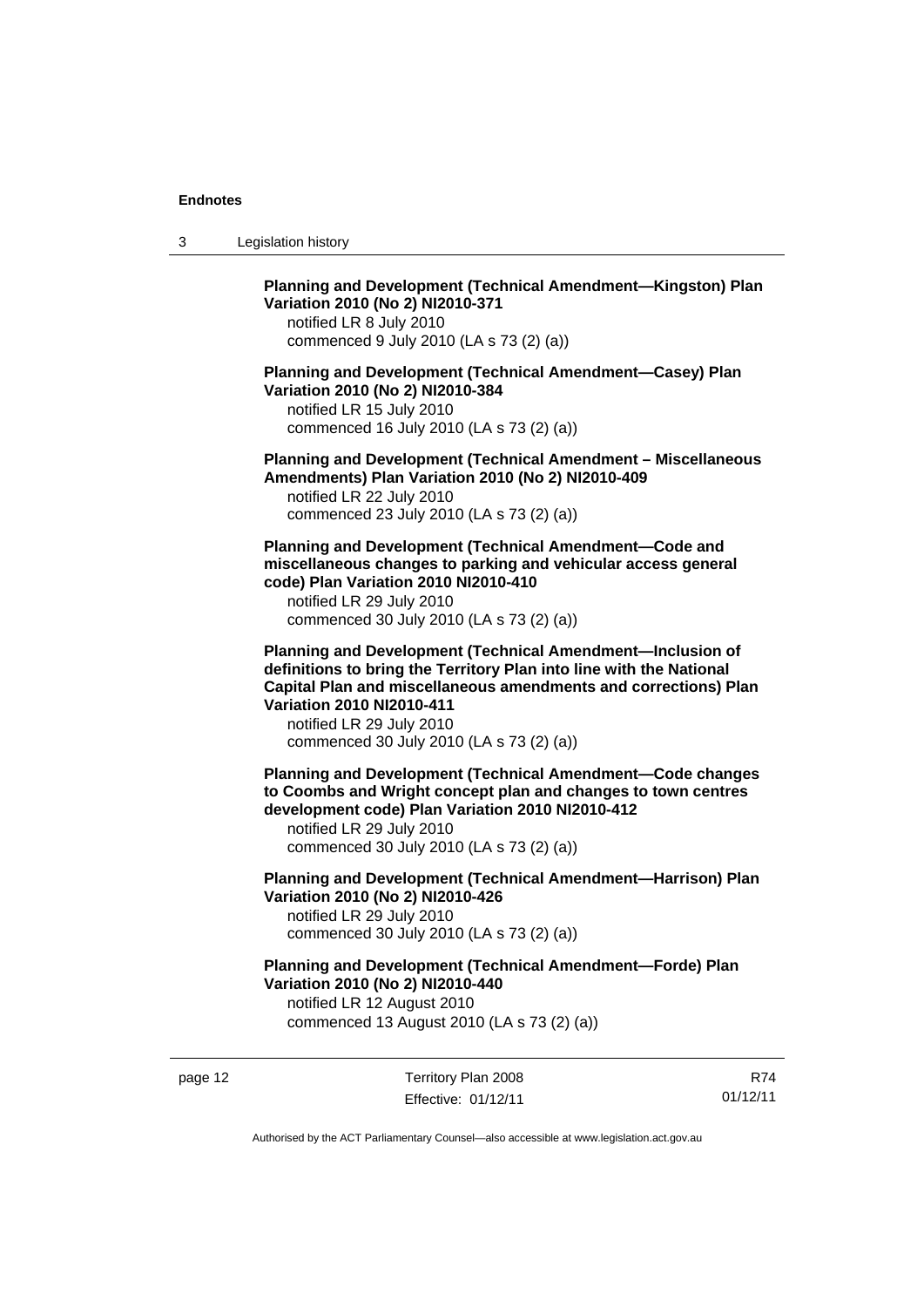### **Planning and Development (Technical Amendment—Weston) Plan Variation 2010 NI2010-441**

notified LR 12 August 2010 commenced 13 August 2010 (LA s 73 (2) (a))

#### **Planning and Development (Technical Amendment—Casey) Plan Variation 2010 (No 3) NI2010-538**

notified LR 23 September 2010 commenced 24 September 2010 (LA s 73 (2) (a))

### **Planning and Development (Technical Amendment—Dunlop) Plan Variation 2010 NI2010-539**

notified LR 23 September 2010 commenced 24 September 2010 (LA s 73 (2) (a))

#### **Planning and Development (Technical Amendment—Bonner) Plan Variation 2010 (No 2) NI2010-540**

notified LR 23 September 2010 commenced 24 September 2010 (LA s 73 (2) (a))

### **Planning and Development (Technical Amendment—Casey) Plan Variation 2010 (No 4) NI2010-566**

notified LR 7 October 2010 commenced 8 October 2010 (LA s 73 (2) (a))

### **Variation to the Territory Plan No 299**

(as notified in Planning and Development (Plan Variation No 299) Notice 2010 NI2010-575) commenced 5 November 2010 (CN2010-12)

#### **Planning and Development (Technical Amendment—Changes to Flemington Road corridor concept plan, non urban zones development code and group centres development code) Plan Variation 2010 NI2010-601**

notified LR 28 October 2010 commenced 29 October 2010 (LA s 73 (2) (a))

#### **Planning and Development (Technical Amendment—Miscellaneous Amendments and Corrections) Plan Variation 2010 (No 2) NI2010-602**  notified LR 28 October 2010

commenced 29 October 2010 (LA s 73 (2) (a))

R74 01/12/11 Territory Plan 2008 Effective: 01/12/11 page 13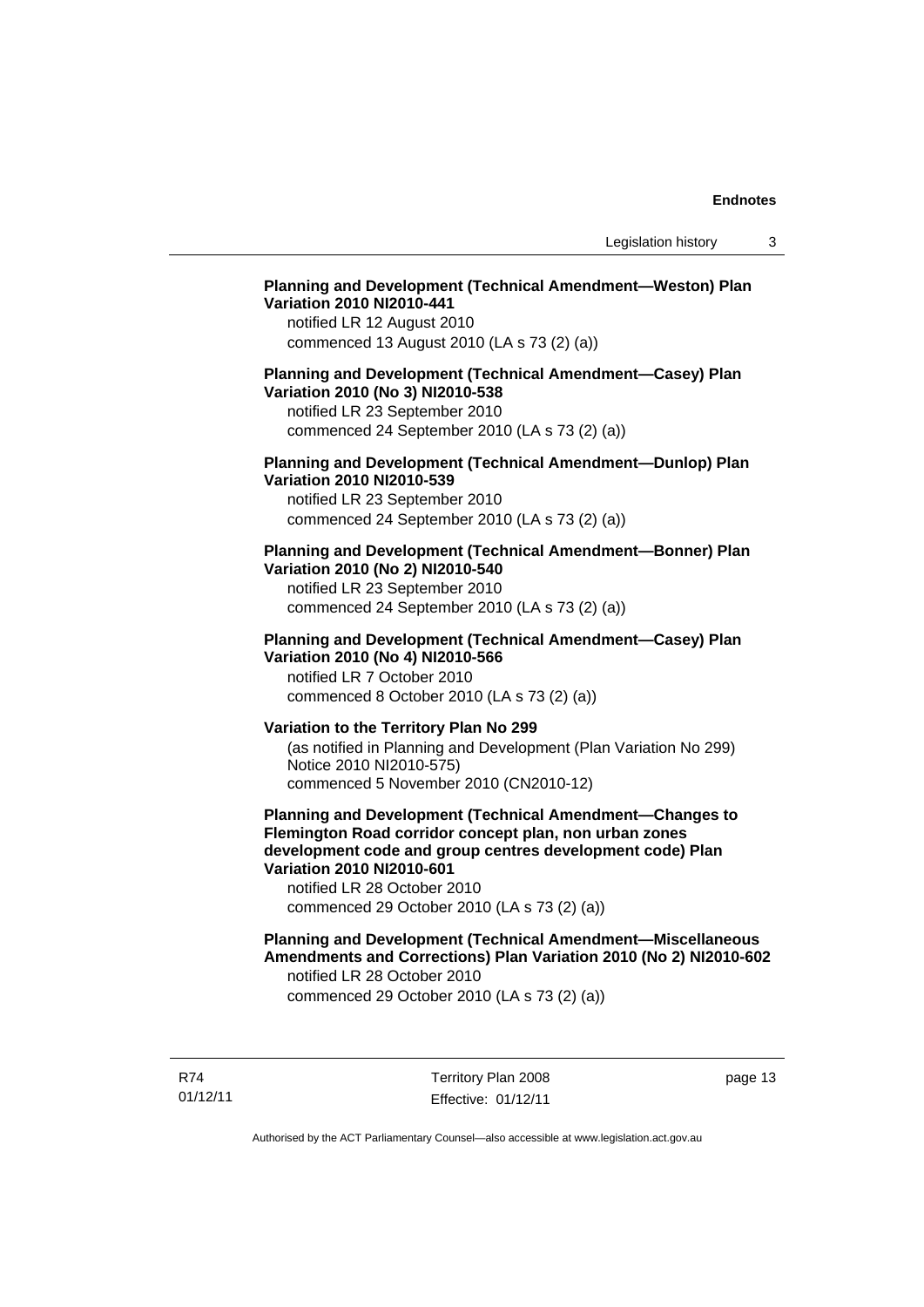| 3 | Legislation history |  |
|---|---------------------|--|
|---|---------------------|--|

**Planning and Development (Technical Amendment—Changes to commercial and industrial codes, PRZ2 restricted access recreation zone and other codes) Plan Variation 2010 NI2010-697**  notified LR 20 December 2010 commenced 22 December 2010 (LA s 73 (2) (b)) **Planning and Development (Technical Amendment—Forde) Plan Variation 2011 NI2011-23**  notified LR 1 February 2011 commenced 2 February 2011 (LA s 73 (2) (a)) **Planning and Development (Technical Amendment—Rezoningboundary changes) Plan Variation 2011 (No 1) NI2011-30**  notified LR 3 February 2011 commenced 4 February 2011 (LA s 73 (2) (a)) **Planning and Development (Technical Amendment—Franklin) Plan Variation 2011 (No 1) NI2011-42**  notified LR 10 February 2011 commenced 11 February 2011 (LA s 73 (2) (a)) **Planning and Development (Technical Amendment—Miscellaneous Amendments) Plan Variation 2011 (No 1) NI2011-81**  notified LR 3 March 2011 commenced 4 March 2011 (LA s 73 (2) (a)) **Planning and Development (Technical Amendment—Casey) Plan Variation 2011 (No 1) NI2011-126**  notified LR 10 March 2011 commenced 11 March 2011 (LA s 73 (2) (a)) **Variation to the Territory Plan No 298**  (as notified in Planning and Development (Plan Variation No 298) Notice 2011 NI2011-152) commenced 18 March 2011 (CN2011-4) **Planning and Development (Technical Amendment—Bonner) Plan Variation 2011 (No 1) NI2011-153**  notified LR 17 March 2011 commenced 18 March 2011 (LA s 73 (2) (a))

page 14 Territory Plan 2008 Effective: 01/12/11

R74 01/12/11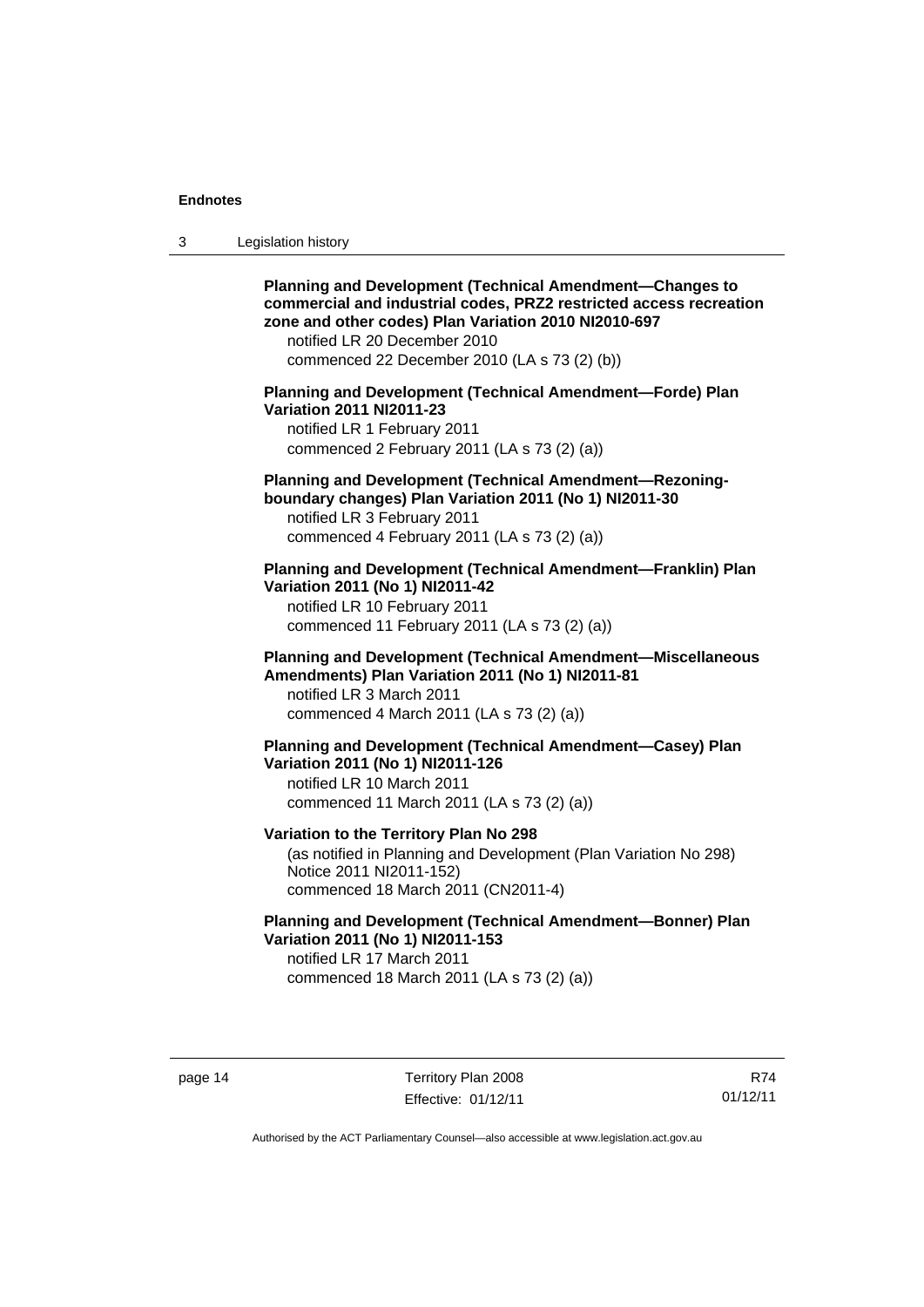Legislation history 3

### **Planning and Development (Technical Amendment—Macgregor) Plan Variation 2011 (No 1) NI2011-193**

notified LR 14 April 2011 commenced 15 April 2011 (LA s 73 (2) (a))

#### **Planning and Development (Technical Amendment—Franklin) Plan Variation 2011 (No 2) NI2011-194**

notified LR 14 April 2011 commenced 15 April 2011 (LA s 73 (2) (a))

**Planning and Development (Technical Amendment—Giralang) Plan Variation 2011 (No 1) NI2011-204** 

notified LR 20 April 2011 commenced 21 April 2011 (LA s 73 (2) (a))

**Planning and Development (Technical Amendment—Miscellaneous amendments and corrections, changes to bring the Territory Plan in line with the National Capital Plan, and removal of redundant provisions) Plan Variation 2011 NI2011-206** 

notified LR 28 April 2011 commenced 29 April 2011 (LA s 73 (2) (a))

**Planning and Development (Technical Amendment—Changes to multi unit housing development code, industrial zones development code, inner north precinct code and parking and vehicular access general code) Plan Variation 2011 NI2011-207** 

notified LR 28 April 2011 commenced 29 April 2011 (LA s 73 (2) (a))

**Planning and Development (Technical Amendment—Harrison) Plan Variation 2011 (No 1) NI2011-226** 

notified LR 11 May 2011 commenced 12 May 2011 (LA s 73 (2) (a))

**Planning and Development (Technical Amendment—Crace) Plan Variation 2011 (No 1) NI2011-237**  notified LR 18 May 2011

commenced 19 May 2011 (LA s 73 (2) (a))

**Planning and Development (Technical Amendment—Dickson) Plan Variation 2011 (No 1) NI2011-238** 

notified LR 18 May 2011 commenced 19 May 2011 (LA s 73 (2) (a))

| R74      | Territory Plan 2008 | page 15 |
|----------|---------------------|---------|
| 01/12/11 | Effective: 01/12/11 |         |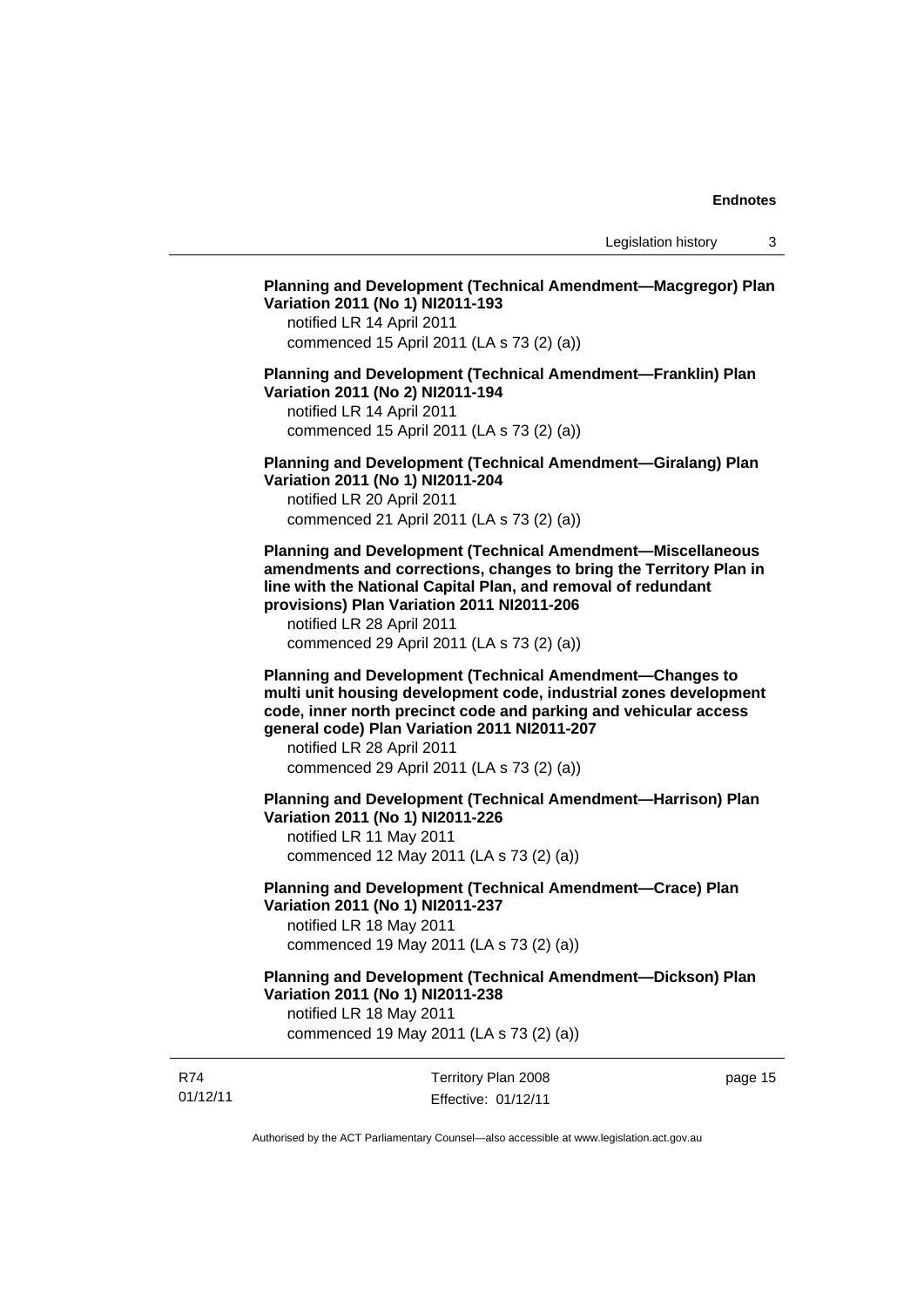**Planning and Development (Technical Amendment—Gungahlin) Plan Variation 2011 (No 1) NI2011-255**  notified LR 26 May 2011 commenced 27 May 2011 (LA s 73 (2) (a)) **Planning and Development (Technical Amendment—Bonner) Plan Variation 2011 (No 2) NI2011-256**  notified LR 26 May 2011 commenced 27 May 2011 (LA s 73 (2) (a)) **Planning and Development (Technical Amendment—Bonner) Plan Variation 2011 (No 3) NI2011-257**  notified LR 26 May 2011 commenced 27 May 2011 (LA s 73 (2) (a)) **Planning and Development (Technical Amendment—Crace) Plan Variation 2011 (No 2) NI2011-258**  notified LR 26 May 2011 commenced 27 May 2011 (LA s 73 (2) (a)) **Planning and Development (Technical Amendment—Casey) Plan Variation 2011 (No 2) NI2011-283**  notified LR 9 June 2011 commenced 10 June 2011 (LA s 73 (2) (a)) **Planning and Development (Technical Amendment—Macgregor) Plan Variation 2011 (No 2) NI2011-284**  notified LR 9 June 2011 commenced 10 June 2011 (LA s 73 (2) (a)) **Planning and Development (Technical Amendment—Forde) Plan Variation 2011 (No 2) NI2011-309**  notified LR 23 June 2011 commenced 24 June 2011 (LA s 73 (2) (a)) **Planning and Development (Technical Amendment—Code** 

**amendment to the Group Centres Development Code – Proposed supermarket site Chisholm Section 598 Block 7) Plan Variation 2011 NI2011-353** 

notified LR 7 July 2011 commenced 8 July 2011 (LA s 73 (2) (a))

page 16 Territory Plan 2008 Effective: 01/12/11

R74 01/12/11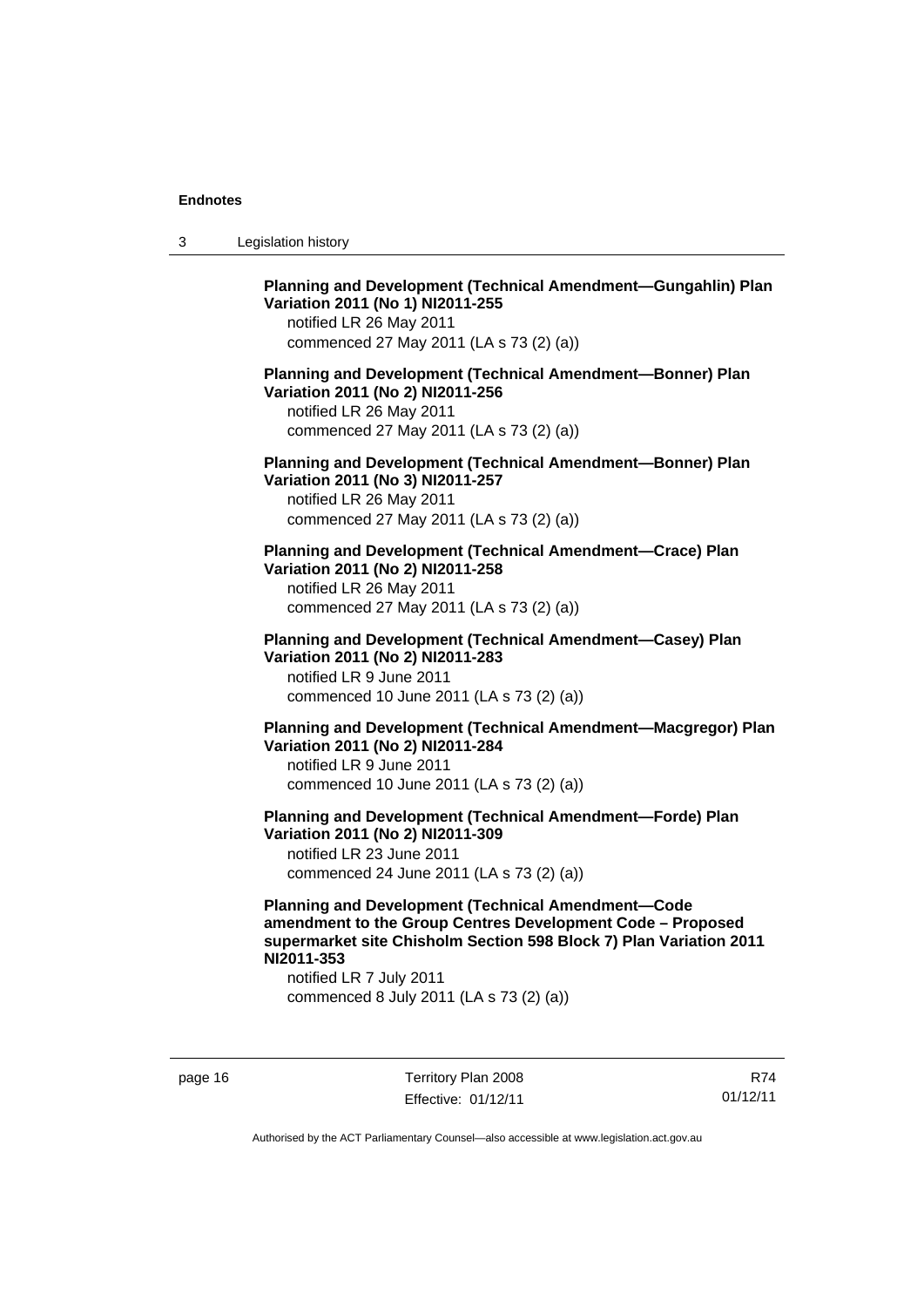**Planning and Development (Technical Amendment—Miscellaneous amendments and corrections) Plan Variation 2011 NI2011-354**  notified LR 7 July 2011 commenced 8 July 2011 (LA s 73 (2) (a)) **Planning and Development (Technical Amendment—Code and clarification changes to various development codes, general codes, definitions and concept plans) Plan Variation 2011 NI2011-355**  notified LR 7 July 2011 commenced 8 July 2011 (LA s 73 (2) (a)) **Planning and Development (Technical Amendment—Casey) Plan Variation 2011 (No 3) NI2011-478**  notified LR 1 September 2011 commenced 2 September 2011 (LA s 73 (2) (a)) **Planning and Development (Technical Amendment—Crace) Plan Variation 2011 (No 3) NI2011-479**  notified LR 1 September 2011 commenced 2 September 2011 (LA s 73 (2) (a)) **Planning and Development (Technical Amendment—Bonner) Plan Variation 2011 (No 4) NI2011-480**  notified LR 1 September 2011 commenced 2 September 2011 (LA s 73 (2) (a)) **Planning and Development (Technical Amendment—Bonner) Plan Variation 2011 (No 5) NI2011-481**  notified LR 26 August 2011 commenced 27 August 2011 (LA s 73 (2) (a)) **Planning and Development (Technical Amendment—Gungahlin) Plan Variation 2011 (No 2) NI2011-541**  notified LR 15 September 2011 commenced 16 September 2011 (LA s 73 (2) (a)) **Variation to the Territory Plan No 302**  (as notified in Planning and Development (Plan Variation No 302) Notice 2011 NI2011-573) commenced 4 November 2011 (CN2011-11)

R74 01/12/11 Territory Plan 2008 Effective: 01/12/11 page 17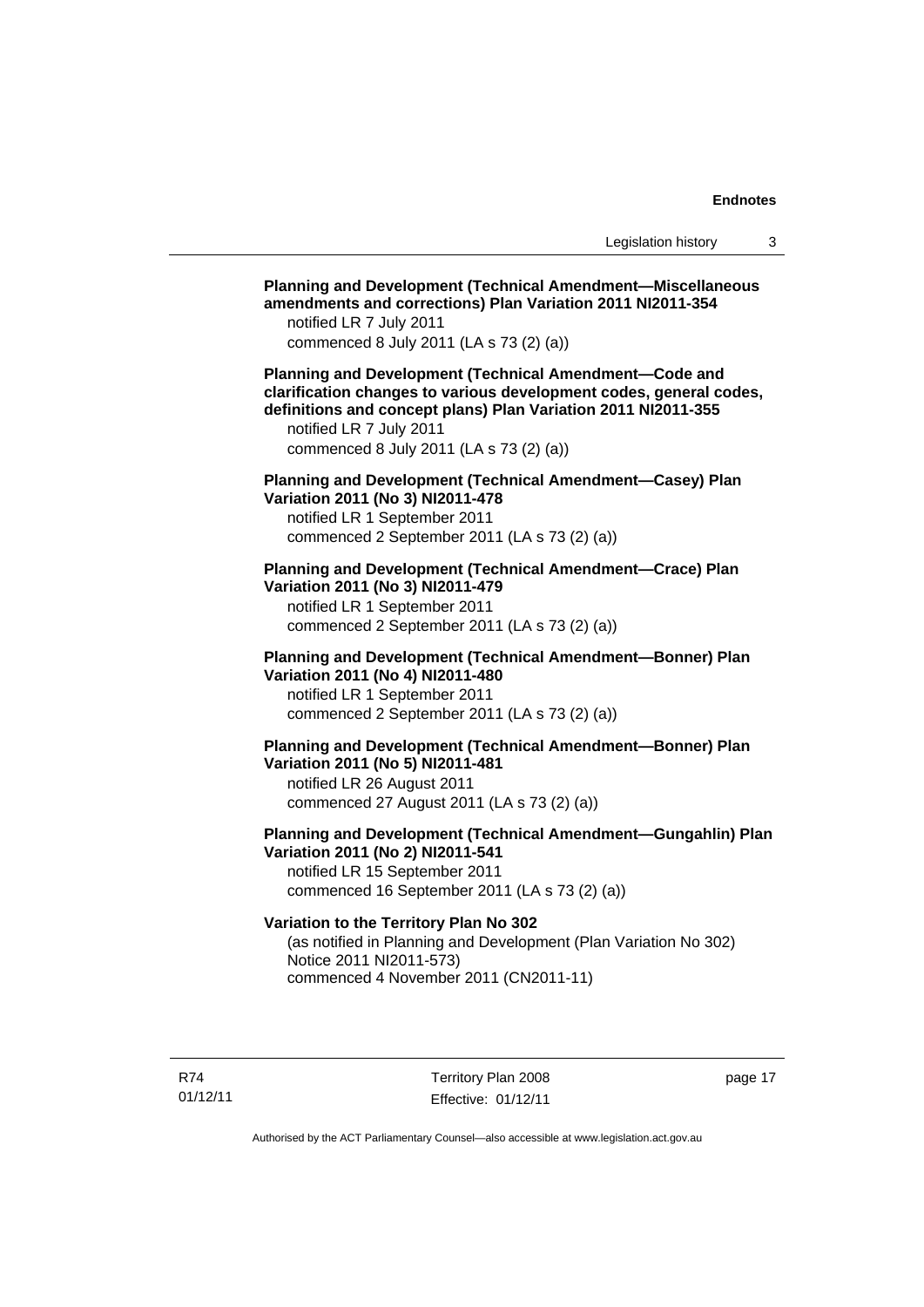| -3 | Legislation history |  |
|----|---------------------|--|
|----|---------------------|--|

**Planning and Development (Technical Amendment—Code and clarification changes to various development codes, general codes, definitions and concept plans) Plan Variation 2011 (No 2) NI2011-589**  notified LR 6 October 2011 commenced 7 October 2011 (LA s 73 (2) (a))

**Planning and Development (Technical Amendment—Miscellaneous amendments and corrections) Plan Variation 2011 (No 2) NI2011-590**  notified LR 6 October 2011 commenced 7 October 2011 (LA s 73 (2) (a))

**Planning and Development (Technical Amendment—Yarralumla) Plan Variation 2011 (No 1) NI2011-650** 

notified LR 27 October 2011 commenced 28 October 2011 (LA s 73 (2) (a))

**Planning and Development (Technical Amendment—Casey) Plan Variation 2011 (No 4) NI2011-651** 

notified LR 27 October 2011 commenced 28 October 2011 (LA s 73 (2) (a))

**Planning and Development (Technical Amendment—Weston) Plan Variation 2011 (No 1) NI2011-652**  notified LR 27 October 2011 commenced 28 October 2011 (LA s 73 (2) (a))

**Planning and Development (Technical Amendment—Miscellaneous Amendments) Plan Variation 2011 (No 2) NI2011-667** 

notified LR 3 November 2011 commenced 4 November 2011 (LA s 73 (2) (a))

**Planning and Development (Technical Amendment—Forde) Plan Variation 2011 (No 3) NI2011-668** 

notified LR 3 November 2011 commenced 4 November 2011 (LA s 73 (2) (a))

**Planning and Development (Technical Amendment—Watson) Plan Variation 2011 (No 1) NI2011-728**  notified LR 30 November 2011

commenced 1 December 2011 (LA s 73 (2) (a))

page 18 Territory Plan 2008 Effective: 01/12/11

R74 01/12/11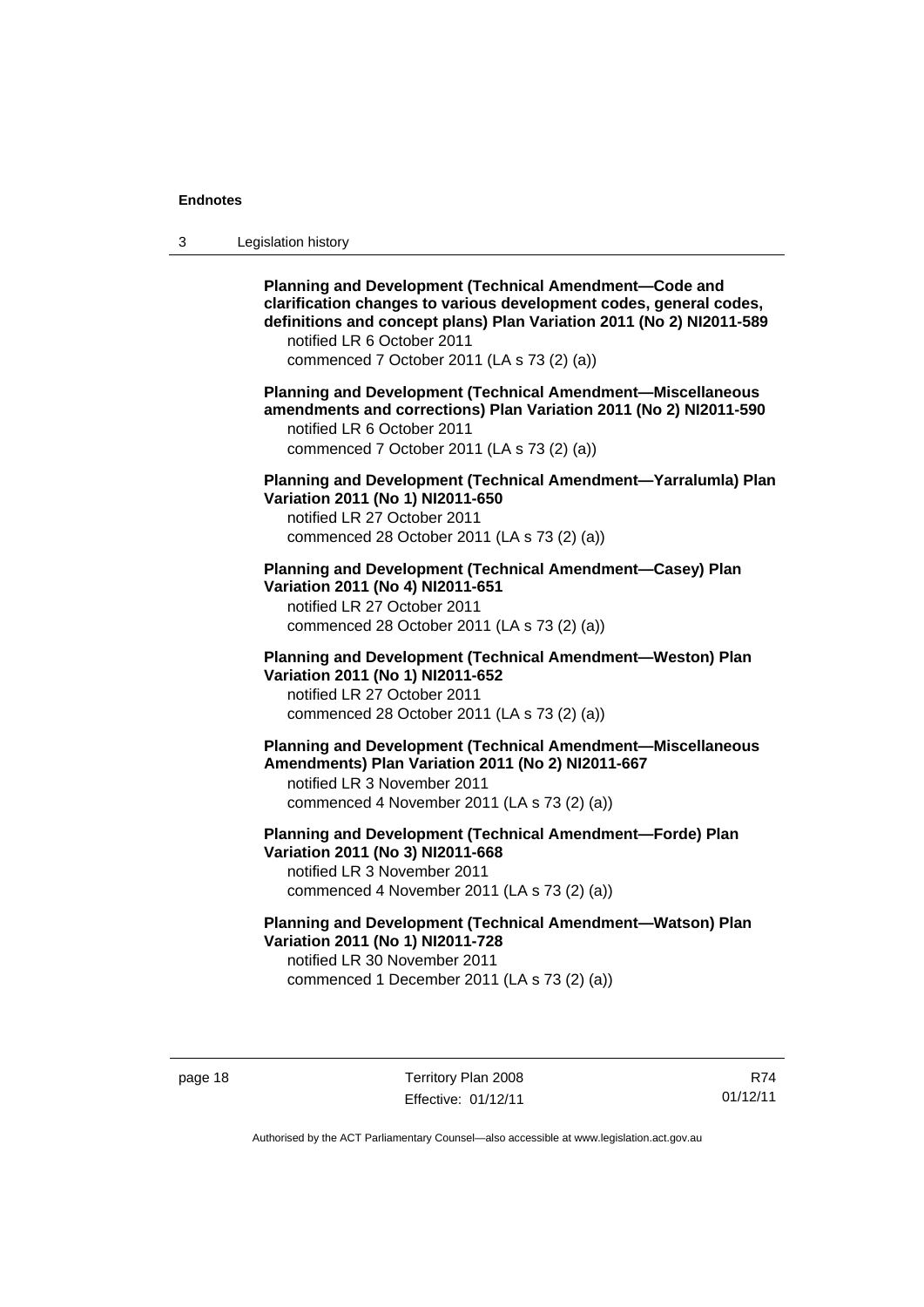### **Planning and Development (Technical Amendment—Gungahlin) Plan Variation 2011 (No 3) NI2011-729**

notified LR 30 November 2011 commenced 1 December 2011 (LA s 73 (2) (a))

#### **Planning and Development (Technical Amendment—Dunlop) Plan Variation 2011 (No 1) NI2011-730**

notified LR 30 November 2011 commenced 1 December 2011 (LA s 73 (2) (a))

**Planning and Development (Technical Amendment—Weston) Plan Variation 2011 (No 2) NI2011-731** 

notified LR 30 November 2011 commenced 1 December 2011 (LA s 73 (2) (a))

### **4 Amendment history**

#### **Maps**

reloc NI2008-590 R13 Australian Capital Territory sub NI2008-201; NI2008-290; NI2008-298; NI2008-328; NI2008-336; variation No 289; NI2008-499; NI2008-516; variation No 281; NI2009-6; NI2009-17; NI2009-59; NI2009-70; variation No 261; NI2009-181; NI2009-199; NI2009-200; NI2009-216; NI2009-217; NI2009-237; NI2009-238; NI2009-254; NI2009-255; NI2009-256; NI2009-272; NI2009-323; NI2009-338; NI2009-409; NI2009-410; variation No 288; NI2009-418; NI2009-570; NI2009-617; NI2009-618; NI2009-619; NI2010-21; NI2010-22; NI2010-45; NI2010-82; NI2010-83; NI2010-84; NI2010-123; NI2010-124; NI2010-125; NI2010-219; NI2010-243; NI2010-244; NI2010-258; NI2010-246; NI2010-321; NI2010-370; NI2010-371; NI2010-384; NI2010-426; NI2010-440; NI2010-441; NI2010-538; NI2010-539; NI2010-540; NI2010-566; variation No 299; NI2011-23; NI2011-30; NI2011-42; NI2011-126; NI2011-152; NI2011-153; NI2011-193; NI2011-194; NI2011-204; NI2011-206; NI2011-226; NI2011-237; NI2011-238; NI2011-255; NI2011-256; NI2011-257; NI2011-258; NI2011-283; NI2011-284; NI2011-309; NI2011-481; NI2011-478; NI2011-479; NI2011-480; NI2011-541; NI2011-590; NI2011-650; NI2011-651; NI2011-652; variation No 302; NI2011-668; NI2011-728; NI2011-729; NI2011-730; NI2011-731

R74 01/12/11 Territory Plan 2008 Effective: 01/12/11 page 19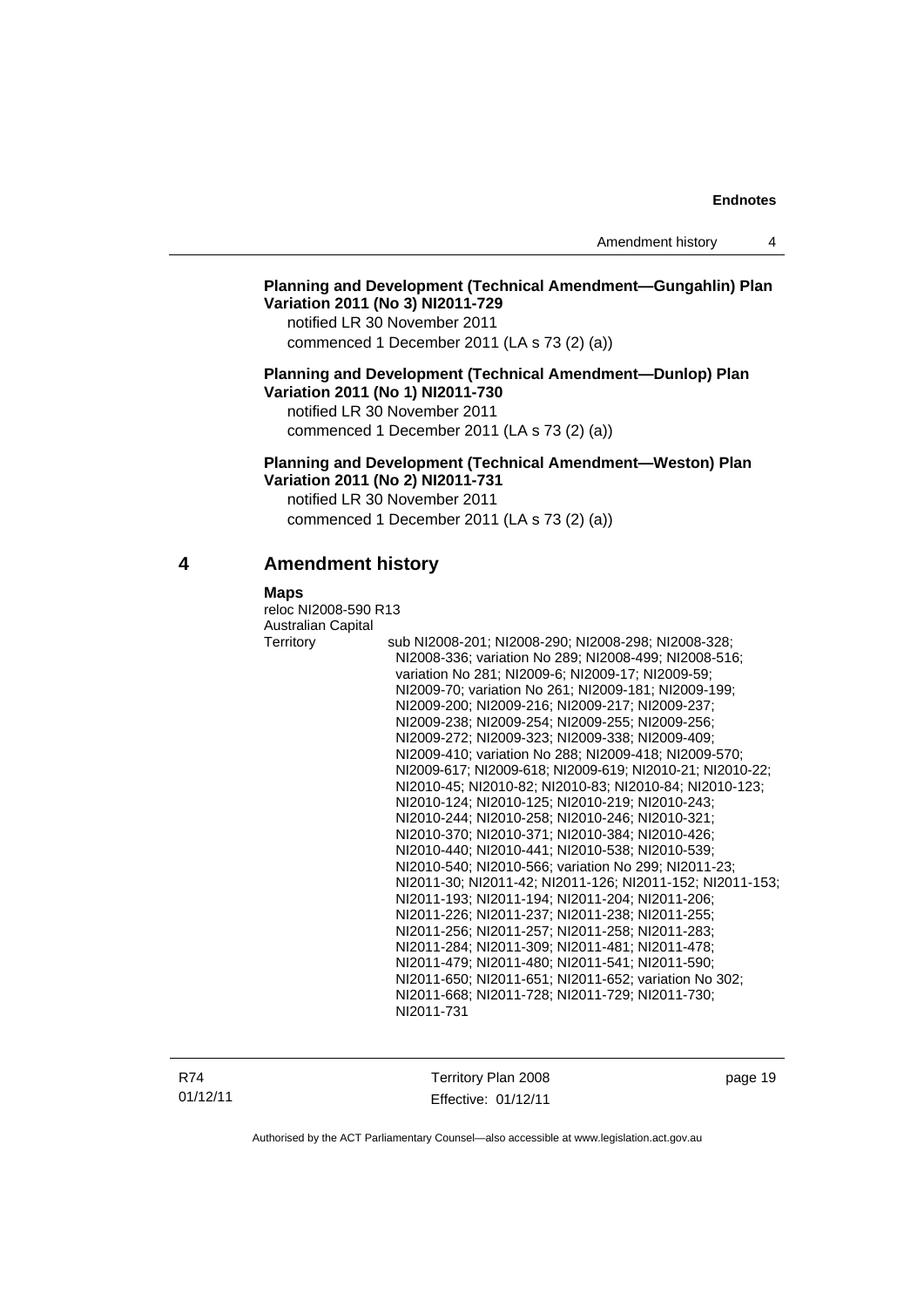| 4       | Amendment history                                               |                                                                                                                                                                                                                                                                                                                                                                                                                                                                                                                                                                                                                                                                                                                                                                                                              |     |
|---------|-----------------------------------------------------------------|--------------------------------------------------------------------------------------------------------------------------------------------------------------------------------------------------------------------------------------------------------------------------------------------------------------------------------------------------------------------------------------------------------------------------------------------------------------------------------------------------------------------------------------------------------------------------------------------------------------------------------------------------------------------------------------------------------------------------------------------------------------------------------------------------------------|-----|
|         | Belconnen                                                       | sub NI2008-298; NI2008-328; variation No 289; variation<br>No 281; NI2009-6; NI2009-17; NI2009-59; NI2009-217;<br>NI2009-255; NI2009-617; NI2010-123; NI2010-125;<br>NI2010-258; NI2010-538; NI2010-539; NI2010-540;<br>variation No 299; NI2011-30; NI2011-152; NI2011-193;<br>NI2011-204; NI2011-284; variation No 302; NI2011-730                                                                                                                                                                                                                                                                                                                                                                                                                                                                         |     |
|         | Canberra Central<br><b>District</b>                             | sub NI2008-336; variation No 281; NI2009-59; variation<br>No 261; NI2009-338; NI2009-418; NI2010-22; NI2010-246;<br>NI2010-370; NI2010-371; variation No 299; NI2011-30;<br>NI2011-206; NI2011-238; NI2011-590; NI2011-650; variation<br>No 302; NI2011-728                                                                                                                                                                                                                                                                                                                                                                                                                                                                                                                                                  |     |
|         | Gungahlin                                                       | sub NI2008-201; NI2008-336; NI2008-499; NI2008-516;<br>NI2009-59; NI2009-70; NI2009-181; NI2009-199; NI2009-200;<br>NI2009-216; NI2009-237; NI2009-238; NI2009-254;<br>NI2009-256; NI2009-272; NI2009-409; NI2009-410;<br>NI2009-618; NI2009-619; NI2010-45; NI2010-82; NI2010-83;<br>NI2010-84; NI2010-124; NI2010-243; NI2010-244;<br>NI2010-258; NI2010-321; NI2010-370; NI2010-384;<br>NI2010-426; NI2010-440; NI2010-538; NI2010-539;<br>NI2010-540; NI2010-566; variation No 299; NI2011-23;<br>NI2011-30; NI2011-42; NI2011-126; NI2011-153; NI2011-194;<br>NI2011-226; NI2011-237; NI2011-255; NI22011-256;<br>NI2011-257; NI2011-258; NI2011-283; NI2011-309;<br>NI2011-481; NI2011-478; NI2011-479; NI2011-480;<br>NI2011-541; NI2011-590; NI2011-651; variation No 302;<br>NI2011-668; NI2011-729 |     |
|         | Molonglo                                                        | sub NI2009-6; NI2009-323; NI2010-219; NI2010-258; variation<br>No 302                                                                                                                                                                                                                                                                                                                                                                                                                                                                                                                                                                                                                                                                                                                                        |     |
|         | Tuggeranong, Hume<br>and Tharwa                                 | sub NI2009-570; sub NI2010-22; NI2010-258; variation<br>No 302                                                                                                                                                                                                                                                                                                                                                                                                                                                                                                                                                                                                                                                                                                                                               |     |
|         | Woden Valley and<br><b>Weston Creek</b>                         | sub NI2008-290; variation No 281; NI2009-6; NI2009-323;<br>variation No 288; NI2010-219; NI2010-258; NI2010-441;<br>NI2011-30; NI2011-652; variation No 302; NI2011-731                                                                                                                                                                                                                                                                                                                                                                                                                                                                                                                                                                                                                                      |     |
| 1.1     | Governance<br><b>Future Urban Areas</b><br>Development<br>Codes | sub NI2010-22                                                                                                                                                                                                                                                                                                                                                                                                                                                                                                                                                                                                                                                                                                                                                                                                |     |
| page 20 |                                                                 | Territory Plan 2008                                                                                                                                                                                                                                                                                                                                                                                                                                                                                                                                                                                                                                                                                                                                                                                          | R74 |

Authorised by the ACT Parliamentary Counsel—also accessible at www.legislation.act.gov.au

01/12/11

Effective: 01/12/11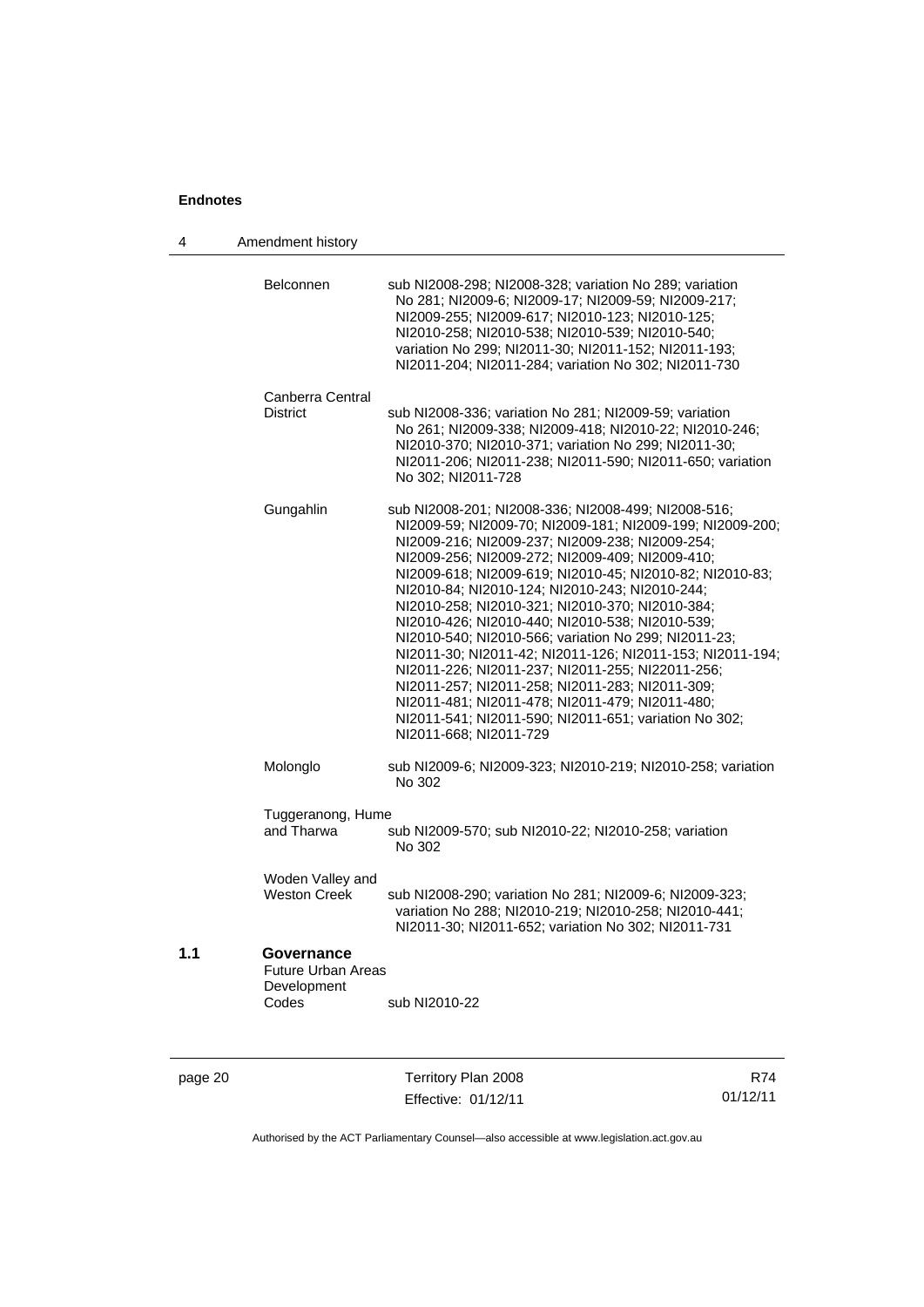| 2.1 | <b>Strategic Direction</b><br><b>Environmental Sustainability</b><br>1.8                                                         | am NI2010-602                                                                                                                |
|-----|----------------------------------------------------------------------------------------------------------------------------------|------------------------------------------------------------------------------------------------------------------------------|
|     |                                                                                                                                  |                                                                                                                              |
| 3.1 | RZ1 - Suburban Zone<br>Minimum Assessment Track<br>Merit<br>Prohibited Development table                                         | RZ1 - RZ5 Objectives and Development Tables<br>am NI2009-37; NI2011-152; NI2011-354<br>am NI2008-541; NI2009-324; NI2009-392 |
|     | RZ2 - Suburban Core Zone<br>Minimum Assessment Track<br>Merit<br>Prohibited Development table                                    | am NI2009-37<br>am NI2008-541; NI2009-324; NI2009-392                                                                        |
|     | RZ3 – Urban Residential Zone<br>Minimum Assessment Track<br>Merit<br>Prohibited Development table                                | am NI2009-37<br>am NI2008-541; NI2009-324; NI2009-392                                                                        |
|     | Minimum Assessment Track<br>Merit<br>Prohibited Development table                                                                | RZ4 - Medium Density Residential Zone<br>am NI2009-37<br>am NI2008-541; NI2009-324; NI2009-392                               |
|     | Minimum Assessment Track<br>Merit<br>Prohibited Development table                                                                | RZ5 - High Density Residential Zone<br>am NI2008-590; NI2009-37<br>am NI2008-541; NI2009-324; NI2009-392                     |
| 3.2 | Introduction                                                                                                                     | <b>Residential Zones – Single Dwelling Housing Development Code</b><br>am NI2008-542; NI2009-38; NI2009-488; NI2010-22       |
|     | Part A(1) - RZ1 - Suburban Zone<br>Element 1<br>Item 1.1 hdg<br>R <sub>1</sub> , C <sub>1</sub><br>R1<br>Element 2<br>Item $2.1$ | sub NI2008-289<br>sub NI2008-289<br>am NI2009-487<br>sub NI2008-542                                                          |

page 21

Authorised by the ACT Parliamentary Counsel—also accessible at www.legislation.act.gov.au

am NI2009-324

Territory Plan 2008 Effective: 01/12/11

R74 01/12/11 Item 2.2<br>R3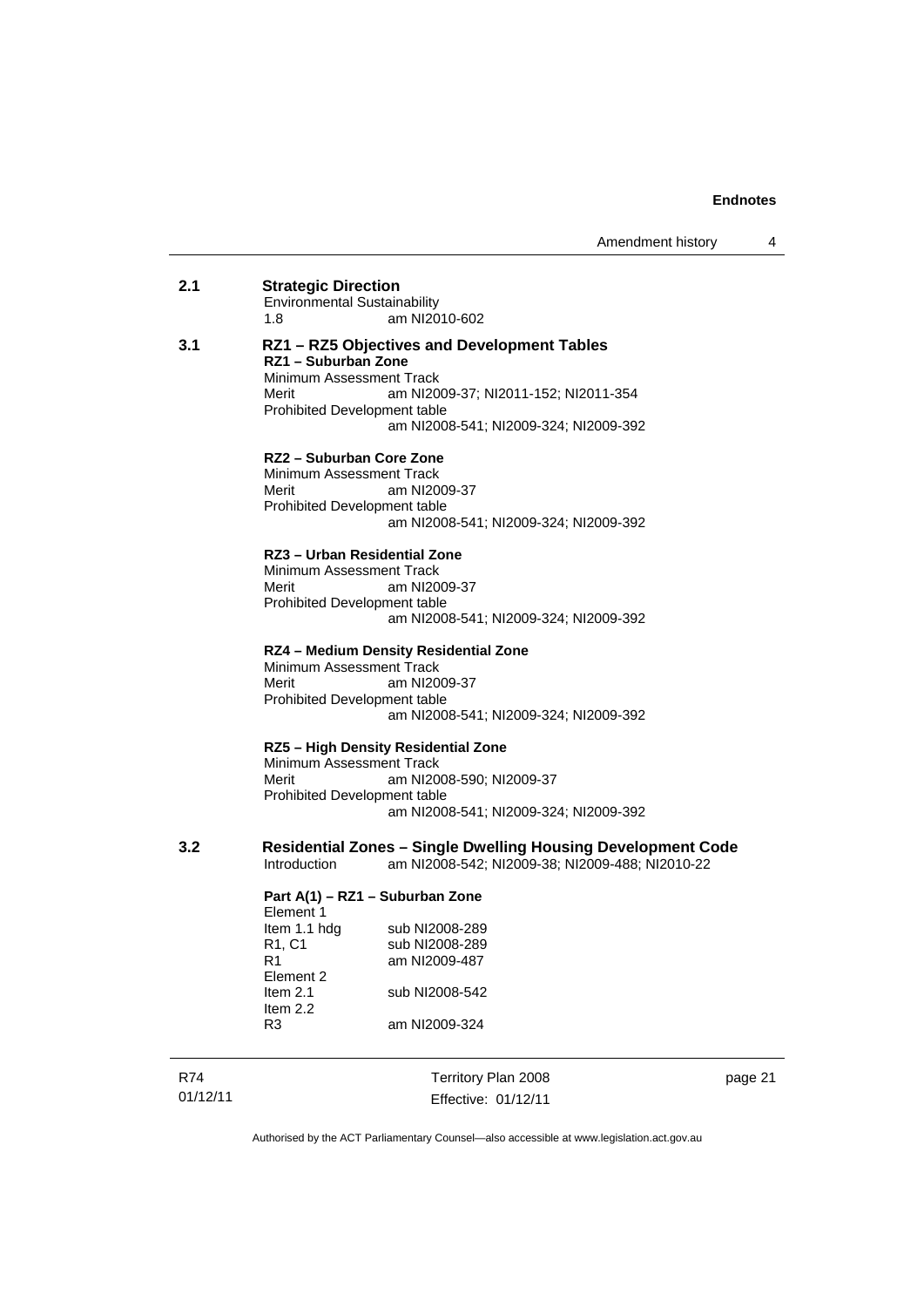page 22

| Amendment history |
|-------------------|
|                   |

| R4                                | sub NI2009-487                                    |  |
|-----------------------------------|---------------------------------------------------|--|
| Element 2                         | Part A(2) - RZ2 - Suburban Core Zone              |  |
| Item $2.1$<br>Item $2.2$          | sub NI2008-542                                    |  |
| R6                                | am NI2009-324                                     |  |
| Item 2.3 hdg                      | sub NI2008-289                                    |  |
| Item $2.3$                        | sub NI2008-542                                    |  |
| R6A, C6A                          | ins NI2008-289                                    |  |
|                                   | sub NI2009-487                                    |  |
| Element 4                         |                                                   |  |
| Item $4.1$                        | sub NI2008-542                                    |  |
|                                   | Part A(3) - RZ3 - Urban Residential Zone          |  |
| Element 2<br>Item $2.1$           | sub NI2008-542                                    |  |
| Item $2.2$                        |                                                   |  |
| R9                                | am NI2009-324                                     |  |
| Element 2                         | Part A(4) - RZ4 - Medium Density Residential Zone |  |
| Item $2.1$                        | sub NI2008-542                                    |  |
| Item $2.2$                        |                                                   |  |
| R11                               | am NI2009-324                                     |  |
|                                   | Part A(5) - RZ5 - High Density Residential Zone   |  |
| Element 2<br>Item $2.2$           |                                                   |  |
| R <sub>13</sub>                   | am NI2009-324                                     |  |
|                                   | <b>Part B - General Development Controls</b>      |  |
| Element 1                         |                                                   |  |
| Item 1.1 hdg                      | sub NI2008-289                                    |  |
| R14, C14                          | sub NI2008-289                                    |  |
| R <sub>14</sub>                   | am NI2009-487                                     |  |
| Element 2                         |                                                   |  |
| Item 2.1 hdg                      | om R16                                            |  |
| R <sub>15</sub> , C <sub>15</sub> | om NI2009-38                                      |  |
| Item 2.2                          |                                                   |  |
| C16                               | sub NI2009-38                                     |  |
| Item 2.3 hdg                      | sub NI2008-289                                    |  |
| R17, C17                          | sub NI2008-289                                    |  |
| Item 2.4 hdg<br>R18, C18          | sub NI2008-289<br>sub NI2008-289                  |  |
| Item 2.7                          |                                                   |  |
| hdg                               | ins NI2009-488                                    |  |
|                                   | Territory Plan 2008                               |  |

Effective: 01/12/11

R74 01/12/11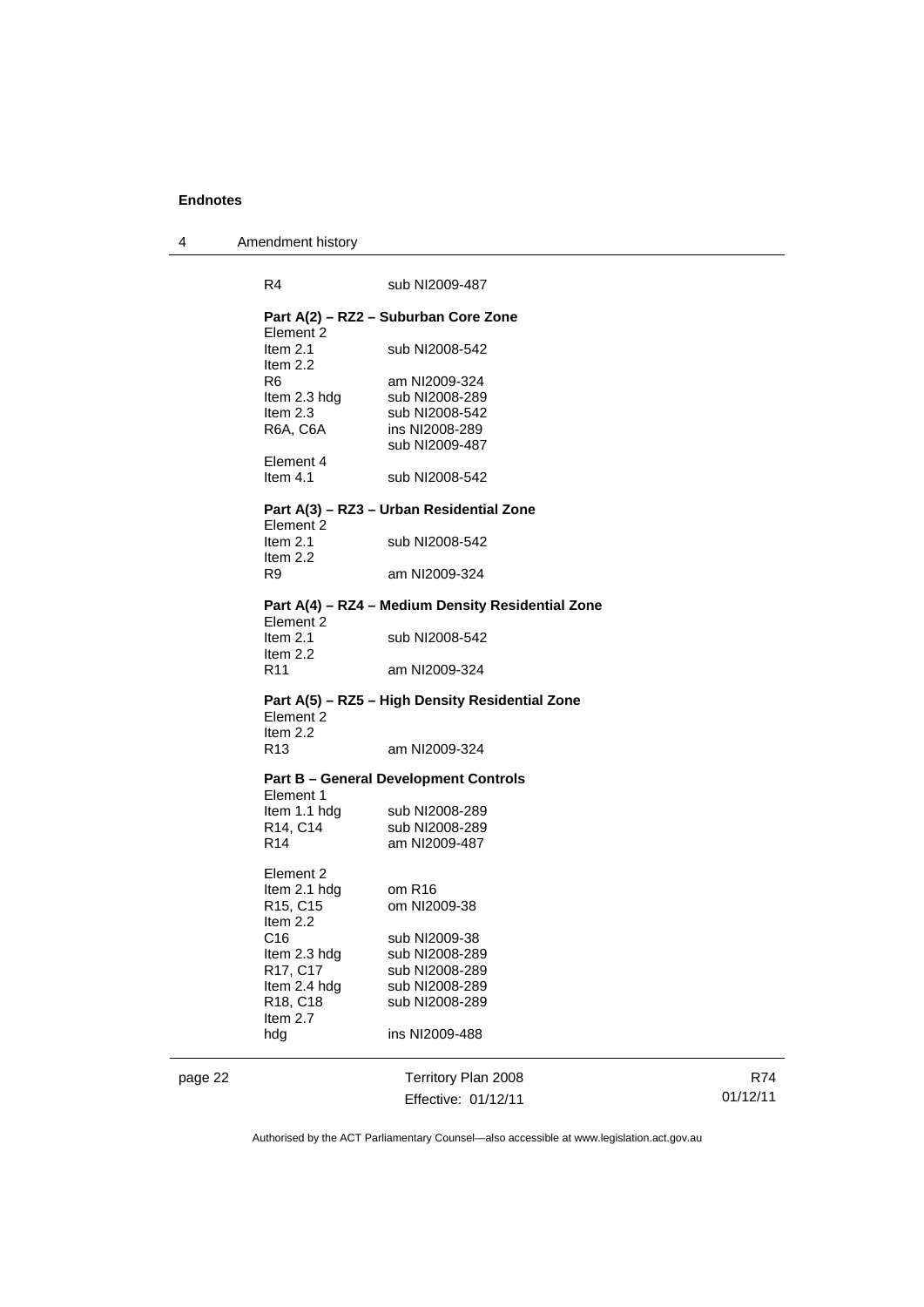Amendment history 4

| <b>R20A</b>                                         | ins NI2009-488<br>sub NI2010-218; NI2011-355 |
|-----------------------------------------------------|----------------------------------------------|
| Item $2.8$                                          |                                              |
| hdg                                                 | ins NI2009-488                               |
| <b>R20B</b>                                         | ins NI2009-488                               |
| Item $2.9$                                          |                                              |
| hdg                                                 | ins NI2010-218                               |
| R20C                                                | ins NI2010-218                               |
| Element 6                                           |                                              |
| Item $6.1$                                          |                                              |
| R <sub>21</sub>                                     | am NI2008-290                                |
| Item $6.2$                                          |                                              |
| R23, C23                                            | sub NI2008-542                               |
| Element 7                                           |                                              |
| Item 7.1 hdg                                        | sub NI2008-289                               |
| R26, C26                                            | sub NI2008-289; NI2008-542                   |
| C <sub>26</sub>                                     | am NI2009-392                                |
| Item 7.2 hdg                                        | om NI2008-289                                |
| R27, C27<br>Item 7.3 hdg                            | om NI2008-289<br>sub NI2008-289              |
|                                                     | renum as 7.2 NI2008-541                      |
| R <sub>28</sub> , C <sub>28</sub>                   | sub NI2008-289; NI2008-542; NI2009-38        |
|                                                     | <b>Part C - Development Type Controls</b>    |
| <b>Introduction</b>                                 | am NI2008-542; NI2009-488                    |
|                                                     |                                              |
| Part C(1) - Single Dwelling Housing<br>Introduction | am NI2009-488                                |
| Element 2                                           |                                              |
| Table 1                                             | sub NI2008-290                               |
|                                                     | am NI2008-541; NI2011-589                    |
| Table 2                                             | sub NI2008-290                               |
| Table 3                                             | am NI2008-541                                |
| Table 4, note                                       | sub NI2008-542                               |
| Item 2.3 hdg<br>R32, C32                            | sub NI2008-542<br>sub NI2008-542             |
| Figure C1, C2, C3 am NI2008-290                     |                                              |
|                                                     | sub NI2008-542                               |
| Figure C <sub>3</sub>                               | am NI2009-324                                |
| Item 2.4 hdg                                        | ins NI2009-38                                |
|                                                     |                                              |
| R32A, C32A                                          | ins NI2009-38                                |
| Item 2.5                                            |                                              |
| hdg                                                 | ins NI2009-488                               |
| R32B                                                | ins NI2009-488                               |

R74 01/12/11

Territory Plan 2008 Effective: 01/12/11 page 23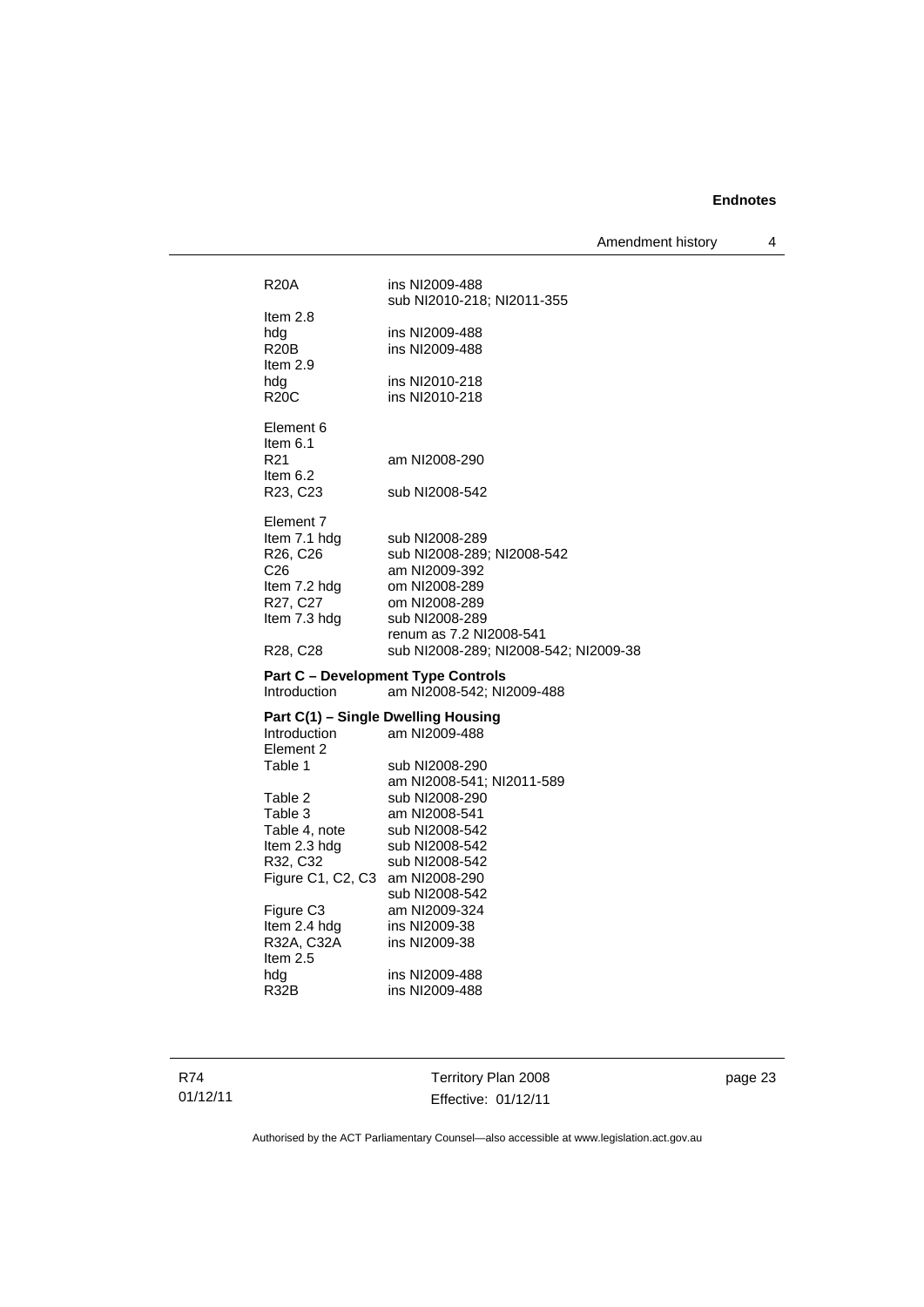4 Amendment history

| Element 3<br>Item $3.2$<br>R36               | am NI2008-541                                                       |
|----------------------------------------------|---------------------------------------------------------------------|
| Element 4<br>R40<br>R41<br>R 44, C44         | am NI2009-38<br>om NI2009-38<br>sub NI2008-289<br>am NI2009-38      |
| Element 5<br>R49, C49                        | sub NI2008-289                                                      |
| Element 6<br>Item 6.1 hdg<br>R <sub>51</sub> | sub NI2008-289<br>sub NI2008-289<br>am NI2008-541<br>sub NI2009-487 |
| R <sub>52</sub><br>R53                       | sub NI2008-289; NI2009-487<br>sub NI2008-289<br>am NI2009-99        |

#### **Part C(2) – Single Dwelling Housing – Additional Controls for Deakin and Forrest**

| Element 2    |               |
|--------------|---------------|
| Item 2.2 hdg | am NI2009-392 |
| Item 2.3 hdg | am NI2008-290 |
| Item 2.4 hdg | am NI2008-290 |
|              |               |

### **Part C(3) – Single Dwelling Housing – Compact Blocks in New Estates**

| sub NI2008-542 |
|----------------|
| am NI2008-542  |
|                |
| am NI2009-38   |
| sub NI2009-38  |
| am NI2008-290  |
| sub NI2009-322 |
|                |
| sub NI2009-322 |
|                |
| sub NI2009-322 |
|                |
| ins NI2009-488 |
| ins NI2009-488 |
|                |
|                |
| sub NI2009-322 |
|                |

om NI2009-487

page 24 Territory Plan 2008 Effective: 01/12/11

R74 01/12/11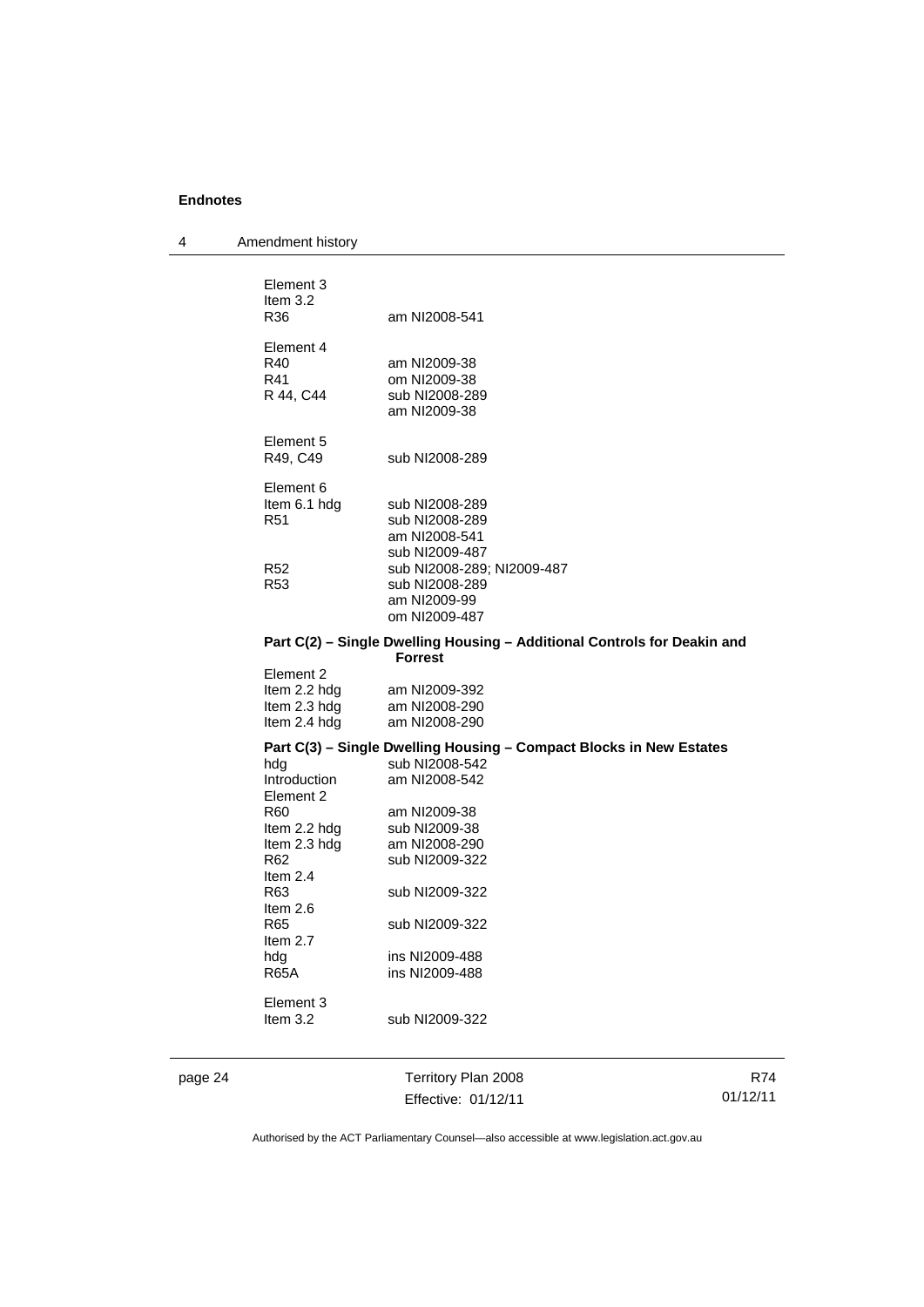| R87, C87                         | ins NI2009-488                   |                                                                                 |
|----------------------------------|----------------------------------|---------------------------------------------------------------------------------|
| hdg<br>R86, C86                  | ins NI2009-488<br>ins NI2009-488 |                                                                                 |
| Item $5.2$                       |                                  |                                                                                 |
| Element 5<br>Intent              | ins NI2009-488                   |                                                                                 |
| R85, C85                         | ins NI2009-488                   |                                                                                 |
| hdg                              | ins NI2009-488                   |                                                                                 |
| Item $3.1$                       |                                  |                                                                                 |
| Intent                           | ins NI2009-488                   |                                                                                 |
| Element 3                        |                                  |                                                                                 |
| R84, V84                         | ins NI2009-488                   |                                                                                 |
| hdg                              | ins NI2009-488                   |                                                                                 |
| Item $2.4$                       |                                  |                                                                                 |
| Fig C7                           | ins NI2009-488                   |                                                                                 |
| Fig C6                           | ins NI2009-488                   |                                                                                 |
| Table 3                          | ins NI2009-488                   |                                                                                 |
| Fig $C(4)$<br>Fig C <sub>5</sub> | ins NI2009-488                   |                                                                                 |
|                                  | ins NI2009-488                   |                                                                                 |
| Table 2                          | ins NI2009-488                   |                                                                                 |
| hdg<br>R83, C83                  | ins NI2009-488                   |                                                                                 |
|                                  | ins NI2009-488                   |                                                                                 |
| Item 2.3                         |                                  |                                                                                 |
| R82, C82<br>Table 1              | ins NI2009-488                   |                                                                                 |
| hdg                              | ins NI2009-488<br>ins NI2009-488 |                                                                                 |
| Item 2.2                         |                                  |                                                                                 |
| Figure A4                        | ins NI2009-488                   |                                                                                 |
| R81, C81                         | ins NI2009-488                   |                                                                                 |
| hdg                              | ins NI2009-488                   |                                                                                 |
| Item $2.1$                       |                                  |                                                                                 |
| Intent                           | ins NI2009-488                   |                                                                                 |
| Element 2                        |                                  |                                                                                 |
| <b>Introduction</b>              | ins NI2009-488                   |                                                                                 |
|                                  | <b>Estates</b>                   |                                                                                 |
|                                  |                                  | Part C(4) – Single Dwelling Housing – Midsized Blocks (>250 – 500 $m2$ ) in New |
| R80                              | sub NI2009-38                    |                                                                                 |
| R79                              | sub NI2009-38                    |                                                                                 |
| Element 7                        |                                  |                                                                                 |
| R78                              | am NI2008-541                    |                                                                                 |
| Item 6.1                         |                                  |                                                                                 |
| Element 6                        |                                  |                                                                                 |
|                                  |                                  |                                                                                 |
| R70                              | sub NI2009-322                   |                                                                                 |
| Item $4.2$                       |                                  |                                                                                 |
| Intent                           | am NI2008-541                    |                                                                                 |
| Element 4                        |                                  |                                                                                 |

R74 01/12/11

Effective: 01/12/11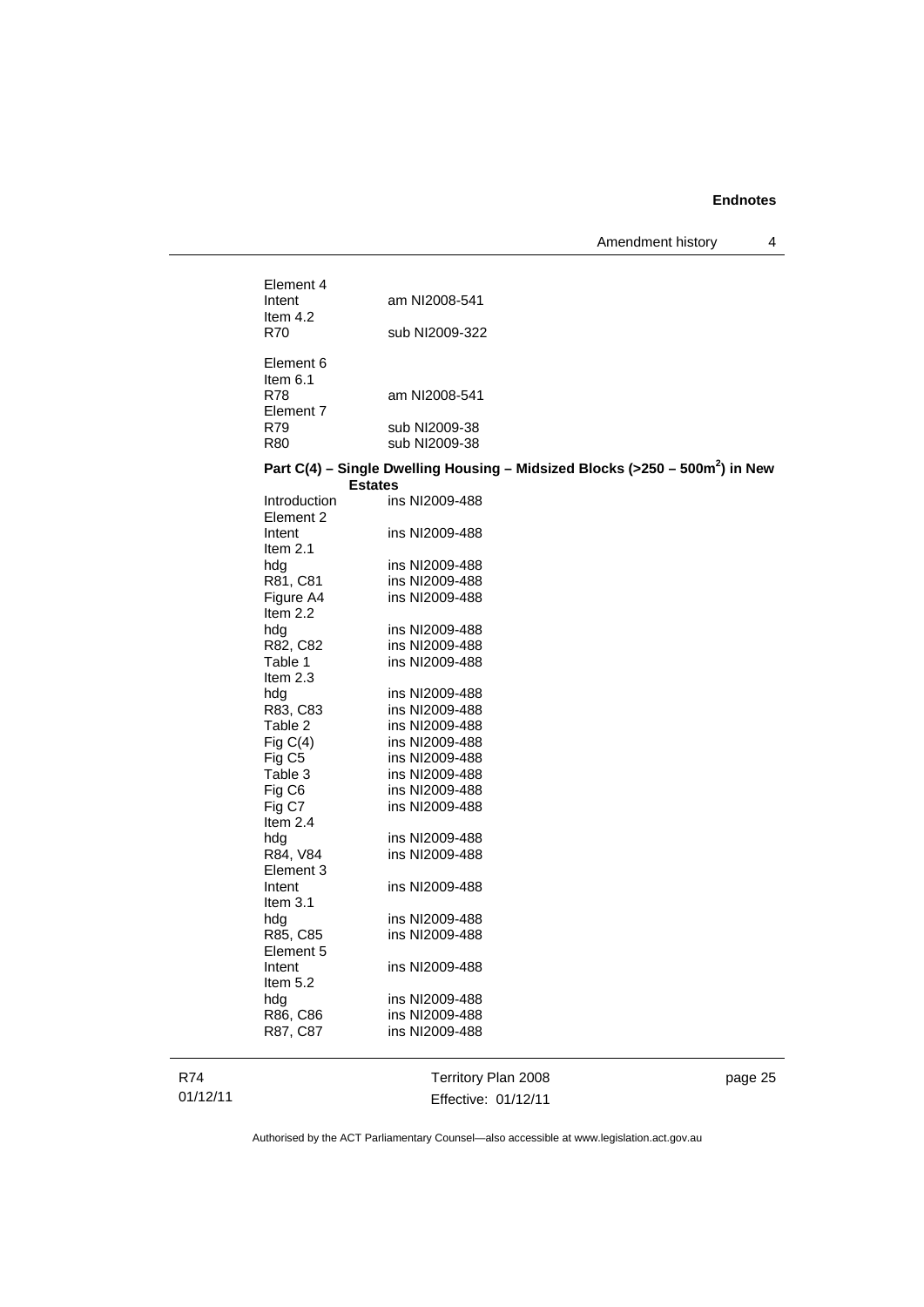| 4 | Amendment history |
|---|-------------------|
|---|-------------------|

## **3.3 Residential Zones – Multi Unit Housing Development Code Part A(1) – RZ1 – Suburban Zone**

am NI2008-290; NI2010-22; NI2010-218; NI2011-590

| Element 1                         |                                          |
|-----------------------------------|------------------------------------------|
| Item 1.1 hdg                      | sub NI2008-289                           |
| R1, C1                            | sub NI2008-289                           |
|                                   | am NI2009-38                             |
| Item 1.2 hdg                      | sub NI2008-289                           |
| R <sub>2</sub> , C <sub>2</sub>   | sub NI2008-289                           |
|                                   | am NI2009-38                             |
| Item $1.2$                        | sub NI2008-542                           |
| Element 2                         |                                          |
| Item 2.1 hdg                      | sub NI2009-38                            |
| Item 2.1                          | sub NI2008-542                           |
| R <sub>5</sub>                    | am NI2008-590                            |
| Item 2.2                          | sub NI2008-542                           |
| R7                                | am NI2009-324                            |
| R8                                | am NI2009-38                             |
| R9                                | am NI2009-38                             |
| Figure A1 note                    | am NI2009-38                             |
|                                   | Part A(2) - RZ2 - Suburban Core Zone     |
| Element 1                         |                                          |
| Item 1.1 hdg                      | sub NI2008-289                           |
| R <sub>10</sub> , C <sub>10</sub> | sub NI2008-289                           |
|                                   | am NI2009-38                             |
| Item $1.1$                        | sub NI2008-542                           |
| R <sub>11</sub>                   | am NI2009-322                            |
| Item 1.3 hdg                      | sub NI2008-289                           |
| R12, C12                          | sub NI2008-289                           |
| Element 2                         |                                          |
| Item 2.1 hdg                      | sub NI2009-38                            |
| Item 2.1                          | sub NI2008-542                           |
| Item 2.2                          |                                          |
| R <sub>14</sub>                   | am NI2009-324                            |
| Item 2.3                          |                                          |
| R <sub>15</sub>                   | am NI2009-38                             |
| R16                               | am NI2009-38                             |
| Figure A2 note<br>Element 4       | am NI2009-38                             |
| R <sub>17</sub>                   | am NI2009-38                             |
|                                   | Part A(3) – RZ3 – Urban Residential Zone |
| Element 2<br>Item 2.1 hda         | sub NI2009-38                            |

page 26 Territory Plan 2008 Effective: 01/12/11

R74 01/12/11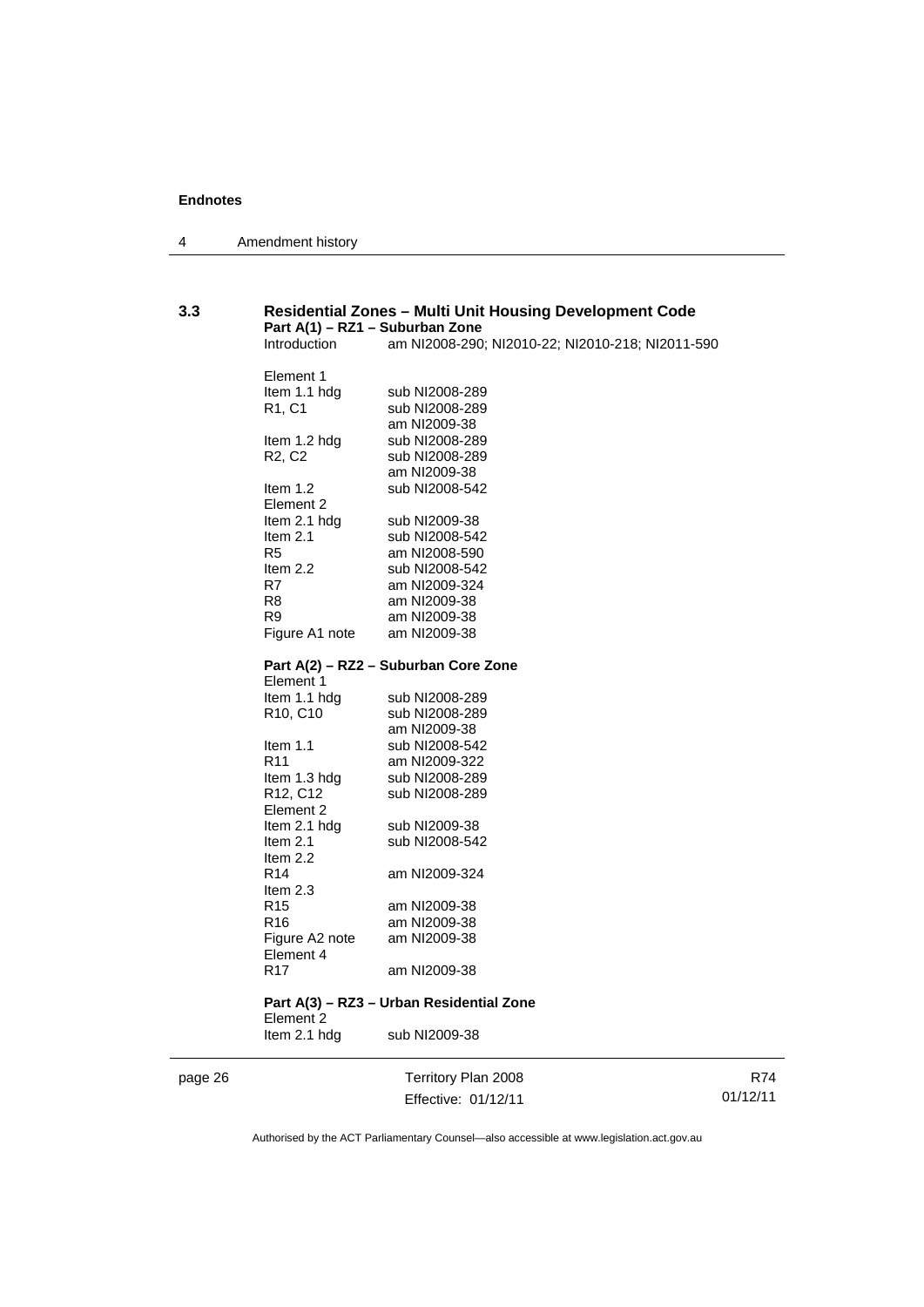| Item $2.1$      | sub NI2008-542                                    |
|-----------------|---------------------------------------------------|
| R <sub>19</sub> | am NI2009-324                                     |
| R20             | am NI2009-38                                      |
| Figure A3 note  | am NI2009-38                                      |
| Element 2       | Part A(4) - RZ4 - Medium Density Residential Zone |
| Item 2.1 hdg    | sub NI2008-289                                    |
| R21, C21        | sub NI2008-289                                    |
| Item $2.1$      | sub NI2008-542                                    |
| Item 2.2 hdg    | sub NI2009-38                                     |
| R24             | am NI2009-38                                      |
|                 | sub NI2011-207                                    |
| Note            | am NI2009-38                                      |
|                 |                                                   |
| Element 2       | Part A(5) - RZ5 - High Density Residential Zone   |
| Item 2.1 hdg    | sub NI2008-289                                    |
| R25, C25        | sub variation No 288                              |
| R26, C26        | sub NI2008-289                                    |
| R26A, C26A      | ins NI2008-289                                    |
| R27, C27        | sub NI2008-289                                    |
| R27A, C27A      | ins variation No 288                              |
| R27A            | am NI2011-590                                     |
|                 | <b>Part B - General Development Controls</b>      |
| Element 1       |                                                   |
| Item 1.1 hdg    | sub NI2008-289                                    |
| R28, C28        | sub NI2008-289                                    |
| R28             | am NI2009-487                                     |
| Element 2       |                                                   |
| C <sub>30</sub> | sub NI2009-38                                     |
| Item 2.3 hdg    | sub NI2008-289                                    |
| R31, C31        | sub NI2008-289                                    |
| Item 2.4 hdg    | sub NI2008-289                                    |
| R32, C32        | sub NI2008-289                                    |
| Item 2.5 hdg    | sub NI2009-38                                     |
| C34             | am NI2009-38                                      |
| Item 2.7 hdg    | ins NI2010-218                                    |
| R34A            | ins NI2010-218                                    |
|                 | sub NI2011-355                                    |
| Note            | sub NI2009-38                                     |
| Element 6       |                                                   |
| Item $6.1$      |                                                   |
| R39             | am NI2008-290                                     |
| Item 6.4 hdg    | sub NI2008-542                                    |
|                 |                                                   |
|                 |                                                   |

R74 01/12/11

Territory Plan 2008 Effective: 01/12/11 page 27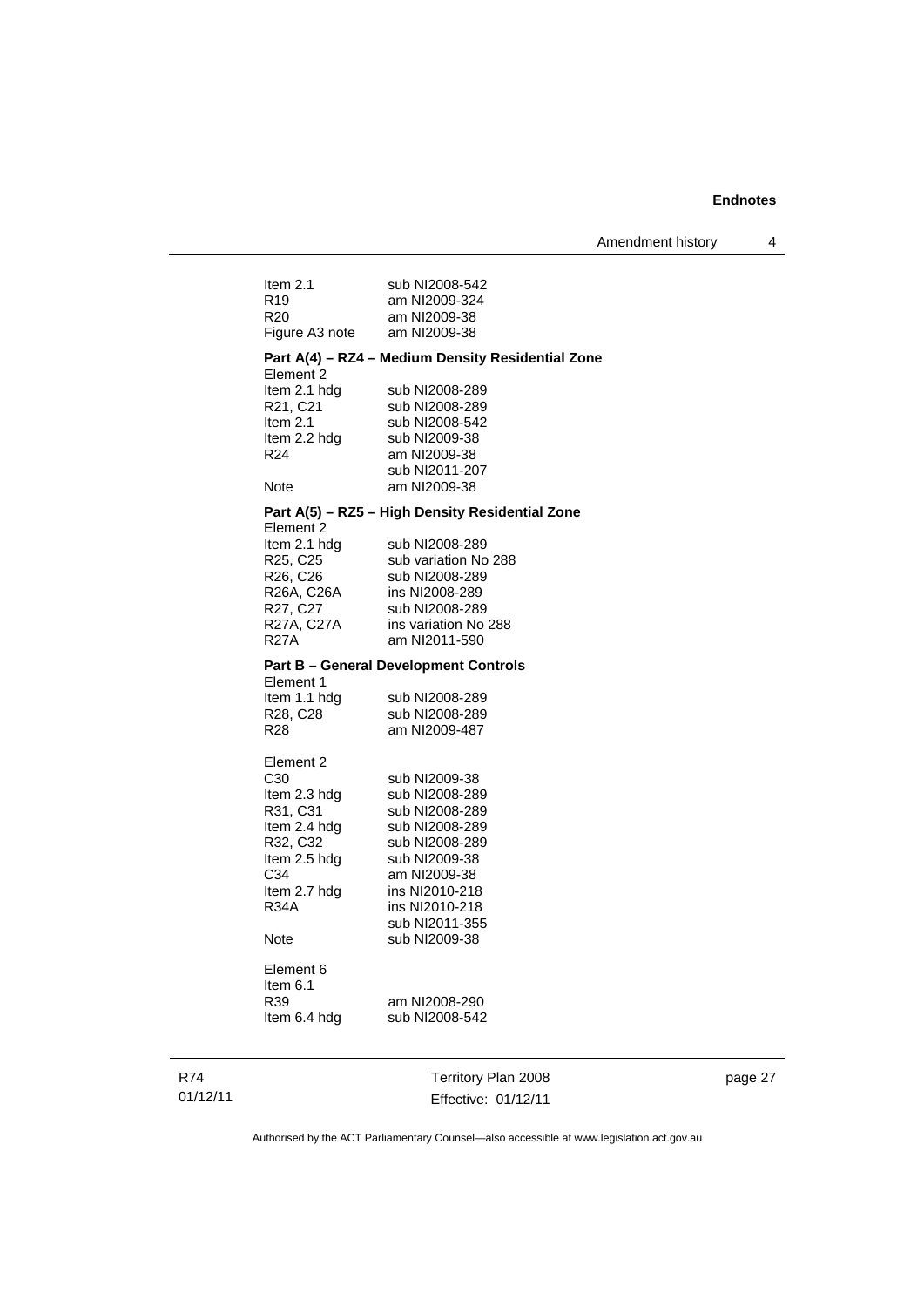| 4       | Amendment history              |                                           |          |
|---------|--------------------------------|-------------------------------------------|----------|
|         |                                |                                           |          |
|         | R42, C42                       | sub NI2008-542                            |          |
|         | Item $6.7$                     | am NI2009-99; NI2010-22                   |          |
|         | R46                            | am NI2008-541                             |          |
|         |                                | sub NI2009-487                            |          |
|         | Item 6.8                       | sub NI2008-542                            |          |
|         | R47                            | am NI2008-290                             |          |
|         | R47, C47                       | sub NI2009-487                            |          |
|         | R48, C48                       | sub NI2009-487                            |          |
|         | R49, C49                       | sub NI2009-487                            |          |
|         | Item 6.9                       | sub NI2008-542                            |          |
|         | Element 7                      |                                           |          |
|         | Item 7.1 hdg                   | sub NI2008-289                            |          |
|         | Item $7.1$                     | sub NI2008-542                            |          |
|         | R50, C50                       | sub NI2008-289                            |          |
|         | C50                            | am NI2009-392                             |          |
|         | Item 7.3 hdg                   | sub NI2008-289                            |          |
|         | R52, C52                       | sub NI2008-289                            |          |
|         |                                | <b>Part C - Development Type Controls</b> |          |
|         | Introduction                   | am NI2009-38; NI2011-590                  |          |
|         | Part C(1) - Multi Unit Housing |                                           |          |
|         | Introduction<br>Element 2      | sub NI2011-590                            |          |
|         | Table 1                        | sub NI2008-290                            |          |
|         |                                | am NI2008-541                             |          |
|         | Table 2                        | sub NI2008-290                            |          |
|         |                                | am NI2008-541                             |          |
|         | Table 4, note                  | sub NI2008-542                            |          |
|         | Item 2.3 hdg                   | sub NI2008-542                            |          |
|         | R56, C56                       | sub NI2008-542                            |          |
|         | Figure C1                      | am NI2008-290<br>sub NI2008-542           |          |
|         |                                |                                           |          |
|         | Element 3                      |                                           |          |
|         | Item $3.3$                     |                                           |          |
|         | R63                            | am NI2008-590; NI2009-38                  |          |
|         | R68, C68                       | sub NI2008-542                            |          |
|         | R69, C69                       | sub NI2008-542                            |          |
|         | R69                            | am NI2010-22                              |          |
|         | Figure C1A<br>Item 3.4         | ins NI2008-542                            |          |
|         | <b>R70</b>                     | am NI2009-487                             |          |
|         |                                |                                           |          |
|         | Element 4                      |                                           |          |
|         | Item $4.1$                     |                                           |          |
|         | R72                            | am NI2008-541; NI2009-38                  |          |
| page 28 |                                | Territory Plan 2008                       | R74      |
|         |                                | Effective: 01/12/11                       | 01/12/11 |
|         |                                |                                           |          |

Authorised by the ACT Parliamentary Counsel—also accessible at www.legislation.act.gov.au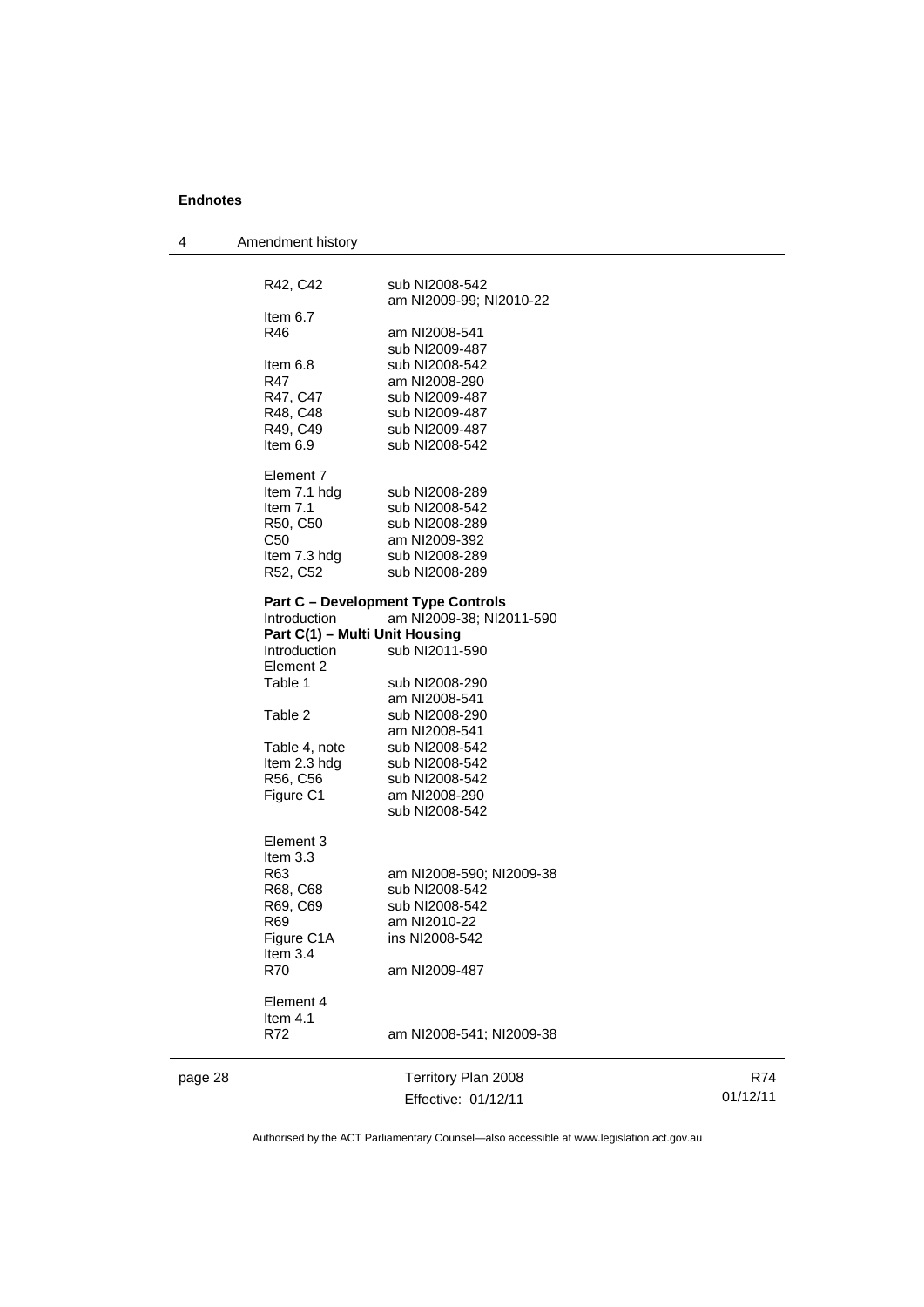Amendment history 4

| R73              | om NI2009-38             |
|------------------|--------------------------|
| Item $4.2$       |                          |
| R80, C80         | om NI2008-289            |
| R81, C81         | sub NI2008-289           |
| R81              | am NI2009-99; NI2009-322 |
| R84, C84         | sub NI2008-542           |
|                  |                          |
| <b>Element 5</b> |                          |
| Item $5.2$       |                          |
| C87              | sub NI2010-22            |
| Item $5.3$       |                          |
| R88, C88         | sub NI2008-289           |
| R89, C89         | sub NI2008-289           |
| R89              | am NI2009-322            |
| R90, C90         | sub NI2008-289           |
|                  |                          |

#### **Part C(2) – Multi Unit Housing – Additional Controls for Deakin and Forrest**  Element 2

| Item 2.2 hdg | sub NI2008-541 |
|--------------|----------------|
| ltem 2.3 hdg | sub NI2008-541 |

#### **Part C(3) – Multi Unit Housing – Inner North Canberra and Gungahlin District – RZ3 and RZ4 Zones**

| Introduction     | am NI2010-217  |  |
|------------------|----------------|--|
| Element 2        |                |  |
| Item $2.3$       | sub NI2008-542 |  |
| Item $2.4$       | sub NI2008-542 |  |
| Element 3        |                |  |
| Item $2.2$       |                |  |
| R128             | am NI2010-22   |  |
| Item $3.4$       |                |  |
| R <sub>129</sub> | am NI2008-541  |  |
|                  | sub NI2009-487 |  |
| Item $3.5$       |                |  |
| R132             | am NI2009-324  |  |
| Element 4        |                |  |
| Item $4.1$       |                |  |
| R135             | am NI2009-324  |  |
| Element 5        |                |  |
| Item $5.2$       |                |  |
| C147             | sub NI2010-22  |  |
| Item 5.6         |                |  |
| R156             | sub NI2010-218 |  |
| C157             | om NI2010-218  |  |

R74 01/12/11

Territory Plan 2008 Effective: 01/12/11 page 29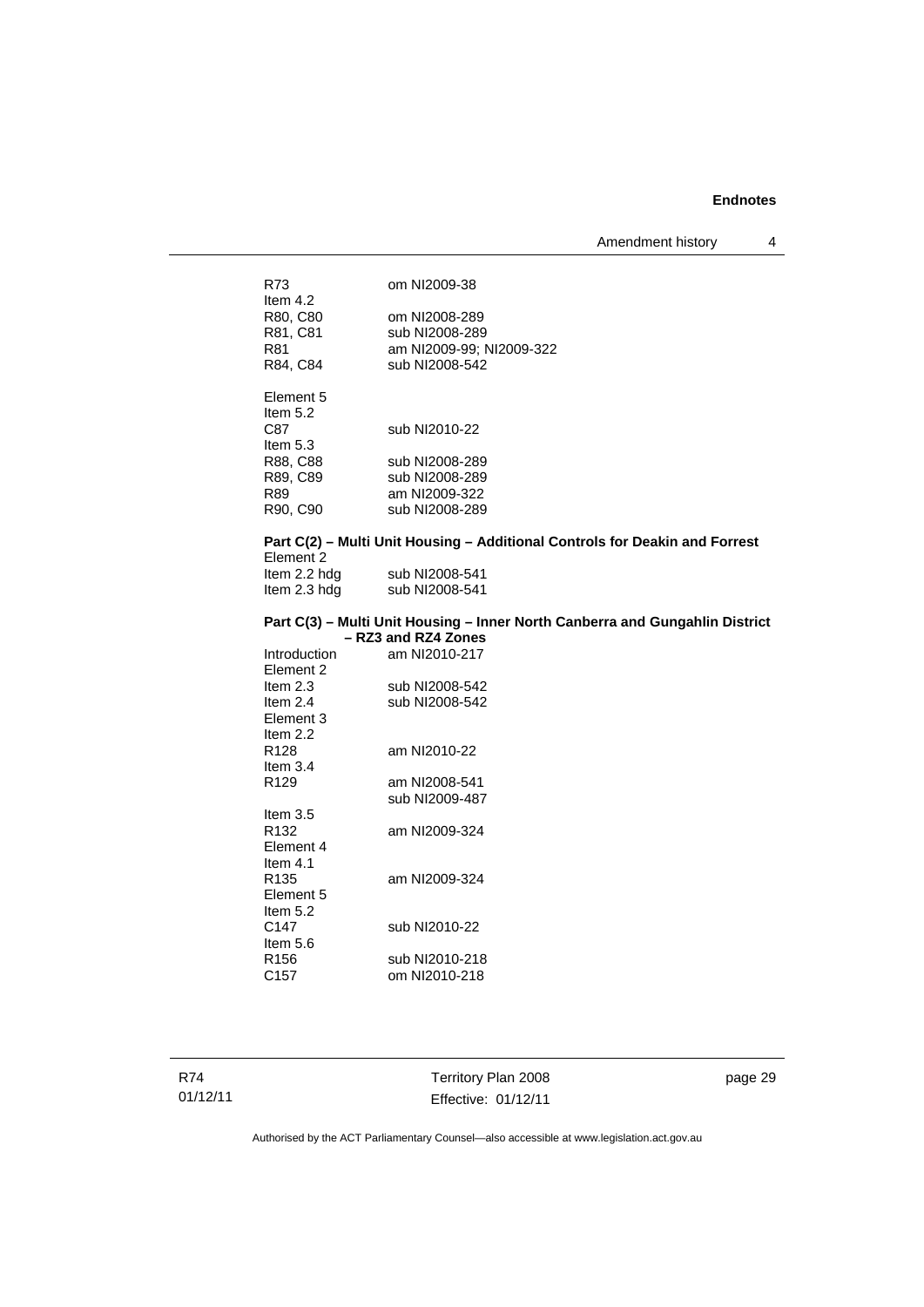4 Amendment history

|                     | other areas and all multi unit housing in the commercial zones |
|---------------------|----------------------------------------------------------------|
| hdg                 | sub NI2011-590                                                 |
| <i>Introduction</i> | sub NI2011-590                                                 |
| Element 3           |                                                                |
| Item $3.1A$         |                                                                |
| hdg                 | ins NI2011-590                                                 |
| R <sub>205</sub>    | sub NI2009-487                                                 |
| Item $3.3$          |                                                                |
| R210, C210          | am NI2011-590                                                  |
| Element 4           |                                                                |
| Item $4.2$          |                                                                |
|                     | am NI2011-590                                                  |
| R216, C216          |                                                                |
| R218, C218          | am NI2011-590                                                  |
| Element 5           |                                                                |
| Item 5.1            |                                                                |
| R219, C219          | am NI2011-590                                                  |
| Item $5.2$          |                                                                |
| R <sub>222</sub>    | am NI2011-590                                                  |
| Item $5.3$          |                                                                |
| C224                | sub NI2010-22                                                  |
| Item $5.5$          |                                                                |
| R228                | am NI2010-22                                                   |
|                     | sub NI2010-218                                                 |
| Item $5.6$          |                                                                |
| hdg                 | sub NI2011-590                                                 |
| Element 7           |                                                                |
| Item $7.3$          |                                                                |
| C <sub>245</sub>    | am NI2011-590                                                  |
| Item $7.4$          |                                                                |
|                     | am NI2011-590                                                  |
| R246, C246          |                                                                |
|                     | Part C(6) – Subdivision of dual occupancy housing development  |
| hdg                 | ins NI2009-487                                                 |
| Introduction        | ins NI2009-487                                                 |
| Element 1           | ins NI2009-487                                                 |
| Item $1.1$          |                                                                |
| hdg                 | ins NI2009-487                                                 |
| R247A, C247A        | ins NI2009-487                                                 |
| Item 1.2            |                                                                |
|                     | ins NI2009-487                                                 |
| hda                 |                                                                |
| R247B, C247B        | ins NI2009-487                                                 |
| Item 1.3            |                                                                |
| hda                 | ins NI2009-487<br>ins NI2009-487                               |
| R247C, C247C        |                                                                |

page 30 Territory Plan 2008 Effective: 01/12/11

R74 01/12/11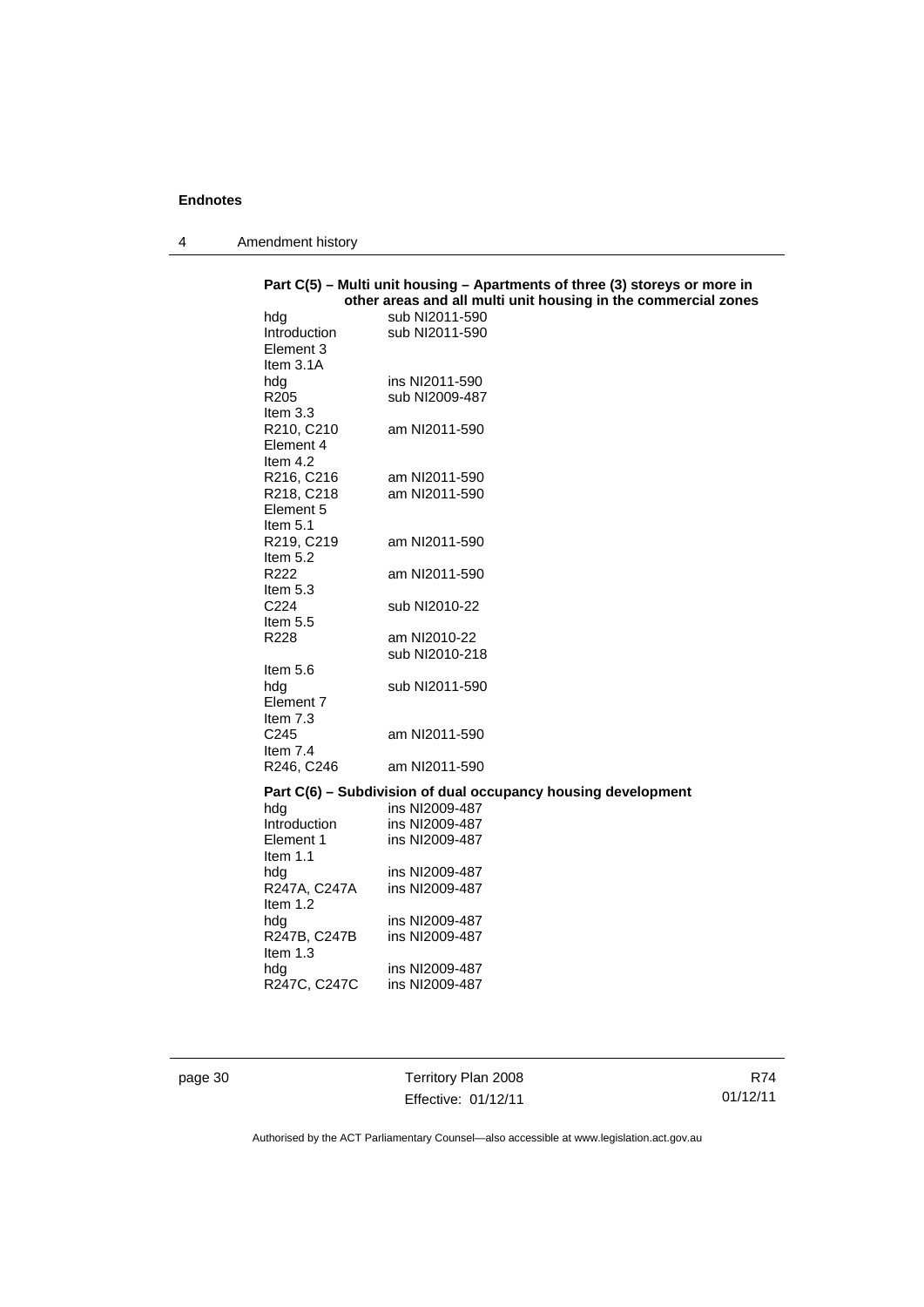#### **Part D – Development Type Controls-Other forms of Residential Development and Non-Residential Development**

| Element 1        |                |
|------------------|----------------|
| Item $1.3$       |                |
| R250, C250       | sub NI2011-355 |
| Item $1.6$       |                |
| R260             | sub NI2008-542 |
| R261             | sub N2008-542  |
| Item $1.13$      |                |
| hdg              | ins NI2009-487 |
| C <sub>268</sub> | ins NI2009-487 |

#### **4.1 CZ1 – CZ6 Objectives and Development Tables**

**CZ1 – Core Zone** 

Minimum Assessment Track Merit am NI2009-37; NI2009-324; NI2010-22; NI2010-602 Prohibited Development table am NI2008-541; NI2009-324; NI2009-392; NI2010-22; NI2010-602 Other Codes am NI2010-22

**CZ2 – Business Zone** 

Minimum Assessment Track Merit am NI2009-37; NI2009-324; NI2010-22; NI2010-411; NI2010-602 Prohibited Development table am NI2008-541; NI2009-324; NI2009-392 Other Codes am NI2010-22

### **CZ3 – Services Zone**

Minimum Assessment Track<br>Merit am NI20 am NI2009-37; NI2009-324; NI2010-22; NI2010-602 Prohibited Development table am NI2008-541; NI2009-324; NI2009-392<br>Other Codes am NI2010-22 am NI2010-22

#### **CZ4 – Local Centres Zone**

Minimum Assessment Track<br>Merit am varia am variation No 281; NI2009-37; NI2009-324; NI2010-22; NI2010-602 Prohibited Development table

 am NI2008-541; NI2009-324; NI2009-392 Other Codes am NI2010-22

### **CZ5 – Mixed Use Zone**

Minimum Assessment Track Merit am NI2009-37; NI2009-324; NI2010-22; NI2010-602

R74 01/12/11 Territory Plan 2008 Effective: 01/12/11

page 31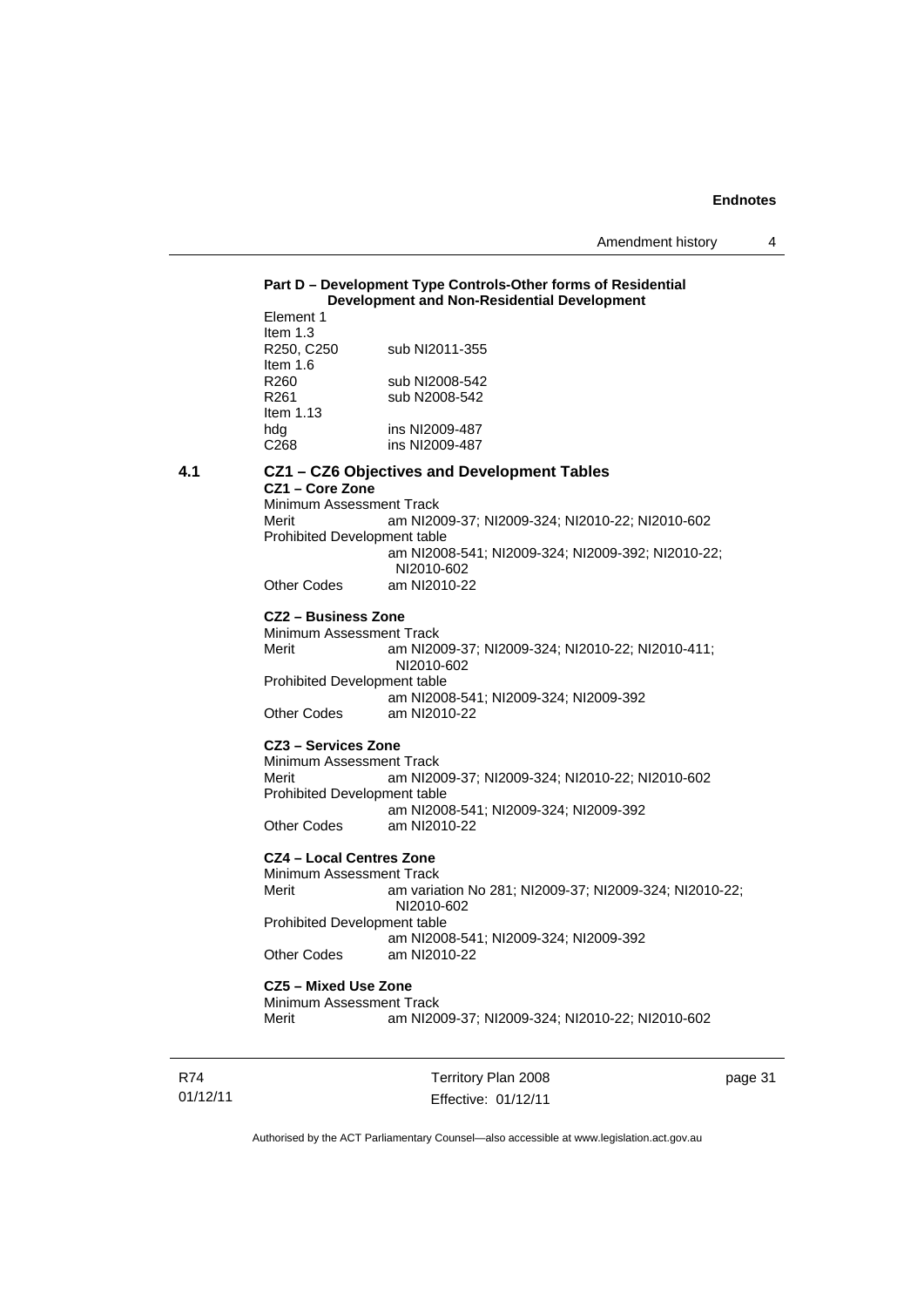4 Amendment history

Prohibited Development table am NI2008-541; NI2009-324; NI2009-392; NI2010-217 **CZ6 – Leisure and Accommodation Zone** Minimum Assessment Track<br>Merit am varia am variation No 293; NI2009-37; NI2010-22; NI2010-217 Prohibited Development table am NI2008-541; NI2009-324; NI2009-392 Fig 5 Narrabundah sub variation No 293

### **4.2 City Centre Development Code**  Introduction am NI2010-22 **Part A (1) – City Centre – CZ1 Core Zone**

Element 2<br>R20 am NI2010-217

**Part A (2) – City Centre – CZ2 Business Zone – Braddon and Turner**  Element 2<br>R34 am NI2008-290

#### **Part A (3) – City Centre – CZ3 Services Zone – Braddon**

| Element 1    |                |
|--------------|----------------|
| Item 1.1 hdg | sub NI2008-290 |
| R41, C41     | sub NI2008-290 |
| R42, C42     | sub NI2008-290 |
| R43, C43     | sub NI2008-290 |
| R44, C44     | sub NI2008-290 |
| Item 2.1 hdg | sub NI2011-354 |
| Figure A12   | sub NI2008-290 |
|              |                |

#### **Part B – General Development Controls**

| Flement 1  |                |
|------------|----------------|
| Item $1.3$ |                |
| R59A       | ins NI2010-22  |
| Flement 2  |                |
| Item $2.3$ |                |
| C62        | sub NI2009-38  |
| Element 3  |                |
| Item $3.6$ |                |
| hdg        | ins NI2009-487 |
| C68A       | ins NI2009-487 |
| Element 4  |                |
| Item $4.5$ |                |
| hdg        | am NI2010-697  |
| C76        | am NI2010-697  |
|            |                |

page 32 Territory Plan 2008 Effective: 01/12/11

R74 01/12/11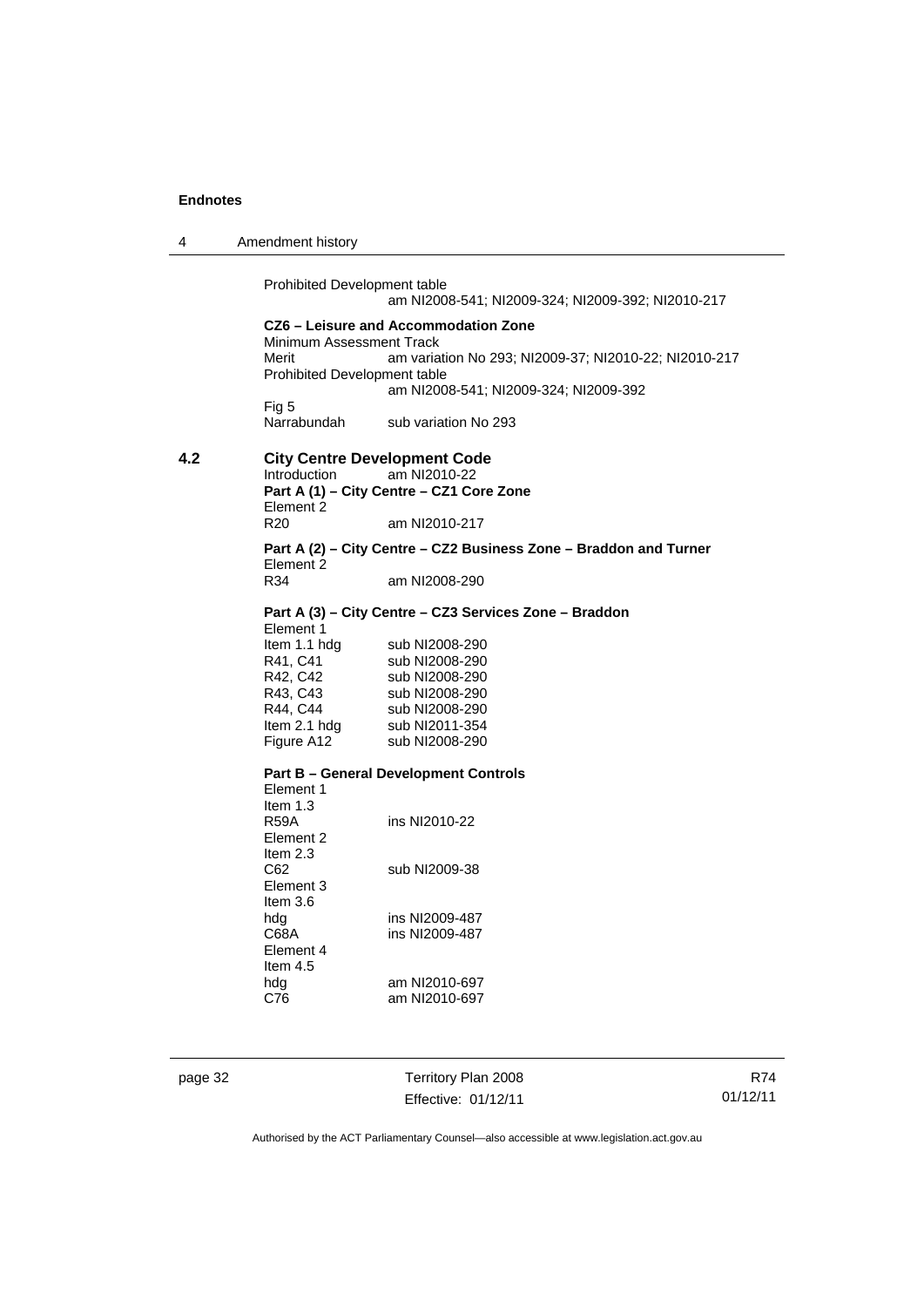Amendment history 4

Element 5 Item  $5.2$ <br>R79 am NI2010-217 Item 5.4<br>C82 sub NI2010-22 Element 6 Item 6.1 R83 am NI2008-541 sub NI2009-487<br>R84, C84 sub NI2009-487 R84, C84 sub NI2009-487<br>R85, C85 sub NI2009-487 sub NI2009-487 R86, C86 sub NI2009-487 Element 7 Item 7.1 R99 am NI2009-38 **4.3 Town Centres Development Code**  Introduction am NI2010-22 **Part A – Town Centres – Overview Figure A1** sub variation No sub variation No 289 **Part A(2) – CZ2 Business Zone**  Element 1 Item  $1.5$ <br>C<sub>23</sub> sub NI2010-602 **Part A(3) – CZ3 Services Zone**  Element 1 Item 1.2 R41 sub NI2010-412<br>C42 om NI2010-412 om NI2010-412 Element 2 Item 2.4 R47 sub NI2011-206<br>C47 am NI2010-218 C47 am NI2010-218<br>C48 om NI2010-412 om NI2010-412 Element 3<br>Figure A5 sub variation No 289 **Part B – General Development Controls**  Element 1 Item 1.3<br>R61 R61 am NI2008-541<br>R61A ins NI2010-22 ins NI2010-22 Element 2 Item 2.3<br>C64 sub NI2009-38

R74 01/12/11 Territory Plan 2008 Effective: 01/12/11

page 33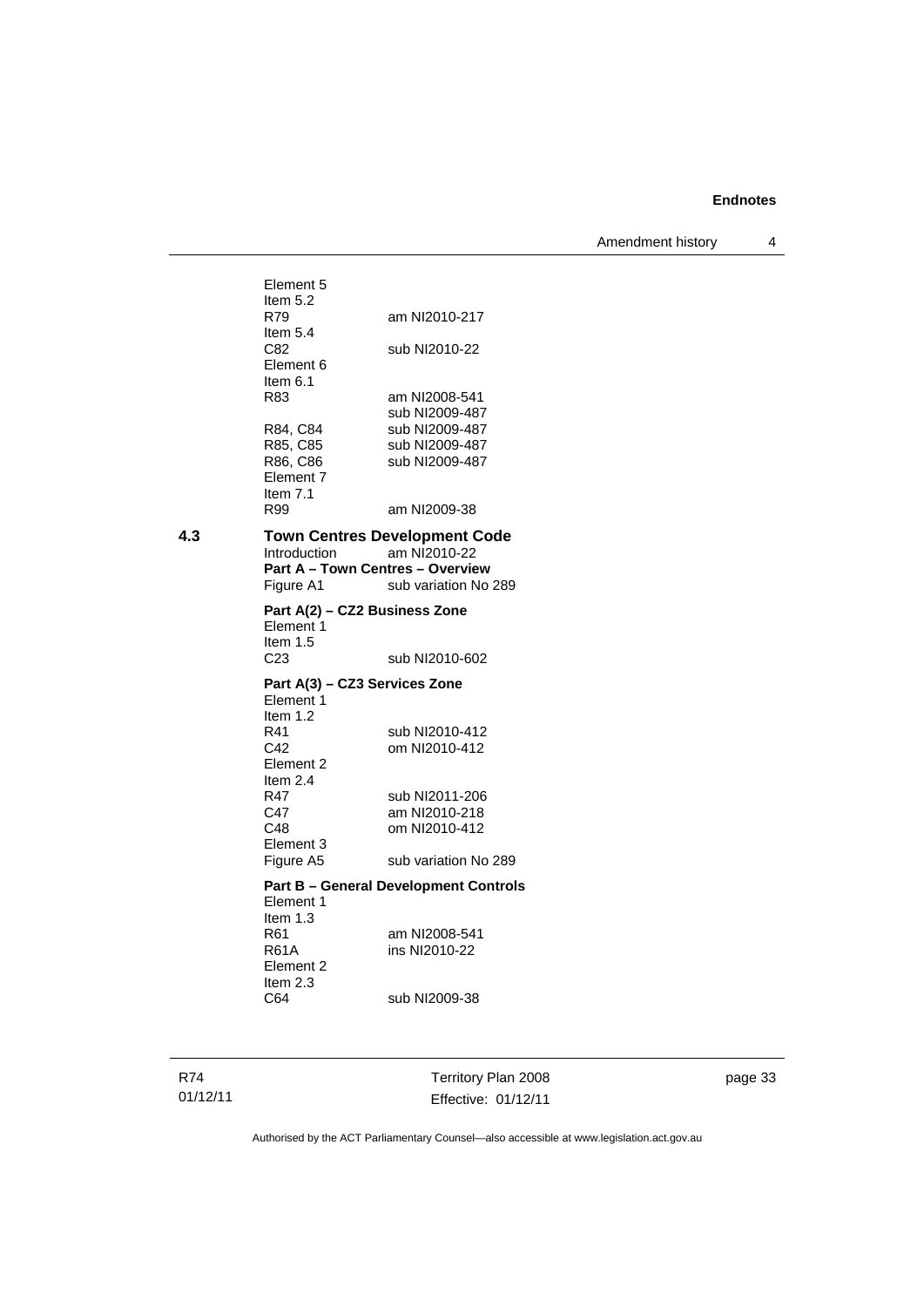4 Amendment history

|     | Element 3<br>Item $3.5$       |                                                    |
|-----|-------------------------------|----------------------------------------------------|
|     | hda                           | ins NI2009-487                                     |
|     | C68A                          | ins NI2009-487                                     |
|     | Element 4                     |                                                    |
|     | Item $4.5$                    |                                                    |
|     | hdg                           | am NI2010-697                                      |
|     | C76                           | am NI2010-697                                      |
|     | Element 5                     |                                                    |
|     | Item $5.2$                    |                                                    |
|     | R79                           | am NI2010-217                                      |
|     | Item $5.4$                    |                                                    |
|     | C82                           | sub NI2010-22                                      |
|     | Element 6                     |                                                    |
|     | Item $6.1$                    |                                                    |
|     | R83                           | am NI2008-541                                      |
|     |                               | sub NI2009-487                                     |
|     | R84, C84                      | sub NI2009-487                                     |
|     | R85, C85                      | sub NI2009-487                                     |
|     | R86, C86                      | sub NI2009-487                                     |
|     | Element 7                     |                                                    |
|     | Item 7.1                      |                                                    |
|     | R99                           | am NI2009-38                                       |
|     |                               |                                                    |
|     |                               |                                                    |
| 4.4 |                               | <b>Group Centres Development Code</b>              |
|     | Introduction                  | am NI2010-22                                       |
|     |                               | Part A - Group Centres - Overview<br>am NI2011-206 |
|     |                               | sub NI2011-589                                     |
|     | Fig A6<br>Fig A11             | sub NI2010-22                                      |
|     | Fig A12                       | sub NI2010-602                                     |
|     | Part A(2) - CZ2 Business Zone |                                                    |
|     | Element 1                     |                                                    |
|     | Item $1.1$                    |                                                    |
|     | R <sub>11</sub>               | sub NI2010-22                                      |
|     | Item $1.2$                    |                                                    |
|     | R <sub>12</sub>               | am NI2008-541; NI2010-601                          |
|     | Item $1.4$                    |                                                    |
|     | R <sub>15</sub>               | am NI2008-541                                      |
|     | Part A(3) – CZ3 Services Zone |                                                    |
|     | Element 1                     |                                                    |
|     | Item 1.1                      |                                                    |
|     | R <sub>23</sub>               | am NI2010-22                                       |
|     | C <sub>23</sub>               | sub NI2010-22                                      |
|     | R <sub>25</sub>               | sub NI2011-353                                     |
|     | Figure 1                      | ins NI2011-353                                     |
|     |                               |                                                    |

page 34 Territory Plan 2008 Effective: 01/12/11

R74 01/12/11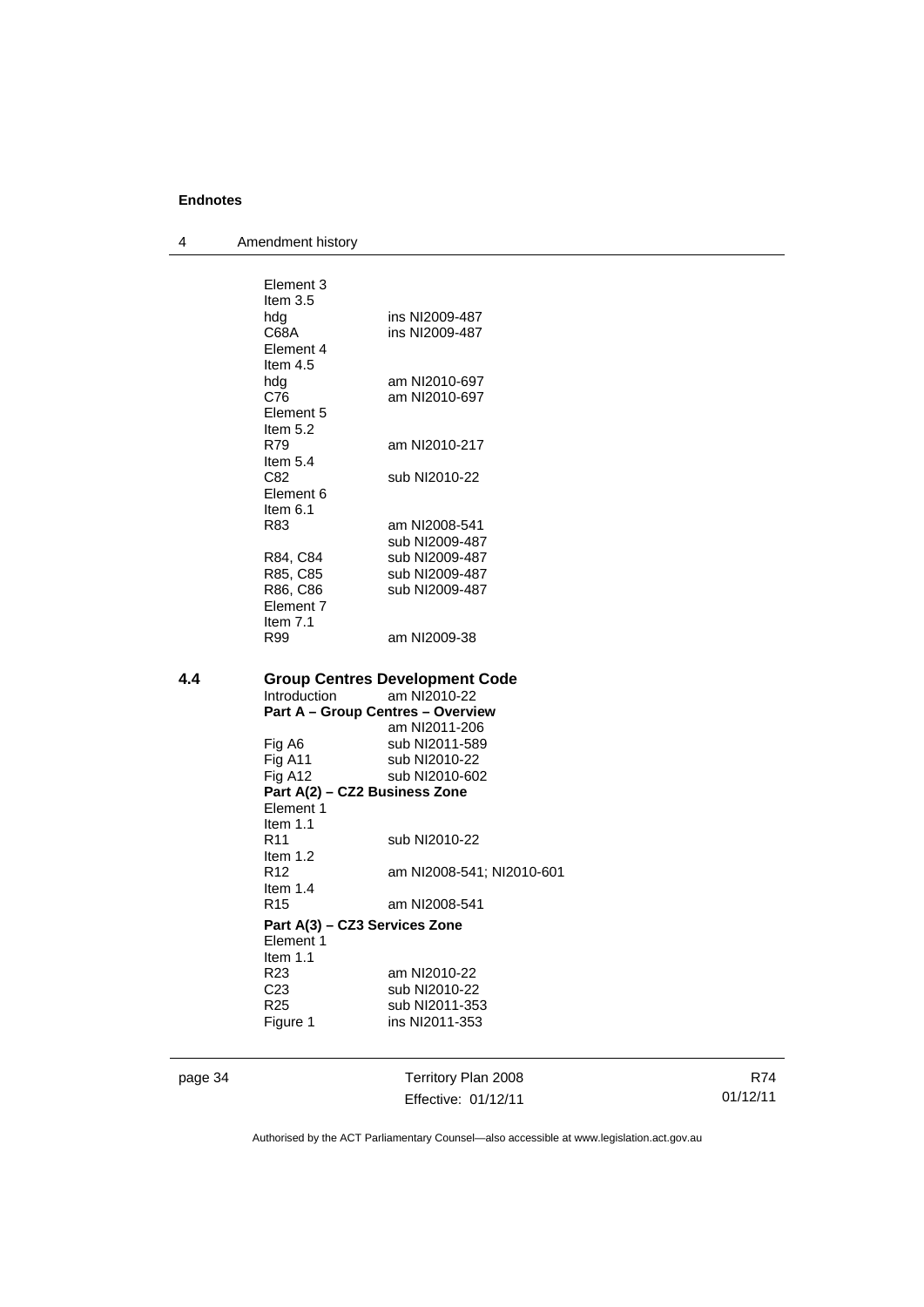Amendment history 4

|     |                   | <b>Part B - General Development Controls</b>          |
|-----|-------------------|-------------------------------------------------------|
|     | Element 1         |                                                       |
|     | Item $1.3$<br>R34 | am NI2008-541                                         |
|     | R34A              | ins NI2010-22                                         |
|     | Element 2         |                                                       |
|     | Item $2.3$        |                                                       |
|     | C37               | sub NI2009-38                                         |
|     | Element 3         |                                                       |
|     | Item 3.5          |                                                       |
|     | hdg               | ins NI2009-487                                        |
|     | C42A              | ins NI2009-487                                        |
|     | Element 4         |                                                       |
|     | Item $4.5$        |                                                       |
|     | hdg               | am NI2010-697                                         |
|     | C50               | am NI2010-697                                         |
|     | Element 5         |                                                       |
|     | Item 5.2          |                                                       |
|     | R <sub>53</sub>   | am NI2010-217                                         |
|     | Item $5.4$        |                                                       |
|     | C56               | sub NI2010-22                                         |
|     | Element 6         |                                                       |
|     | Item $6.1$        |                                                       |
|     | <b>R57</b>        | am NI2008-541                                         |
|     |                   | sub NI2009-487                                        |
|     | R58, C58          | sub NI2009-487                                        |
|     | R59, C59          | om NI2009-487                                         |
|     | R60, C60          | sub NI2009-487                                        |
|     | Element 7         |                                                       |
|     | Item $7.1$<br>R71 | am NI2009-38                                          |
|     |                   |                                                       |
| 4.5 |                   |                                                       |
|     | Introduction      | <b>Local Centres Development Code</b><br>am NI2010-22 |
|     |                   | <b>Part A - General Development Controls</b>          |
|     | Element 1         |                                                       |
|     | Item $1.3$        |                                                       |
|     | R <sub>5</sub>    | am NI2008-541                                         |
|     | R5A               | ins NI2010-22                                         |
|     | Element 2         |                                                       |
|     | Item $2.5$        |                                                       |
|     | C <sub>13</sub>   | sub NI2009-38                                         |
|     | Element 3         |                                                       |
|     | Item $3.5$        |                                                       |
|     | hdg               | ins NI2009-487                                        |
|     | C18A              | ins NI2009-487                                        |
|     |                   |                                                       |
|     |                   |                                                       |

R74 01/12/11

Territory Plan 2008 Effective: 01/12/11 page 35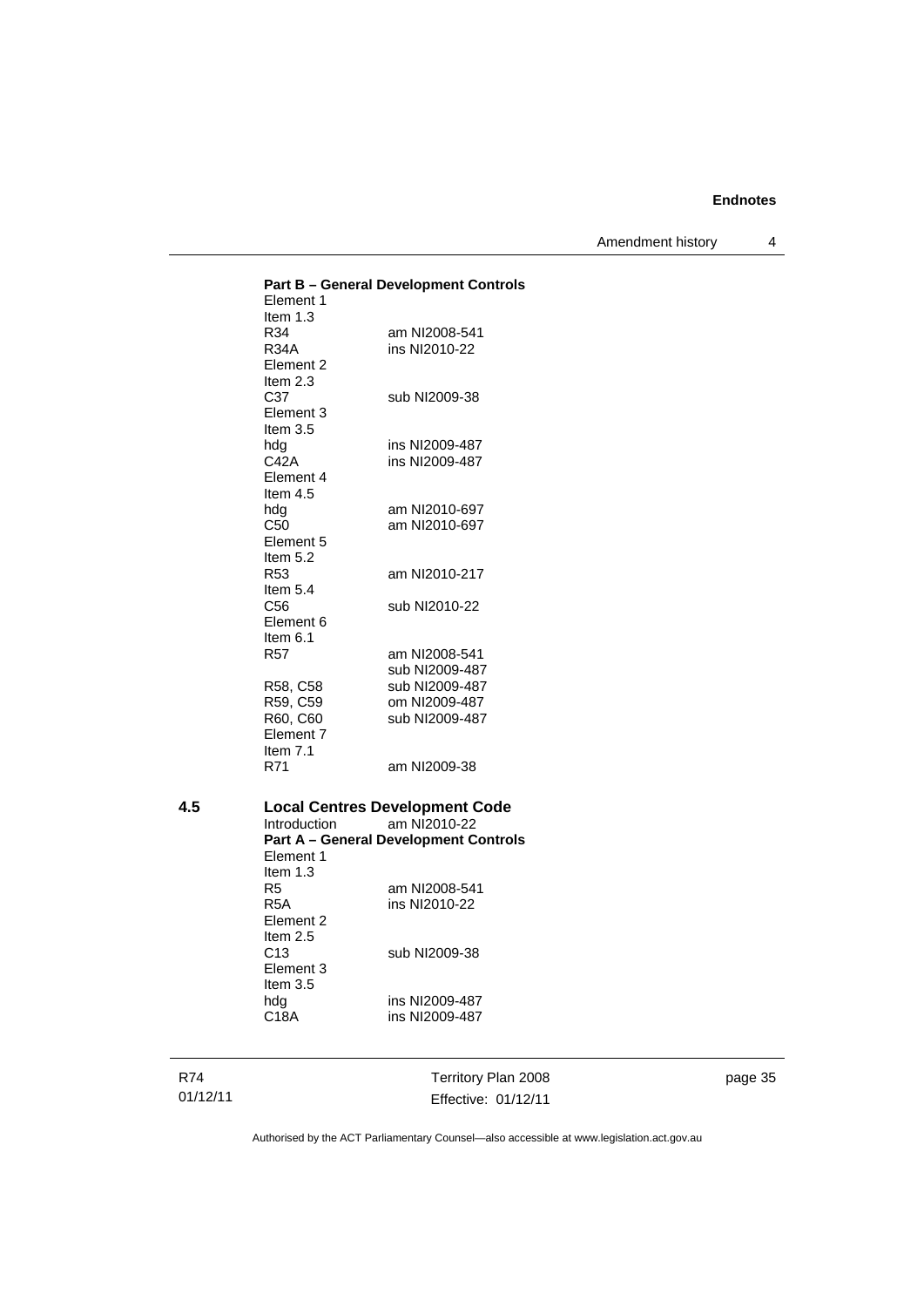| 4       | Amendment history         |                                                                                                                   |          |
|---------|---------------------------|-------------------------------------------------------------------------------------------------------------------|----------|
|         |                           |                                                                                                                   |          |
|         | Element 4                 |                                                                                                                   |          |
|         | Item $4.5$                |                                                                                                                   |          |
|         | hdg<br>C <sub>26</sub>    | am NI2010-697<br>am NI2010-697                                                                                    |          |
|         | Element 5                 |                                                                                                                   |          |
|         | Item 5.1                  |                                                                                                                   |          |
|         | C32                       | sub NI2010-22                                                                                                     |          |
|         | Item 5.2                  |                                                                                                                   |          |
|         | R <sub>29</sub>           | am NI2010-217                                                                                                     |          |
|         | Element 6                 |                                                                                                                   |          |
|         | Item $6.1$                |                                                                                                                   |          |
|         | R34                       | am NI2008-541                                                                                                     |          |
|         |                           | sub NI2009-487                                                                                                    |          |
|         | R35, C35                  | sub NI2009-487                                                                                                    |          |
|         | R36, C36                  | om NI2009-487                                                                                                     |          |
|         | R37, C37                  | sub NI2009-487                                                                                                    |          |
|         | Item 6.9                  |                                                                                                                   |          |
|         | R47                       | sub NI2010-22                                                                                                     |          |
|         | Element 7                 |                                                                                                                   |          |
|         | Item $7.1$                |                                                                                                                   |          |
|         | R48                       | am NI2009-38                                                                                                      |          |
| 4.6     | Introduction<br>Element 1 | CZ2 Office Areas Outside Centres Development Code<br>am NI2010-22<br><b>Part A - General Development Controls</b> |          |
|         | Item 1.2                  |                                                                                                                   |          |
|         | R4                        | am NI2008-541                                                                                                     |          |
|         | Element 2                 |                                                                                                                   |          |
|         | Item $2.5$<br>C8          |                                                                                                                   |          |
|         | Element 3                 | sub NI2009-38                                                                                                     |          |
|         | Item 3.5                  |                                                                                                                   |          |
|         | hdg                       | ins NI2009-487                                                                                                    |          |
|         | C12A                      | ins NI2009-487                                                                                                    |          |
|         | Element 4                 |                                                                                                                   |          |
|         | Item 4.5                  |                                                                                                                   |          |
|         | hdg                       | am NI2010-697                                                                                                     |          |
|         | C <sub>20</sub>           | am NI2010-697                                                                                                     |          |
|         | Element 5                 |                                                                                                                   |          |
|         | Item 5.2                  |                                                                                                                   |          |
|         | R <sub>23</sub>           | am NI2010-217                                                                                                     |          |
|         | Item 5.4                  |                                                                                                                   |          |
|         | C <sub>26</sub>           | sub NI2011-589                                                                                                    |          |
|         | Element 6                 |                                                                                                                   |          |
|         | Item 6.1                  |                                                                                                                   |          |
|         | R <sub>27</sub>           | am NI2008-541                                                                                                     |          |
|         |                           | sub NI2009-487                                                                                                    |          |
| page 36 |                           | Territory Plan 2008                                                                                               | R74      |
|         |                           | Effective: 01/12/11                                                                                               | 01/12/11 |
|         |                           |                                                                                                                   |          |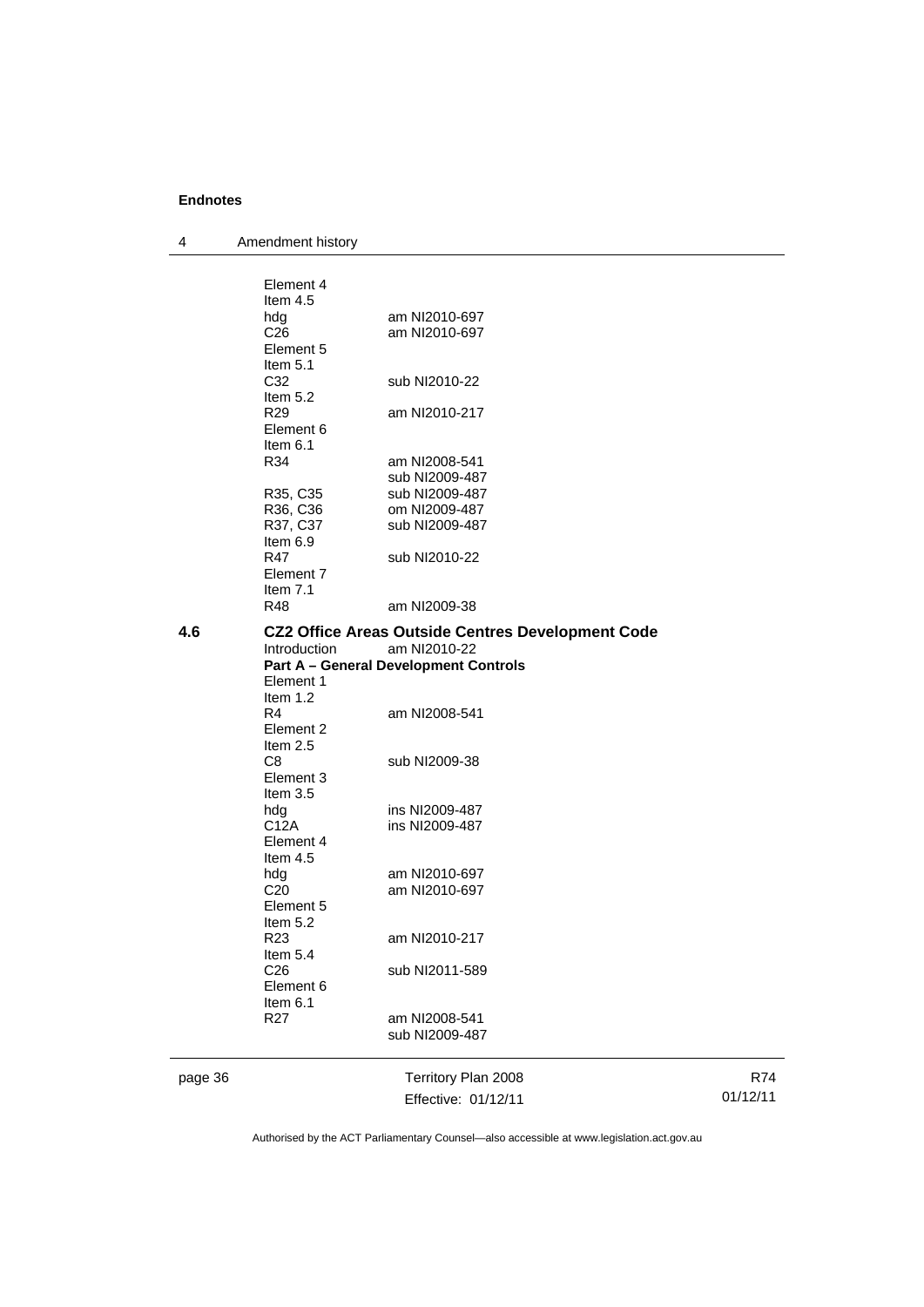Amendment history 4

|          | R28, C28<br>R29, C29<br>R30, C30 | sub NI2009-487<br>sub NI2009-487<br>sub NI2009-487 |  |
|----------|----------------------------------|----------------------------------------------------|--|
|          | Element 7<br>Item $7.1$<br>R43   | am NI2009-38                                       |  |
|          |                                  | <b>Part B - General Development Controls</b>       |  |
|          | Element 1                        |                                                    |  |
|          | Item $1.1$                       |                                                    |  |
|          | R53                              | am NI2008-541<br>sub NI2010-23                     |  |
|          | Item $1.3$                       |                                                    |  |
|          | R4A                              | ins NI2010-22                                      |  |
| 4.7      |                                  | <b>CZ5 Mixed Use Zone Development Code</b>         |  |
|          | Introduction                     | am NI2010-22                                       |  |
|          |                                  | <b>Part A - General Development Controls</b>       |  |
|          | Element 1<br>Item $1.2$          |                                                    |  |
|          | R3A, C3A                         | ins variation No 293                               |  |
|          | R4                               | am NI2008-541                                      |  |
|          | Element 2                        |                                                    |  |
|          | Item $2.4$<br>C8                 | sub NI2009-38                                      |  |
|          | Element 3                        |                                                    |  |
|          | Item $3.5$                       |                                                    |  |
|          | hdg                              | ins NI2009-487                                     |  |
|          | C12A<br>Element 4                | ins NI2009-487                                     |  |
|          | Item 4.5                         |                                                    |  |
|          | hdg                              | am NI2010-697                                      |  |
|          | C <sub>20</sub>                  | am NI2010-697                                      |  |
|          | Element 5<br>Item 5.2            |                                                    |  |
|          | R23                              | am NI2010-217                                      |  |
|          | Item 5.4                         |                                                    |  |
|          | C <sub>26</sub>                  | sub NI2010-218                                     |  |
|          | Element 6<br>Item $6.1$          |                                                    |  |
|          | R27                              | am NI2008-541                                      |  |
|          |                                  | sub NI2009-487                                     |  |
|          | R28, C28                         | sub NI2009-487                                     |  |
|          | R29, C29                         | sub NI2009-487                                     |  |
|          | R30, C30<br>Element 7            | sub NI2009-487                                     |  |
|          | Item 7.1                         |                                                    |  |
|          | R43                              | am NI2009-38                                       |  |
| R74      |                                  | Territory Plan 2008                                |  |
| 01/12/11 |                                  | Effective: 01/12/11                                |  |

page 37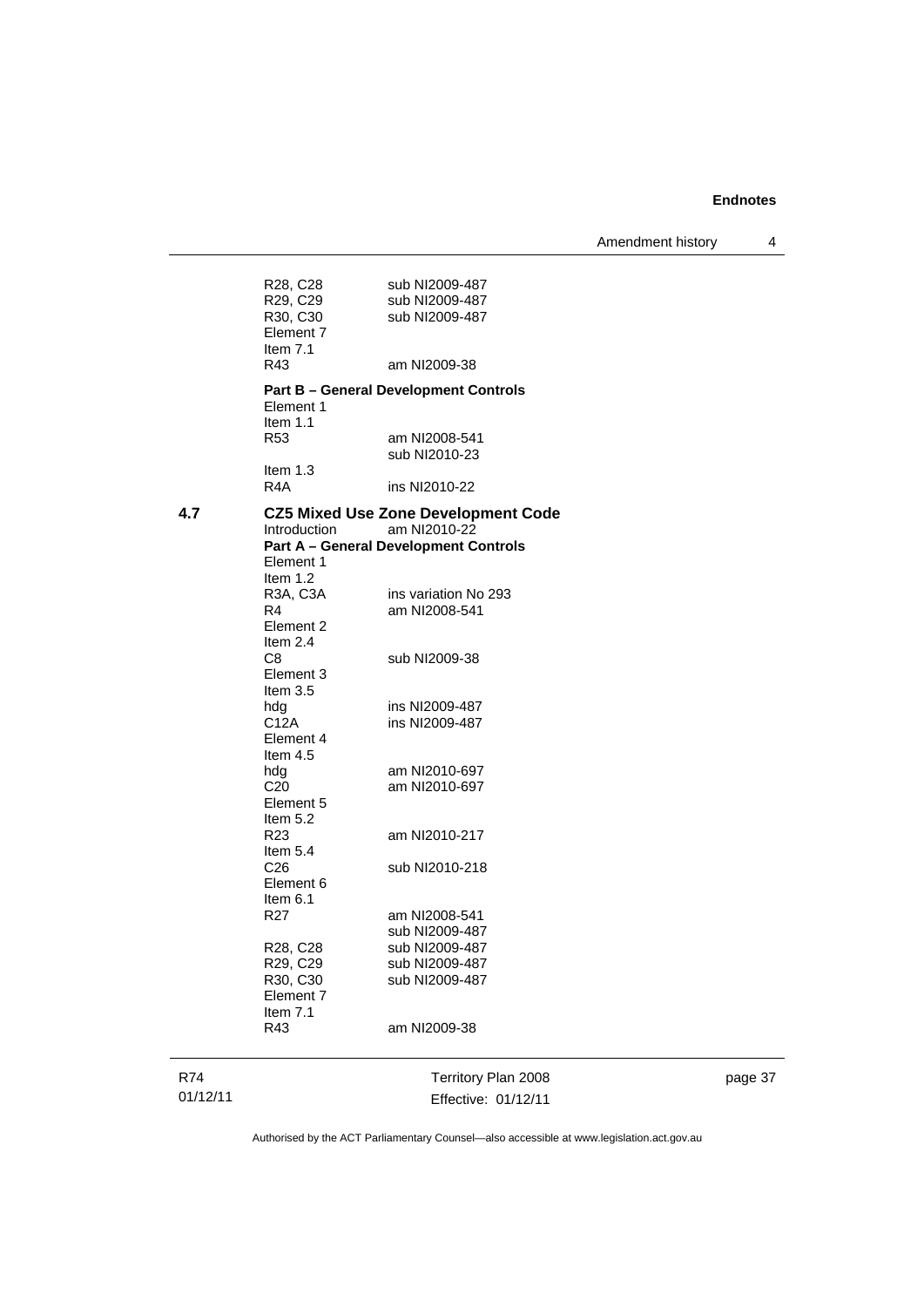4 Amendment history

**Part B – Sit Specific Controls**  Element 1 Item 1.2<br>R55 am NI2011-206 Item 1.6 C63 sub NI2010-411 **4.8 CZ6 Leisure and Accommodation Zone Development Code**  Introduction am NI2010-22 **Part A – General Development Controls**  Element 1 Item 1.1<br>R2 am NI2008-541 Item 1.2 R5 am NI2008-541 Element 2 Item 2.5 C10 sub NI2009-38 Element 3 Item 3.5<br>hdg hdg ins NI2009-487<br>C14A ins NI2009-487 ins NI2009-487 Element 4 Item 4.5 hdg am NI2010-697<br>C22 am NI2010-697 am NI2010-697 Element 5 Item  $5.2$ <br>R25 am NI2010-217 Item 5.4 C28 sub NI2011-589 Element 6 Item 6.1<br>R29 amNI2008-541 sub NI2009-487<br>R30, C30 sub NI2009-487 sub NI2009-487 R31, C31 sub NI2009-487<br>R32, C32 sub NI2009-487 sub NI2009-487 Element 7 Item 7.1 R45 am NI2009-38 **Part B – Site Specific Development Controls**  Element 1<br>Item 1.4 hdg Item 1.4 hdg ins variation No 293<br>R55A ins variation No 293 ins variation No 293

page 38 Territory Plan 2008 Effective: 01/12/11

R74 01/12/11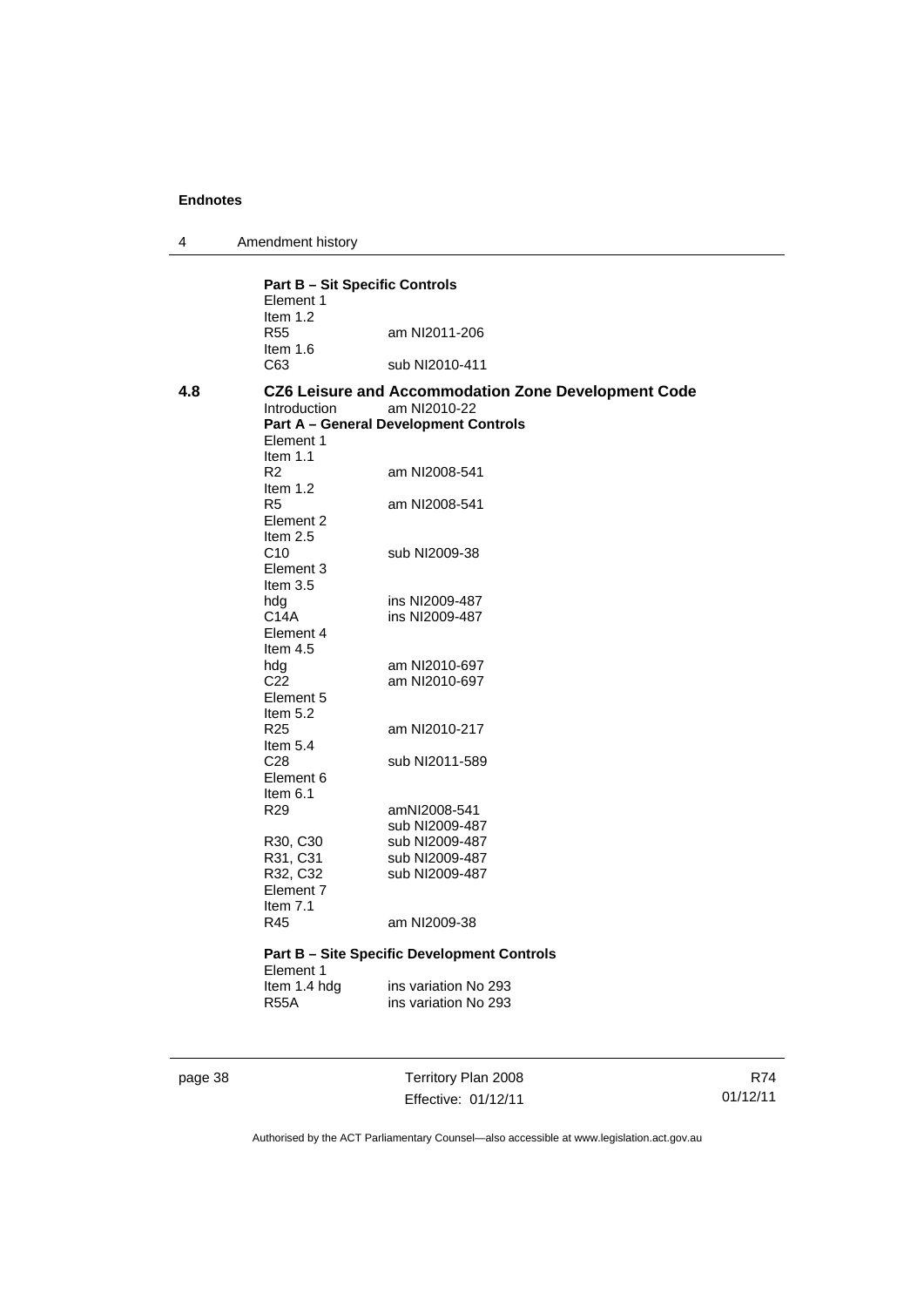Amendment history 4

| R74 |                                                          | Territory Plan 2008                               |  |  |
|-----|----------------------------------------------------------|---------------------------------------------------|--|--|
|     |                                                          |                                                   |  |  |
|     | R38                                                      | am NI2008-541<br>sub NI2009-487                   |  |  |
|     | Item 6.1                                                 |                                                   |  |  |
|     | C30<br>Element 6                                         | am NI2010-697                                     |  |  |
|     | hdg                                                      | am NI2010-697                                     |  |  |
|     | Element 4<br>Item $4.2$                                  |                                                   |  |  |
|     | C <sub>23</sub> A                                        | ins NI2009-487                                    |  |  |
|     | Item $3.6$<br>hdg                                        | ins NI2009-487                                    |  |  |
|     | Element 3                                                |                                                   |  |  |
|     | Item $2.5$<br>C13                                        | sub NI2009-38                                     |  |  |
|     | Element 2                                                |                                                   |  |  |
|     | Item $2.3$<br>R11, C11                                   | am NI2008-590                                     |  |  |
|     | Element 2                                                |                                                   |  |  |
|     | Element 1<br>Item 1.2 hdg                                | am NI2010-22                                      |  |  |
|     |                                                          | <b>Part B - General Development controls</b>      |  |  |
|     | R2                                                       | am NI2008-290                                     |  |  |
|     | Part A(2) - IZ2 - Industrial Mixed Use Zone<br>Element 1 |                                                   |  |  |
|     | R <sub>1</sub> A                                         | ins NI2011-207                                    |  |  |
|     | Element 2<br>Item 2.2 hdg                                | ins NI2011-207                                    |  |  |
|     | Part A(1) - IZ1 - General Industrial Zone                |                                                   |  |  |
| 5.2 |                                                          | <b>Industrial Zones Development Code</b>          |  |  |
|     | <b>Prohibited Development table</b>                      | am NI2008-541; NI2009-324; NI2009-392; NI2010-602 |  |  |
|     | Merit                                                    | am NI2009-37; NI2010-22; NI2011-206               |  |  |
|     | Minimum Assessment Track                                 |                                                   |  |  |
|     | Exempt Development table<br>hdg                          | am NI2010-602                                     |  |  |
|     | IZ2 - Mixed Use Industrial Zone                          |                                                   |  |  |
|     | General Codes                                            | am NI2011-206                                     |  |  |
|     | <b>Other Codes</b>                                       | am NI2008-541; NI2009-324; NI2009-392             |  |  |
|     | <b>Prohibited Development table</b>                      |                                                   |  |  |
|     | Merit                                                    | am NI2009-37                                      |  |  |
|     | Minimum Assessment Track                                 |                                                   |  |  |
|     | IZ1 - General Industrial Zone                            |                                                   |  |  |

01/12/11

Territory Plan 2008 Effective: 01/12/11 page 39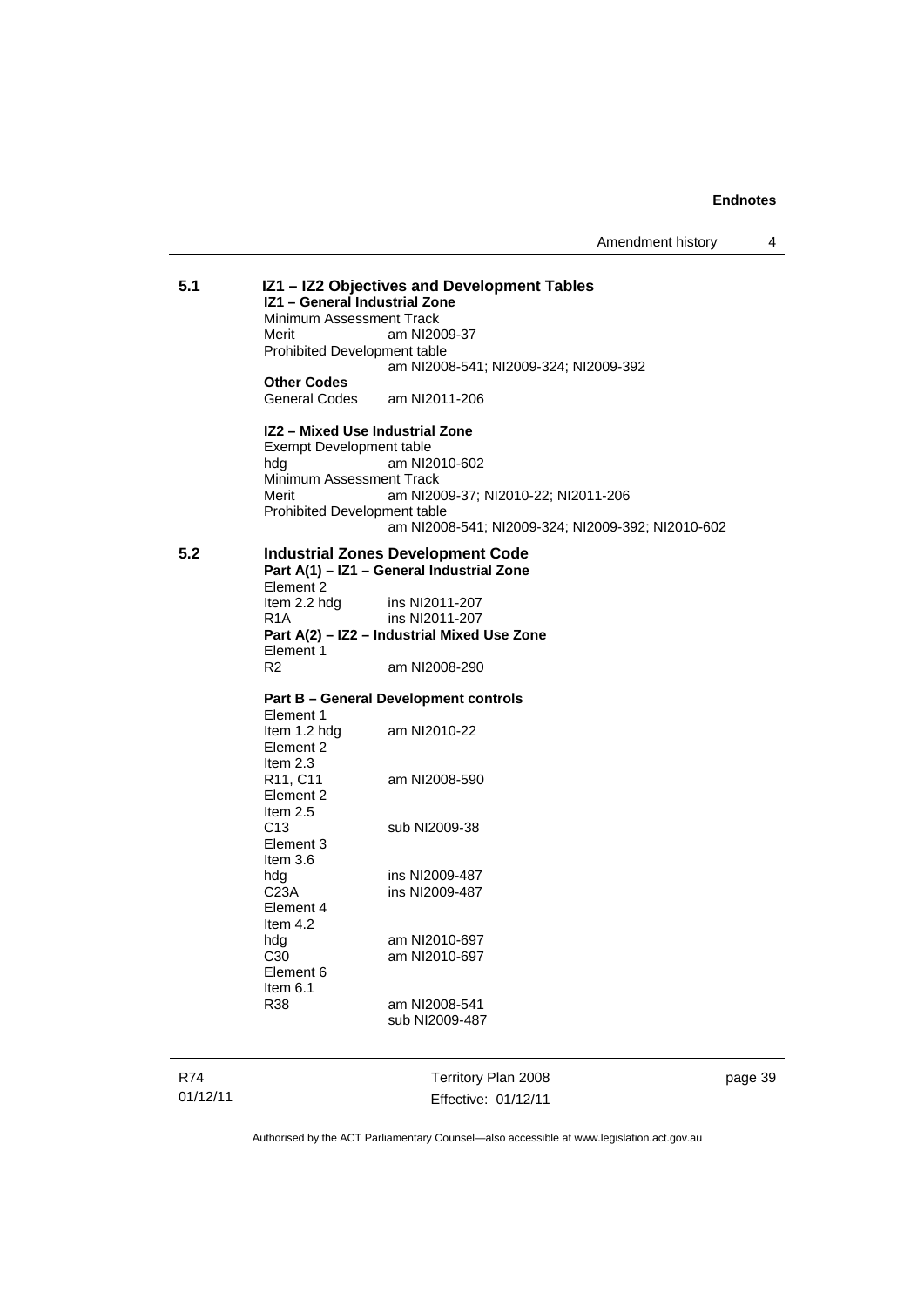| 4 | Amendment history |  |
|---|-------------------|--|
|---|-------------------|--|

page 40 Territory Plan 2008 Effective: 01/12/11 R74 01/12/11 Item 6.2<br>R39, C39 sub NI2009-487 R40, C40 sub NI2009-487 Item 6.3<br>R41, C41 sub NI2009-487 Item  $6.7$ <br>C<sub>46</sub> ins NI2011-590 Element 7 Item 7.1 R50 am NI2009-38 **Appendix A: Hume West Industrial Estate bushfire provisions**  ins NI2011-207 **6.1 CFZ Objectives and Development Table CFZ Community Facility Zone orig 6.1**  Exempt Development table hdg am NI2010-602 Minimum Assessment Track<br>Merit am NI20 am NI2009-37 Prohibited Development table am NI2008-541; NI2009-324; NI2009-392; NI2010-217; NI2010-602 om variation No 302 **pres 6.1** ins variation No 302 **6.2 Community Facility Zone Development Code orig 6.2 Part A – General Development Controls**  Element 1 Item 1.3 R3 am NI2008-541 Item 1.6 hdg om NI2009-487<br>R7, C7 om NI2009-487 om NI2009-487 Element 2 Item 2.3 R10 am NI2009-38<br>C10 sub NI2009-38 sub NI2009-38 R11 am NI2009-38 C11 sub NI2009-38 Element 2 Item  $2.5$ <br>C<sub>12</sub> sub NI2009-38 Element 3 Item 3.5 hdg ins NI2009-487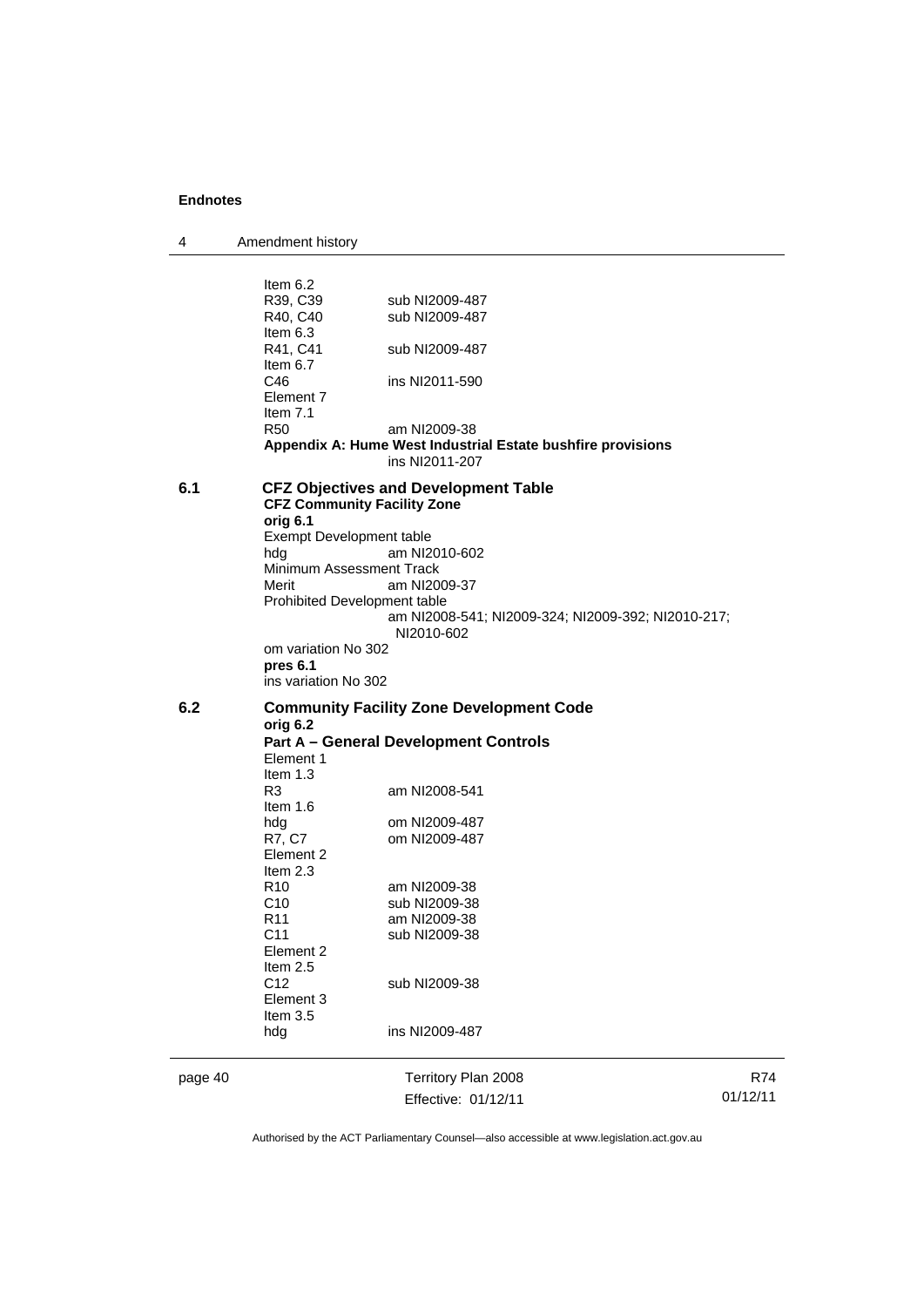Amendment history 4

C18A ins NI2009-487 Element 5 Intent am NI2011-590 Item 5.1<br>hdg hdg om NI2011-590<br>C23 om NI2011-590 om NI2011-590 Item 5.2 R24 am NI2010-217 Item 5.4 C27 sub NI2010-218 Element 6 Item 6.1 R28 am NI2008-541 sub NI2009-487 Item 6.2 R29, C29 sub NI2009-487<br>R30, C30 sub NI2009-487 sub NI2009-487 Item 6.3 R31, C31 sub NI2009-487 Element 7 Item 7.1 R39 am NI2009-38 om variation No 302 **pres 6.2** ins variation No 302 Rules and Criteria renum NI2011-667 **7.1 PRZ1 – PRZ2 Objectives and Development Tables PRZ1 – Urban Open Space Zone**  Exempt Development table hdg am NI2010-602 Minimum Assessment Track<br>Merit am NI20 am NI2009-37; NI2009-99; NI2009-324 Prohibited Development table am NI2008-541; NI2009-324; NI2009-392; NI2010-602 **PRZ2 – Restricted Access Recreation Zone**  Exempt Development table<br>hdg am NI2 am NI2010-602 Minimum Assessment Track Merit am NI2009-37; NI2009-324; NI2010-697 Prohibited Development table

R74 01/12/11

Territory Plan 2008 Effective: 01/12/11

am NI2008-541; NI2009-324; NI2009-392; NI2010-602;

page 41

Authorised by the ACT Parliamentary Counsel—also accessible at www.legislation.act.gov.au

NI2010-697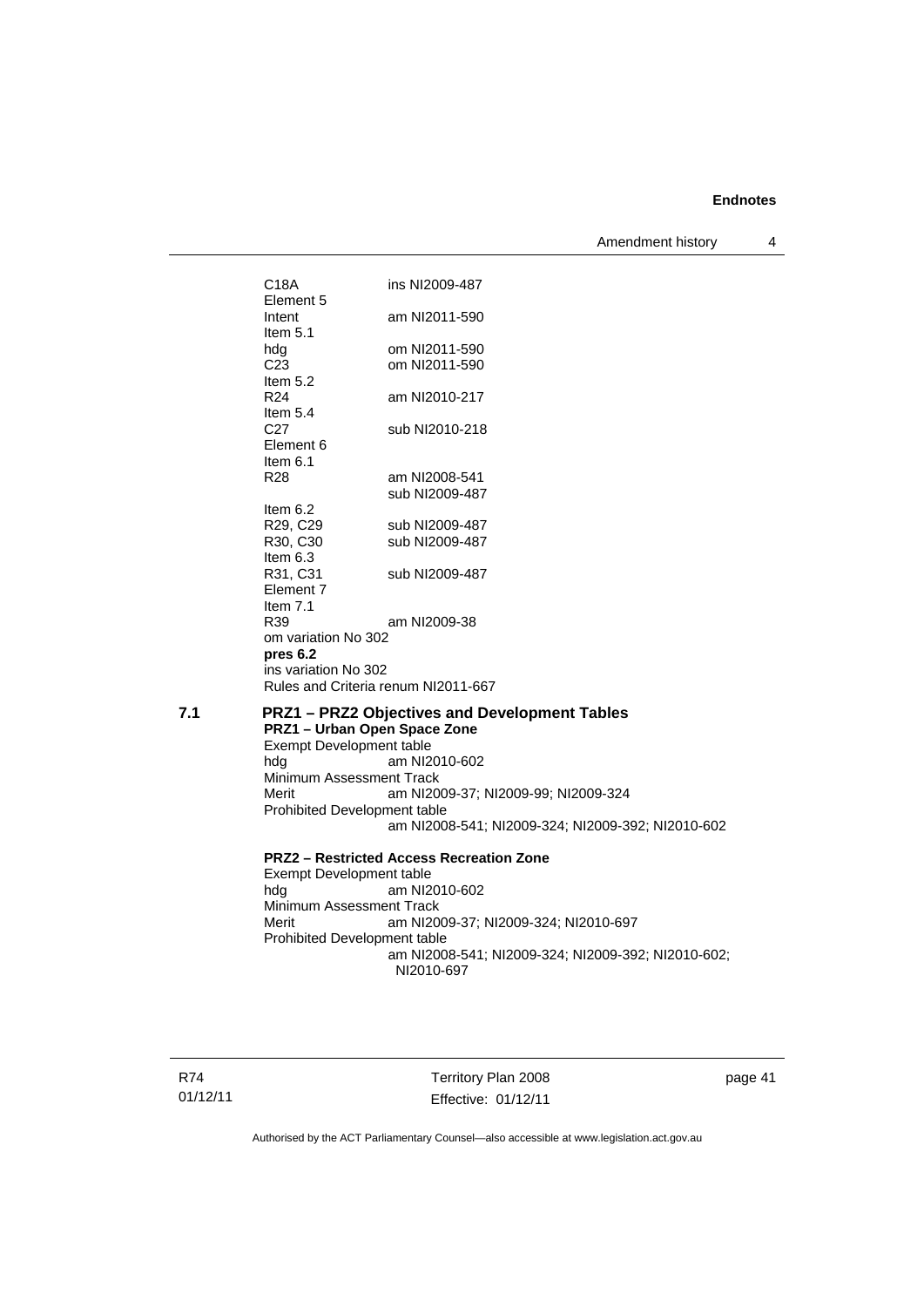| Amendment history<br>4 |  |
|------------------------|--|
|------------------------|--|

| 7.2 | <b>Parks and Recreation Zones Development Code</b><br><b>Part A - Zone Specific Controls</b> |                                                      |  |
|-----|----------------------------------------------------------------------------------------------|------------------------------------------------------|--|
|     | Element 1                                                                                    | Part A(1) - PRZ1 - Urban Open Space Zone             |  |
|     | C <sub>2</sub>                                                                               | sub NI2010-697                                       |  |
|     | Element 1                                                                                    | Part A(2) - PRZ2 - Restricted Access Recreation Zone |  |
|     | R7                                                                                           | orig                                                 |  |
|     |                                                                                              | om NI2011-590                                        |  |
|     |                                                                                              | pres                                                 |  |
|     |                                                                                              | (prev R7A, C7A) renum as R7, C7 NI2011-590           |  |
|     | R7A, C7A                                                                                     | ins NI2010-697                                       |  |
|     |                                                                                              | renum as R7, C7                                      |  |
|     |                                                                                              | <b>Part B - General Development Controls</b>         |  |
|     | Element 1                                                                                    |                                                      |  |
|     | Item $1.3$                                                                                   | ins NI2009-324                                       |  |
|     | Element 2                                                                                    |                                                      |  |
|     | Item 2.3<br>C <sub>15</sub>                                                                  | sub NI2009-38                                        |  |
|     | Element 5                                                                                    |                                                      |  |
|     | Intent                                                                                       | am NI2011-590                                        |  |
|     | Item $5.1$                                                                                   |                                                      |  |
|     | hdg                                                                                          | om NI2011-590                                        |  |
|     | C <sub>26</sub>                                                                              | om NI2011-590                                        |  |
|     | Item $5.2$                                                                                   |                                                      |  |
|     | R <sub>27</sub>                                                                              | am NI2010-217                                        |  |
|     | Item 5.4                                                                                     |                                                      |  |
|     | C <sub>30</sub>                                                                              | sub NI2011-589                                       |  |
|     | Element 6                                                                                    |                                                      |  |
|     | Item 6.2                                                                                     |                                                      |  |
|     | R32                                                                                          | am NI2008-541                                        |  |
|     |                                                                                              | sub NI2009-487                                       |  |
|     | Item $6.3$                                                                                   |                                                      |  |
|     | R33, C33                                                                                     | sub NI2009-487                                       |  |
|     | R34, C34<br>Item $6.4$                                                                       | sub NI2009-487                                       |  |
|     | R35, C35                                                                                     | sub NI2009-487                                       |  |
|     | Element 7                                                                                    |                                                      |  |
|     | Item $7.1$                                                                                   |                                                      |  |
|     | R43                                                                                          | am NI2009-38                                         |  |
|     |                                                                                              |                                                      |  |
| 8.1 |                                                                                              | TSZ1 - TSZ2 Objectives and Development Tables        |  |
|     | <b>TSZ1 - Transport Zone</b>                                                                 |                                                      |  |
|     | Exempt Development table                                                                     |                                                      |  |
|     | hdg                                                                                          | am NI2010-602                                        |  |

page 42 Territory Plan 2008 Effective: 01/12/11

R74 01/12/11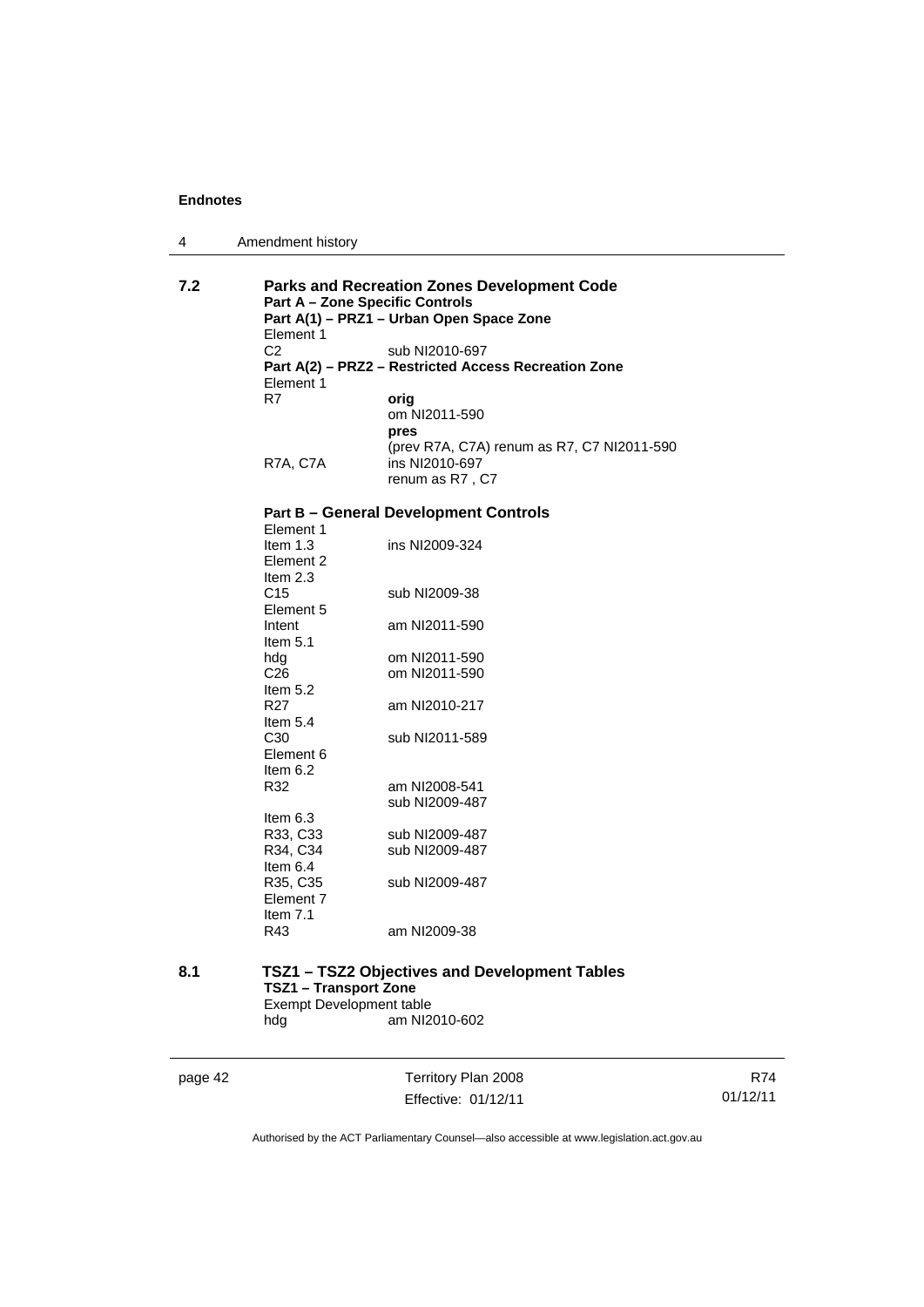Minimum Assessment Track Merit am NI2009-37 Prohibited Development table am NI2008-541; NI2009-324; NI2009-392; NI2010-602 **TSZ2 – Services Zone**  Exempt Development table hdg am NI2010-602 Minimum Assessment Track Merit am NI2009-37 Prohibited Development table am NI2008-541; NI2009-324; NI2009-392; NI2010-602 **8.2 Transport and Services Zone Development Code Part B – General Development Controls**  Element 2 Item  $2.3$ <br>C<sub>10</sub> sub NI2009-38 Element 5 Item 5.2 R19 am NI2010-217 Element 6 Item 6.2 R23 am NI2008-541 sub NI2009-487 Item 6.3 R24 om NI2009-487<br>R25, C25 sub NI2009-487 sub NI2009-487 Item 6.4<br>R26, C26 sub NI2009-487 Element 7 Item 7.1<br>R33 am NI2009-38 **9.1 NUZ1 – NUZ5 Objectives and Development Tables NUZ1 – Broadacre Zone Development Table**  Exempt Development table hdg am NI2010-602 Minimum Assessment Track Merit am NI2008-541; NI2009-37; NI2009-99; NI2010-411 Prohibited development table am NI2008-541; NI2009-324; NI2009-392; NI2010-217; NI2010-411; NI2010-602; NI2011-206 fig 6 Pialligo Area 'a' sub NI2011-30<br>Area 'b' sub NI2011-30 sub NI2011-30

R74 01/12/11 Territory Plan 2008 Effective: 01/12/11 page 43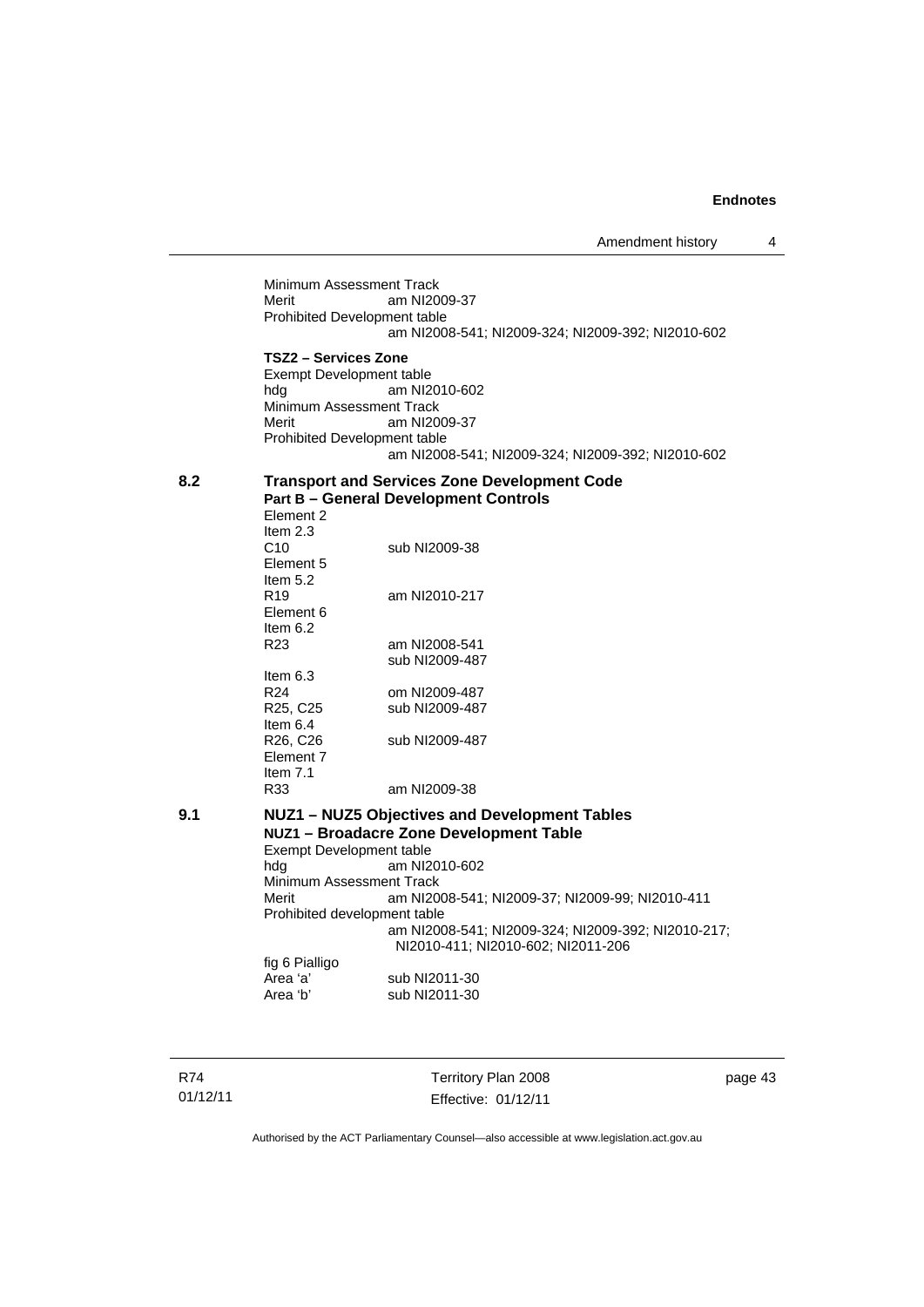4 Amendment history

page 44 Territory Plan 2008 fig 7 Symonston<br>Area 'a' Area 'a' sub NI2011-30<br>Area 'b' sub variation N sub variation No 285: NI2011-30 **NUZ2 – Rural Zone Development Table**  Exempt Development table hdg am NI2010-602 Minimum Assessment Track Merit am NI2008-290; NI2009-37 Prohibited development table am NI2008-541; NI2009-324; NI2009-392; NI2010-217; NI2010-602 **NUZ3 –Hills, Ridges and Buffer Zone Development Table**  Title am NI2009-37 Exempt Development table hdg am NI2010-602 Minimum Assessment Track Merit am variation No 281; NI2009-37; NI2009-99; NI2010-411 Prohibited development table am NI2008-541; NI2009-324; NI2009-392; NI2010-217; NI2010-602 **NUZ4 –River Corridor Zone Development Table**  Objectives am NI2009-324 Exempt Development table hdg am NI2010-602 Minimum Assessment Track Merit am NI2009-37 Prohibited development table NI2008-541; NI2009-324; NI2009-392; NI2010-602 **NUZ5 –Mountains and Bushland Zone Development Table**  Title am NI2009-37 Exempt Development table hdg am NI2010-602 Minimum Assessment Track Merit am NI2009-37 Prohibited development table NI2008-541; NI2009-324; NI2009-392; NI2010-602 **9.2 Non-Urban Zones Development Code Part A(1) – NUZ1 – Broadacre zone**  Element 1 Intent sub NI2010-601 Item  $1.1$ <br>C<sub>2</sub> C2 am NI2008-590<br>C2A ins NI2010-601 ins NI2010-601

Effective: 01/12/11

R74 01/12/11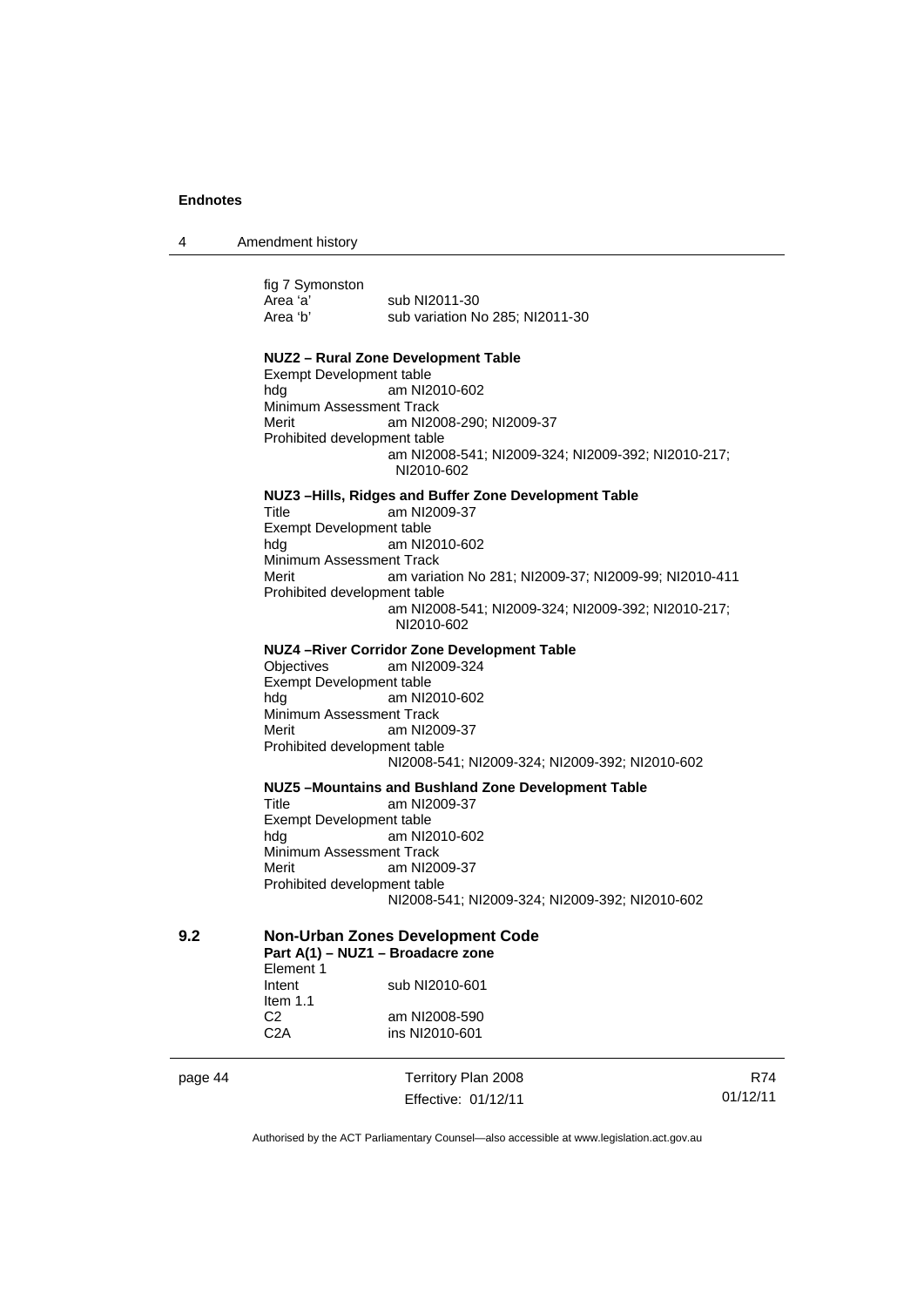#### **Part A(4) – NUZ4 – River corridor zone**  Element 1 Item 1.1<br>C11 am NI2009-324

### **Part B – General Development Controls**

Element 2 Item  $2.3$ <br> $C<sub>21</sub>$ sub NI2009-38 Element 3 Item 3.4<br>hdg hdg ins NI2009-487<br>C25A ins NI2009-487 ins NI2009-487 Element 5 Item  $5.1$ <br>R30 am NI2010-217 Element 7 Item 7.1 R40 am NI2009-38

#### **Part C(8) – Harman Industrial Area,**

Jerrabomberra ins NI2008-290; renum as Part C(8) R4 LA

### **10.1 Suburb Precinct Codes**

Introduction to Suburb<br>Precinct Codes ins ins variation No 302

#### **Ainslie Precinct Code**  ins variation No 302

#### **Aranda Precinct Code**  ins variation No 302

#### **Barton Precinct Code**  ins variation No 302

#### **Bonner Precinct Code**

**orig**  ins NI2011-257 Map sub NI2011-480 om variation No 302 **pres** ins variation No 302

### **Bonython Precinct Code**  ins variation No 302

#### **Braddon Precinct Code**  ins variation No 302

R74 01/12/11 Territory Plan 2008 Effective: 01/12/11

page 45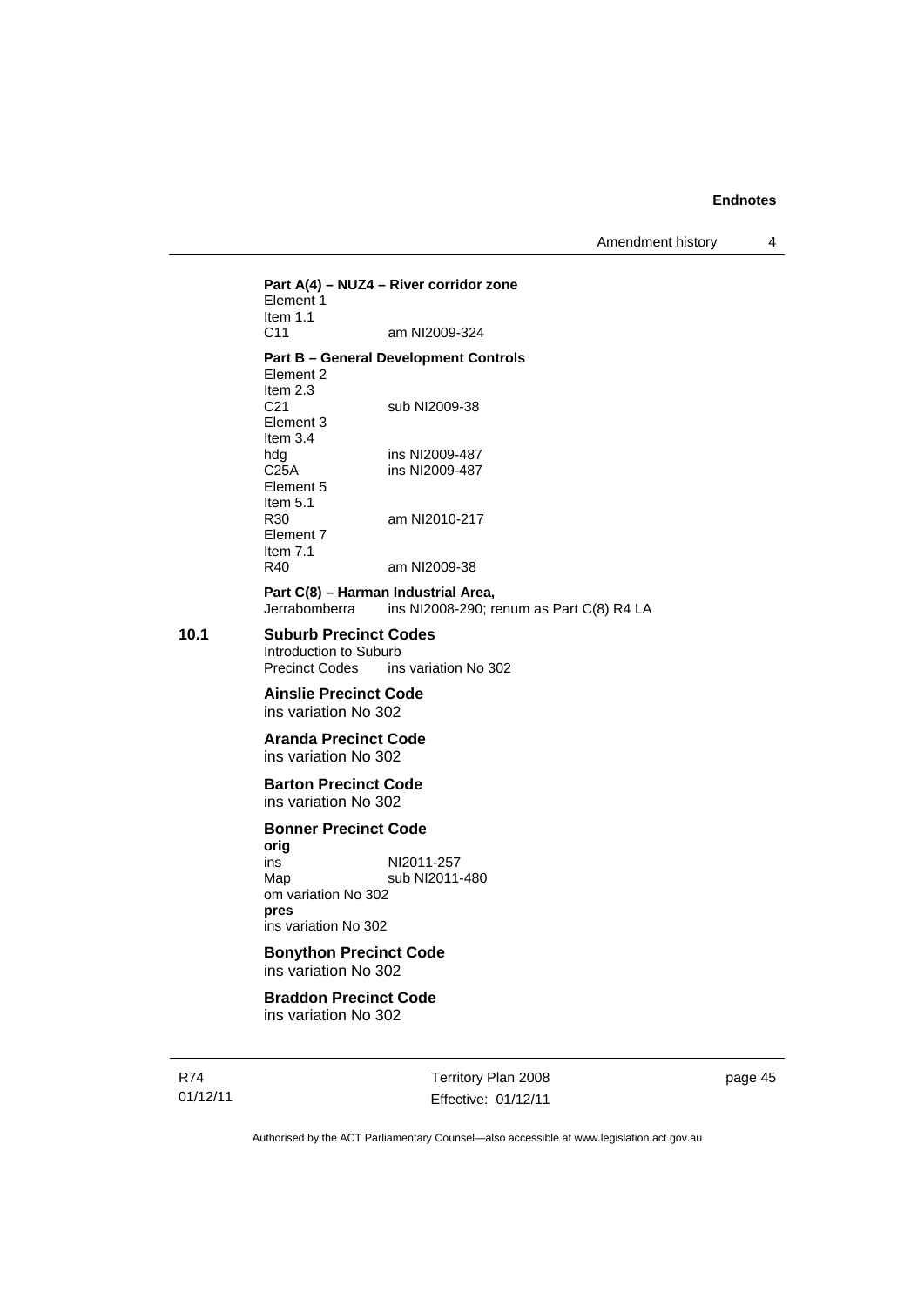4 Amendment history

#### **Calwell Precinct Code**  ins variation No 302

#### **Campbell Precinct Code**  ins variation No 302

### **Casey Precinct Code**

(prev 10.4) renum and reloc NI2010-602 ins NI2010-384 **Part A – Suburb of Casey – ongoing block specific provisions**  hdg sub NI2010-566 Map sub NI2010-409; NI2010-566; NI2011-126; NI2011-283; NI2011-651

**Chapman Precinct Code**  ins variation No 302

**Charnwood Precinct Code**  ins variation No 302

**Chisholm Precinct Code**  ins variation No 302

**Conder Precinct Code**  ins variation No 302

**Curtin Precinct Code**  ins variation No 302

**Deakin Precinct Code**  ins variation No 302

**Dickson Precinct Code**  ins variation No 302

**Duffy Precinct Code**  ins variation No 302

**Evatt Precinct Code**  ins variation No 302

**Farrer Precinct Code**  ins variation No 302

**Forde Precinct Code orig** NI2011-309 om variation No 302 **pres**  ins variation No 302

page 46 Territory Plan 2008 Effective: 01/12/11

R74 01/12/11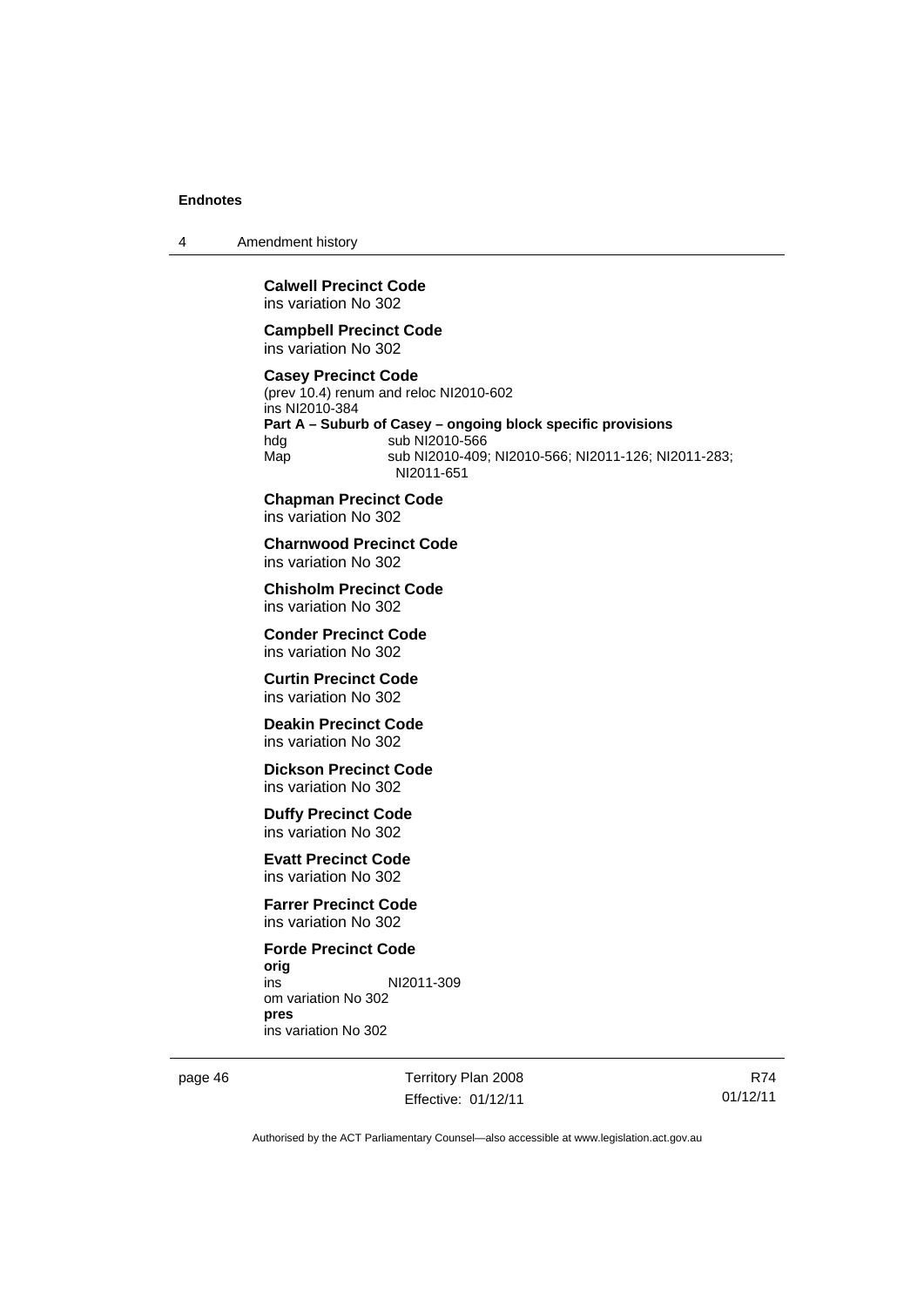**Franklin Precinct Code orig**  NI2011-81 om variation No 302 **pres**

ins variation No 302

**Fraser Precinct Code**  ins variation No 302

**Garran Precinct Code**  ins variation No 302

**Gilmore Precinct Code**  ins variation No 302

**Giralang Precinct Code**  ins variation No 302

**Gordon Precinct Code**  ins variation No 302

**Gowrie Precinct Code**  ins variation No 302

**Griffith Precinct Code**  ins variation No 302

**Gungahlin Precinct Code**  ins variation No 302

**Hackett Precinct Code**  ins variation No 302

**Hall Precinct Code**  ins variation No 302

**Hawker Precinct Code**  ins variation No 302

**Higgins Precinct Code**  ins variation No 302

**Holder Precinct Code**  ins variation No 302

**Holt Precinct Code**  ins variation No 302

R74 01/12/11

Territory Plan 2008 Effective: 01/12/11 page 47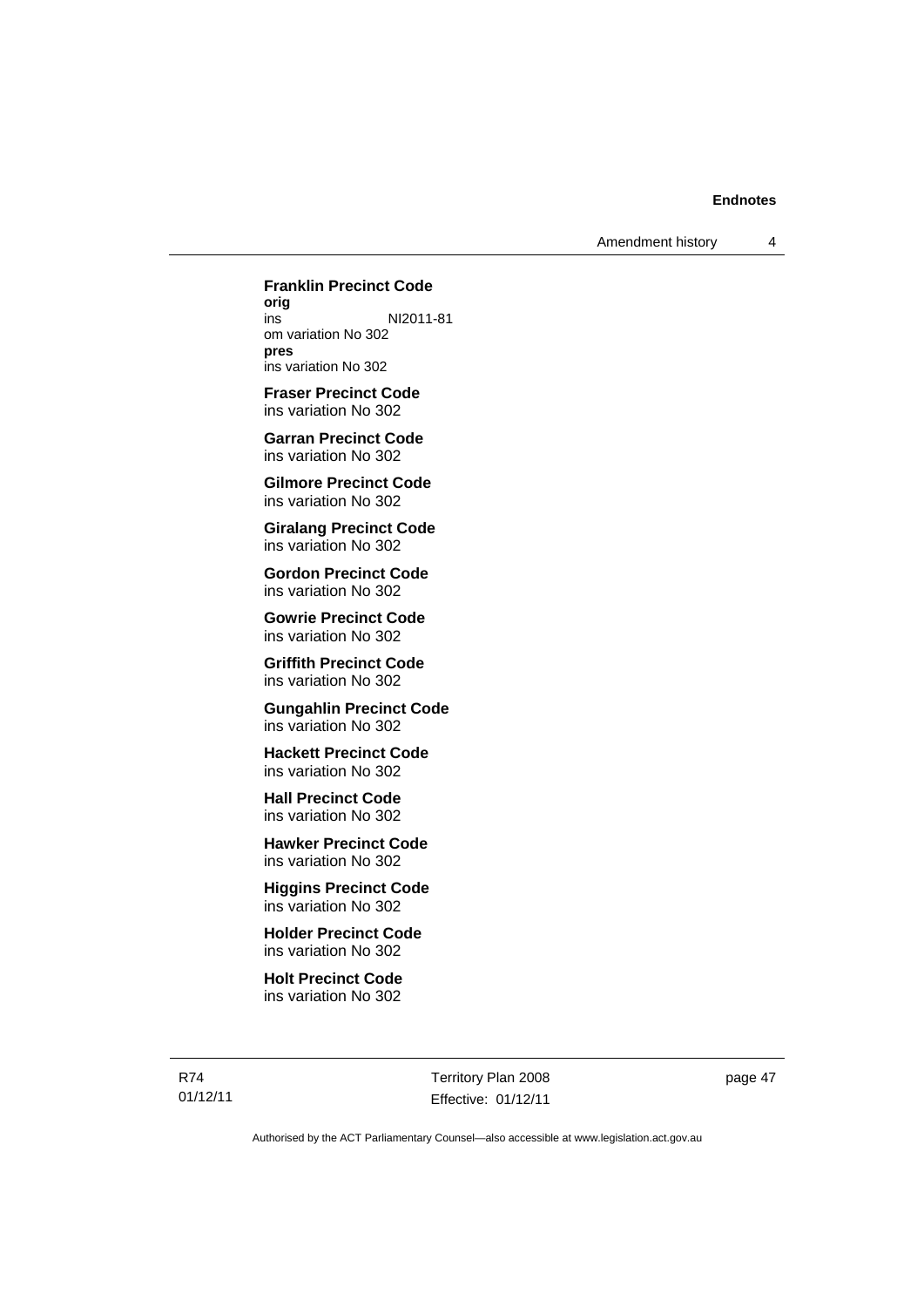4 Amendment history

**Hughes Precinct Code**  ins variation No 302

**Isaacs Precinct Code**  ins variation No 302

**Isabella Plains Precinct Code**  ins variation No 302

**Kaleen Precinct Code**  ins variation No 302

**Kambah Precinct Code**  ins variation No 302

**Latham Precinct Code**  ins variation No 302

**Lyneham Precinct Code**  ins variation No 302

**Lyons Precinct Code**  ins variation No 302

**Macarthur Precinct Code**  ins variation No 302

### **Macgregor Precinct Code**

**orig** ins NI2011-193 sub NI2011-284 om variation No 302 **pres** ins variation No 302

**Macquarie Precinct Code**  ins variation No 302

**Mawson Precinct Code**  ins variation No 302

**McKellar Precinct Code**  ins variation No 302

**Melba Precinct Code**  ins variation No 302

**Monash Precinct Code**  ins variation No 302

page 48 Territory Plan 2008 Effective: 01/12/11

R74 01/12/11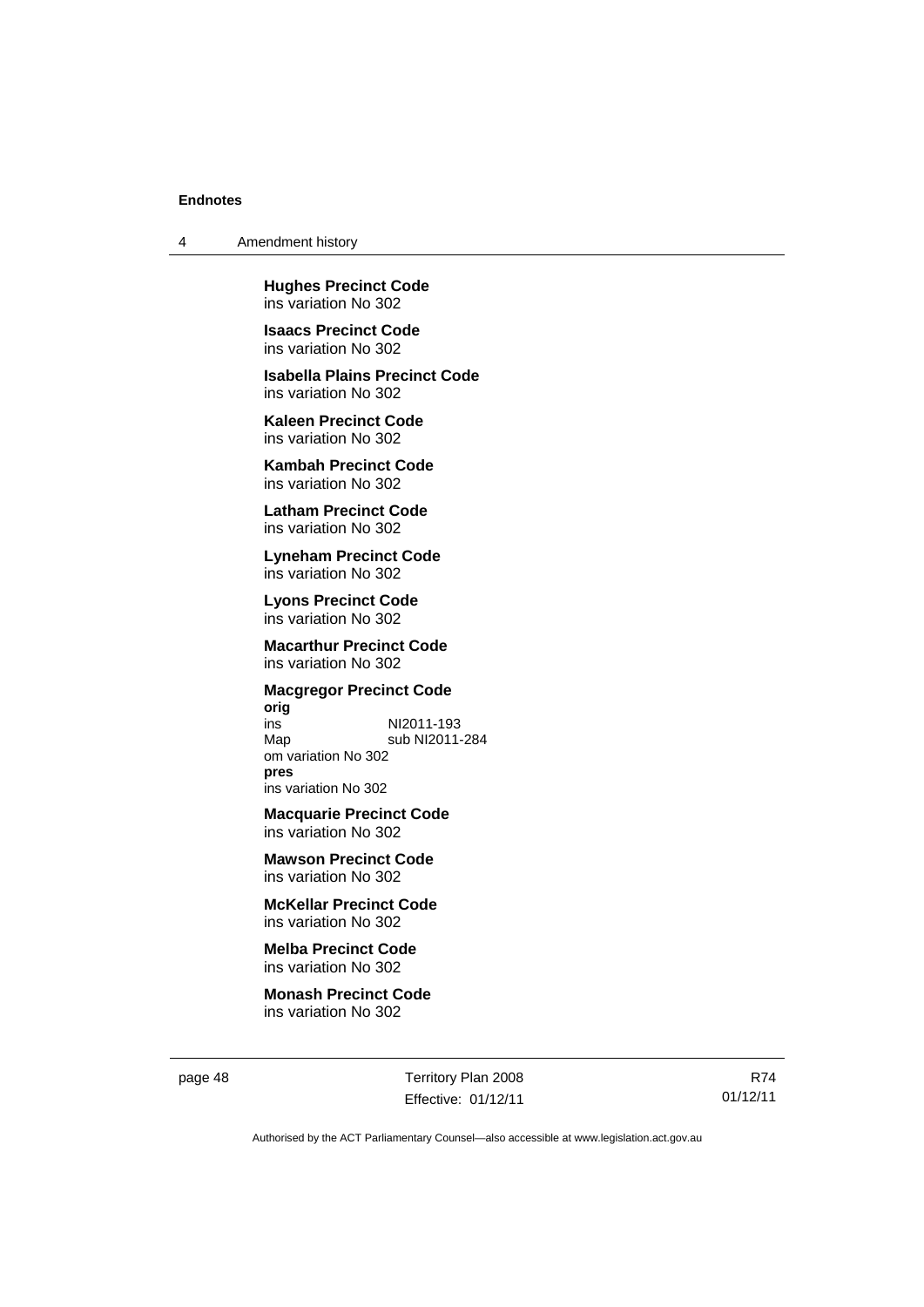**Narrabundah Precinct Code**  ins variation No 302

**Nicholls Precinct Code**  ins variation No 302

**O'Malley Precinct Code**  ins variation No 302

**Red Hill Precinct Code**  ins variation No 302

**Richardson Precinct Code**  ins variation No 302

**Rivett Precinct Code**  ins variation No 302

**Scullin Precinct Code**  ins variation No 302

**Stirling Precinct Code**  ins variation No 302

**Theodore Precinct Code**  ins variation No 302

**Torrens Precinct Code**  ins variation No 302

**Turner Precinct Code**  ins variation No 302

**Wanniassa Precinct Code**  ins variation No 302

**Waramanga Precinct Code**  ins variation No 302

**Watson Precinct Code**  ins variation No 302

**Weetangera Precinct Code**  ins variation No 302

**Weston Precinct Code**  ins variation No 302 sub NI2011-731

R74 01/12/11

Territory Plan 2008 Effective: 01/12/11 page 49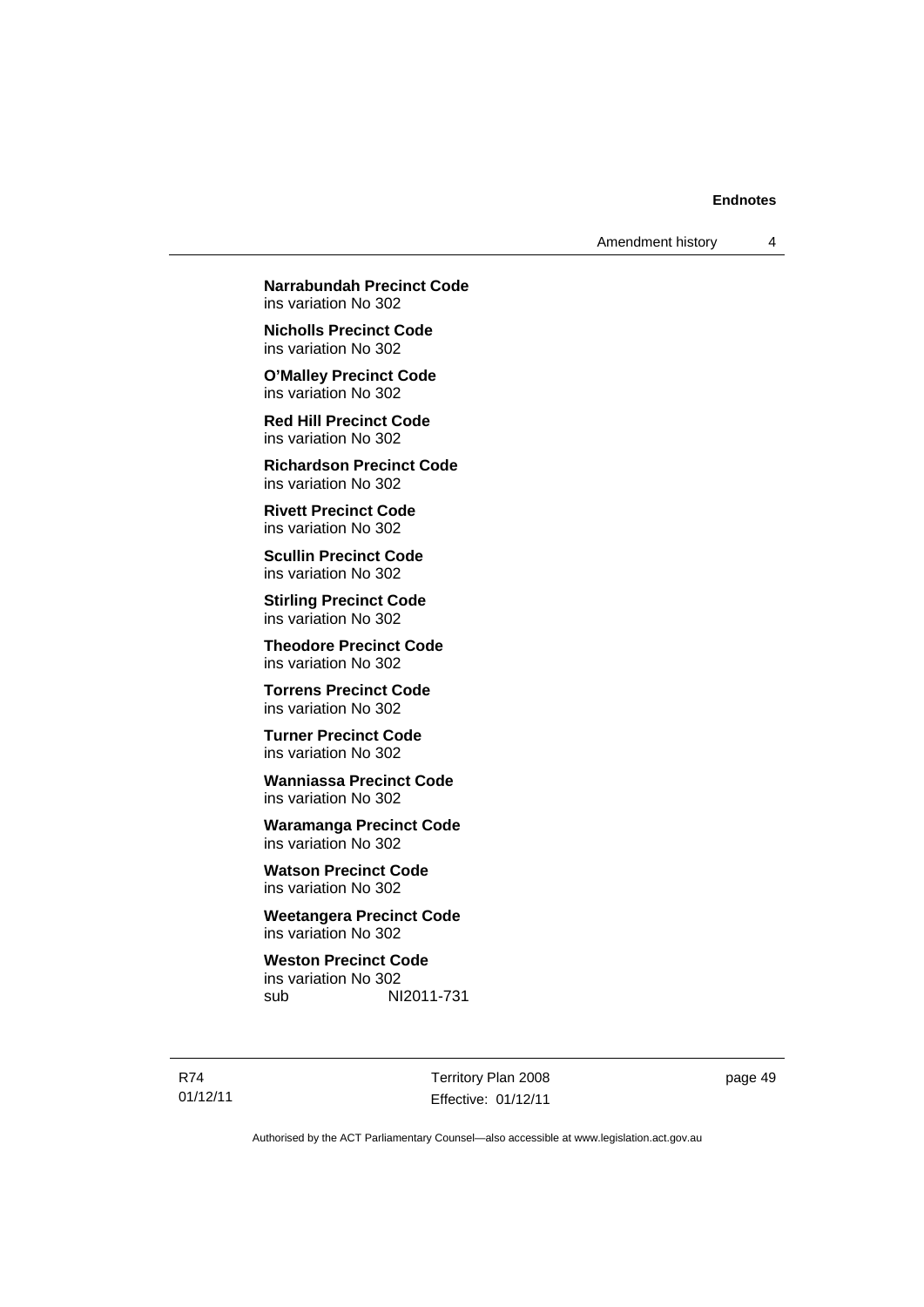4 Amendment history

#### **Yarralumla Precinct Code**  ins variation No 302

| 10.2 | <b>Other Precinct Codes</b><br><b>Northbourne Avenue Precinct Code</b><br>(prev 10.1) renum and reloc NI2010-602<br>Introduction<br>am NI2010-22; NI2010-217<br><b>Part B - General Development Controls</b><br>Element 1 |                |  |
|------|---------------------------------------------------------------------------------------------------------------------------------------------------------------------------------------------------------------------------|----------------|--|
|      | Item $1.1$<br>R18<br>Element 2                                                                                                                                                                                            | sub NI2010-217 |  |
|      | Item $2.1$<br>R21<br>Item $2.4$                                                                                                                                                                                           | sub NI2009-487 |  |
|      | R26<br>Item $2.7$                                                                                                                                                                                                         | am NI2009-487  |  |
|      | C29<br>Element 3<br>Item $3.1$                                                                                                                                                                                            | sub NI2009-38  |  |
|      | R30                                                                                                                                                                                                                       | am NI2010-217  |  |
|      | R31                                                                                                                                                                                                                       | am NI2010-217  |  |
|      | Element 5<br>Item $5.2$                                                                                                                                                                                                   |                |  |
|      | R <sub>53</sub><br>Item $5.4$                                                                                                                                                                                             | am NI2010-217  |  |
|      | C56<br>Element 6<br>Item $6.1$                                                                                                                                                                                            | sub NI2010-22  |  |
|      | hdg                                                                                                                                                                                                                       | om NI2009-487  |  |
|      |                                                                                                                                                                                                                           | ins NI2010-217 |  |
|      | R57                                                                                                                                                                                                                       | am NI2008-541  |  |
|      |                                                                                                                                                                                                                           | om NI2009-487  |  |
|      |                                                                                                                                                                                                                           | ins NI2010-217 |  |
|      | R58                                                                                                                                                                                                                       | om NI2009-487  |  |
|      | R58, C58                                                                                                                                                                                                                  | ins NI2010-217 |  |
|      | R59, C59                                                                                                                                                                                                                  | om NI2009-487  |  |
|      |                                                                                                                                                                                                                           | ins NI2010-217 |  |
|      | R60                                                                                                                                                                                                                       | om NI2009-487  |  |
|      | R60, C60<br>Element 7<br>Item $7.1$                                                                                                                                                                                       | ins NI2010-217 |  |
|      | R73                                                                                                                                                                                                                       | am NI2009-38   |  |
|      | <b>Rural Villages Precinct Code</b><br>(prev 10.2) renum and reloc NI2010-602<br>Introduction<br>am NI2010-22                                                                                                             |                |  |
|      |                                                                                                                                                                                                                           |                |  |

page 50 Territory Plan 2008 Effective: 01/12/11

R74 01/12/11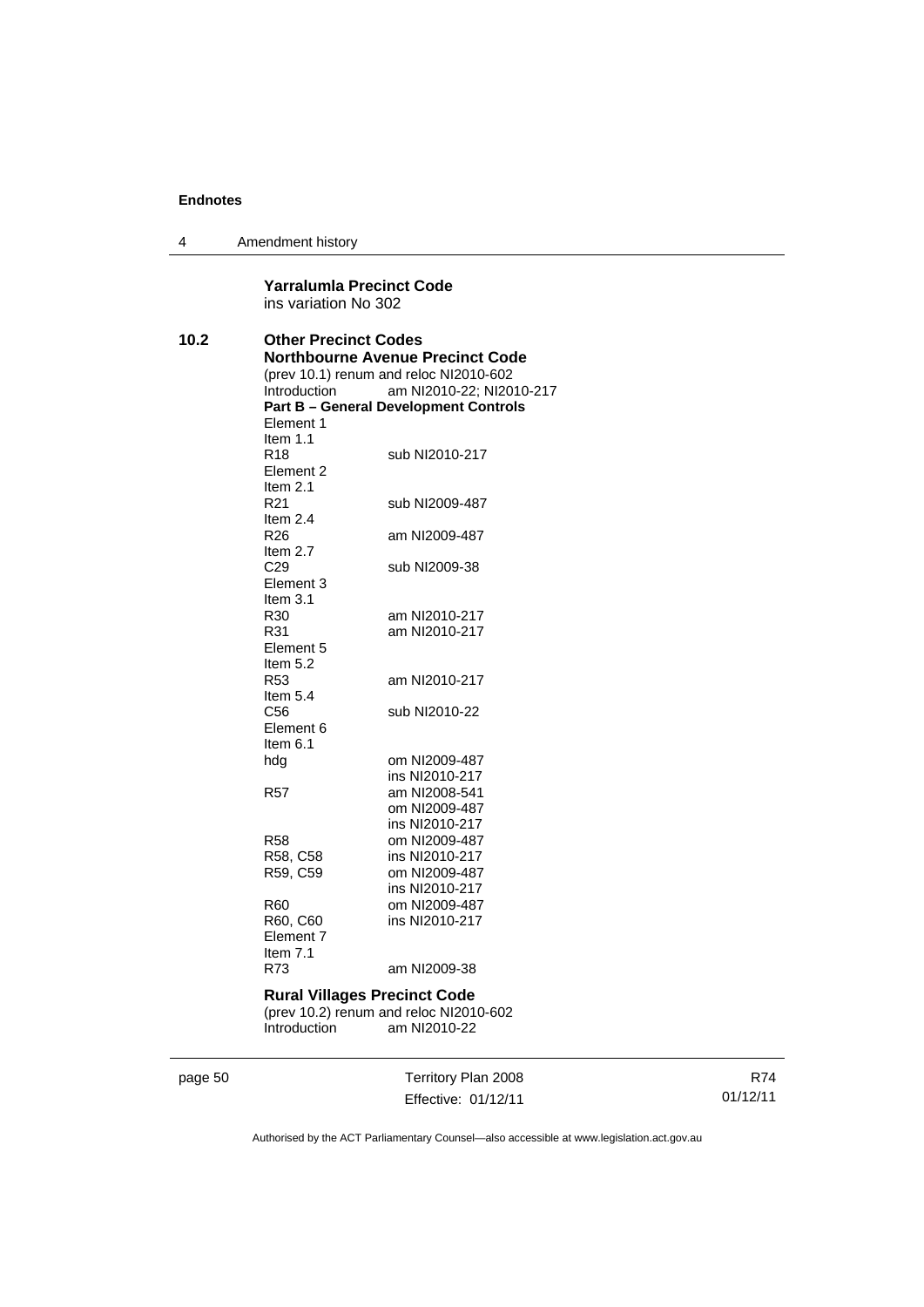Amendment history 4

### **Part A – Village of Hall**<br>Figure 1 sub sub NI2008-290 **Part B – Stromlo Settlement**  Element 5<br>C33 am NI2028-290 **Part D – Uriarra Village**<br>Part D(1) hdg sub I sub NI2010-22 Element<sup>2</sup>

Item 2.1 C50 sub NI2009-38 **Part E – General Controls For All Villages** 

Element 1 Item 1.1 C51 sub NI2010-22

#### **Inner North Precinct Code**

(prev 3.4) renum NI2010-22 R35 (prev 10.3) renum and reloc NI2010-602 **Part A – General Development Controls**  Element 2<br>Item 2.1 hdg Item 2.1 hdg sub NI2008-358<br>R3 sub NI2008-358 R3 sub NI2008-358<br>Item 2.3 hdg sub NI2008-358 sub NI2008-358 R6 sub NI2008-358<br>R7 sub NI2008-358 R7 sub NI2008-358<br>C11 sub NI2008-358 sub NI2008-358 Figure 1 sub NI2008-358 C12 sub NI2011-207<br>R13 sub NI2008-358 sub NI2008-358 am NI2009-322 Item 2.5 hdg sub NI2008-541 Element 3<br>Figure 2 Figure 2 sub NI2008-358<br>Item 3.2 hdg sub NI2008-358 sub NI2008-358 R18 sub NI2008-358 am NI2010-217 Element 5 Item  $5.1$ <br> $C.21$ 

sub NI2010-22

#### **Part B – Control Plans**

| Braddon | sub NI2008-358 |
|---------|----------------|
| Lyneham | sub NI2010-217 |

Territory Plan 2008 Effective: 01/12/11 page 51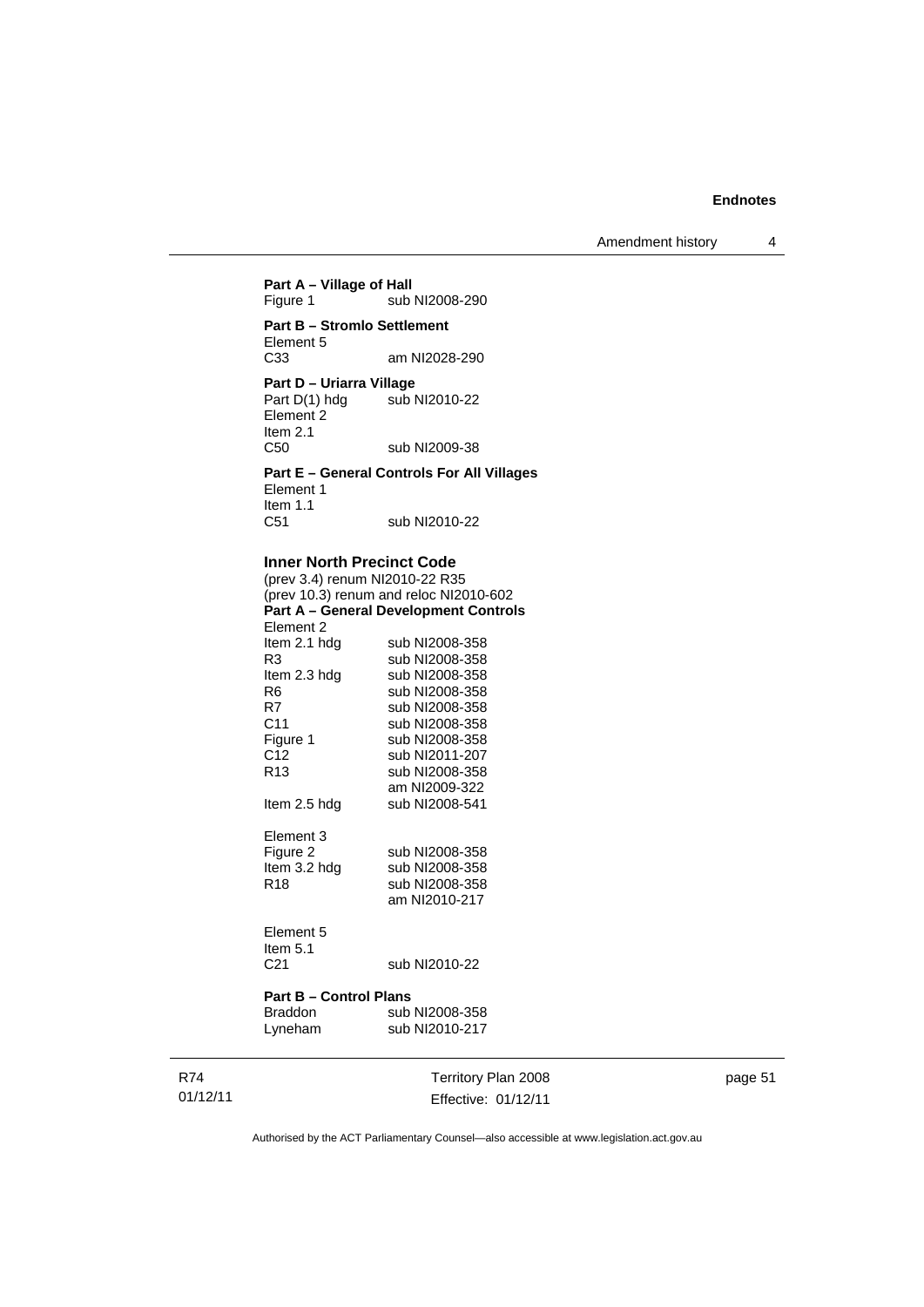4 Amendment history

|      | <b>Part C - Site Specific Controls</b> |                                                             |
|------|----------------------------------------|-------------------------------------------------------------|
|      | Part C (1) - Braddon                   |                                                             |
|      | Item 2.2 hda                           | om NI2008-358                                               |
|      | R <sub>25</sub>                        | om NI2008-358                                               |
|      | Item 2.3 hdg                           | om NI2008-358                                               |
|      | R26                                    | om NI2008-358                                               |
|      | Part C (3) – Lyneham                   |                                                             |
|      | Hdg                                    | am NI2010-411                                               |
|      | Item 2.2 hdg                           | om NI2008-358                                               |
|      | R32                                    | om NI2008-358                                               |
|      | Item 2.3 hdg                           | om NI2008-358                                               |
|      | R33                                    | om NI2008-358                                               |
|      | Item 2.4 hdg                           | om NI2008-358                                               |
|      | R34                                    | om NI2008-358                                               |
|      | Item 2.5 hdg                           | om NI2008-358                                               |
|      | R35                                    | om NI2008-358                                               |
|      | Item 2.6 hdg                           | om NI2008-358                                               |
|      | R36                                    | om NI2008-358                                               |
|      | Item 2.7 hdg<br>R37                    | om NI2008-358<br>om NI2008-358                              |
|      | Item 2.8 hdg                           | om NI2008-358                                               |
|      | R38                                    | om NI2008-358                                               |
|      | Item 2.9 hdg                           | om NI2008-358                                               |
|      | R39                                    | om NI2008-358                                               |
|      | Item 2.10 hdg                          | om NI2008-358                                               |
|      | R40                                    | om NI2008-358                                               |
|      | Part C (4) – O'Connor                  |                                                             |
|      | hda                                    | am NI2010-411                                               |
|      | Part C (5) – Turner                    |                                                             |
|      | hdg<br>Element 2                       | am NI2010-411                                               |
|      | Item 2.1 hdg                           | sub NI2008-358                                              |
|      | R45                                    | sub NI2008-358                                              |
|      | Figure 3                               | ins NI2008-358                                              |
| 11.1 |                                        | Parking and Vehicular Access General Code<br>sub NI2010-410 |
|      | 2.2                                    | sub NI2010-23                                               |
|      | 2.2.4                                  | am NI2011-355                                               |
|      | 2.3.2                                  | am NI2010-23                                                |
|      | 2.4 hdg                                | ins NI2010-23                                               |
|      | 2.5                                    | (prev 2.4) renum NI2010-23 R35                              |
|      | 2.6                                    | (prev 2.5) renum NI2010-23 R35                              |
|      | 2.8                                    | am NI2011-589                                               |

page 52 Territory Plan 2008 Effective: 01/12/11

R74 01/12/11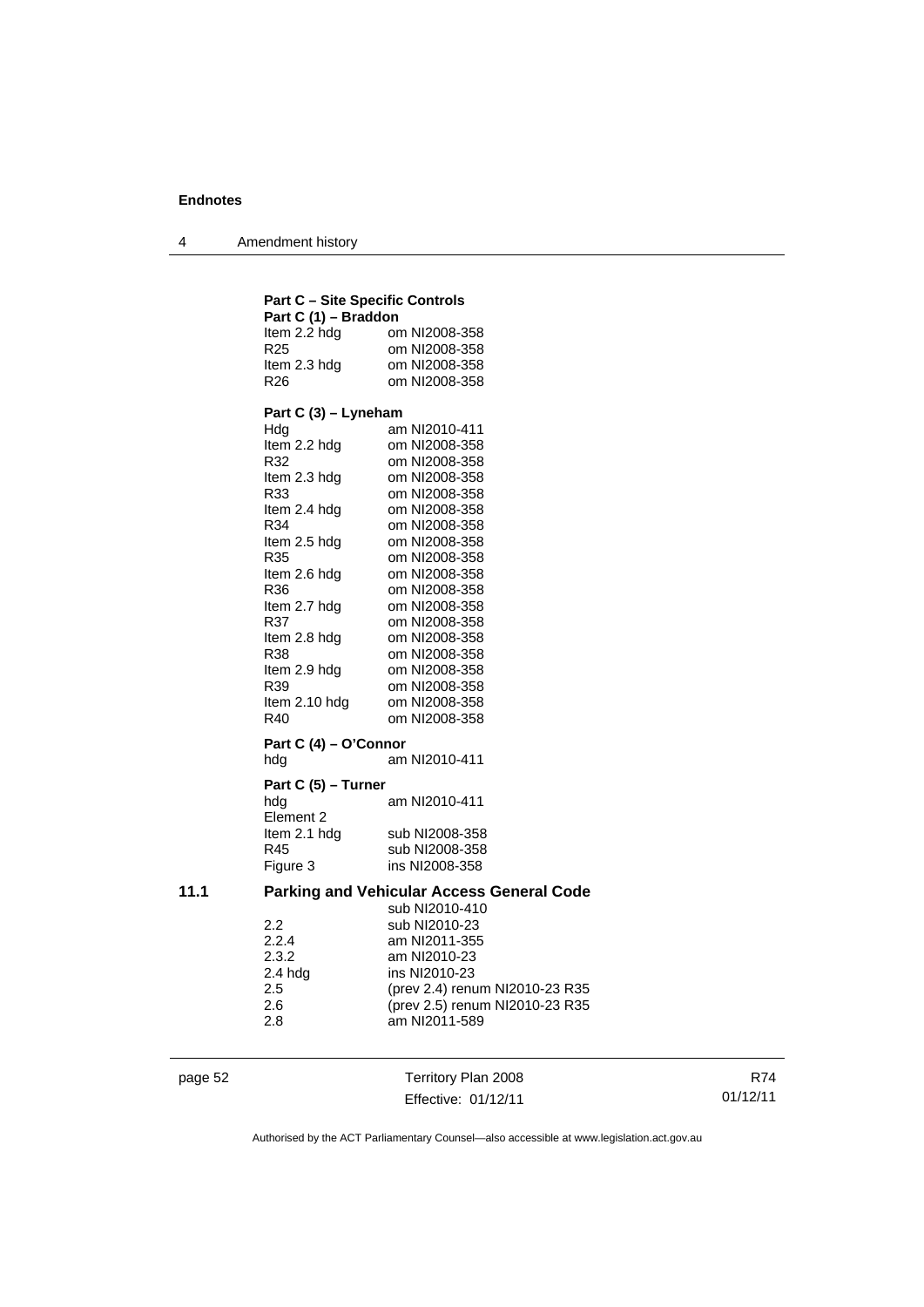a.

| 3.1.4<br>3.1.5 sch 1<br>3.2.2<br>3.2.4                                                                                                                                                                             | sub NI2011-207<br>am NI2011-589<br>am NI2011-207<br>am NI2010-22                                                                                                                                                                                                                             |         |
|--------------------------------------------------------------------------------------------------------------------------------------------------------------------------------------------------------------------|----------------------------------------------------------------------------------------------------------------------------------------------------------------------------------------------------------------------------------------------------------------------------------------------|---------|
| $3.2.5$ sch $2$<br>3.5.5 sch 5                                                                                                                                                                                     | am NI2008-290, NI2008-541; NI2010-22; NI2010-602;<br>NI2010-697<br>am NI2010-22                                                                                                                                                                                                              |         |
| 11.2<br>hdg<br>1.3                                                                                                                                                                                                 | <b>Bicycle Parking General Code</b><br>1 - Planning Context<br>Application of this code<br>sub NI2011-590<br>sub NI2011-590                                                                                                                                                                  |         |
| 11.3<br><b>Introduction</b><br>Element 1<br>Item $1.1$<br>R <sub>2</sub><br>Figure 1<br>Element 2<br>Item $2.2$<br>R <sub>5</sub><br>Element 2<br>Item $2.1$<br>R <sub>12</sub><br><b>Appendices</b><br>Appendix A | <b>Access and Mobility General Code</b><br>sub NI2009-342<br>am NI2008-541<br><b>Part A - General Development Controls</b><br>sub NI2010-23<br>om NI2010-23<br>am NI2010-217<br><b>Part B - Additional Specific Controls</b><br>am NI2010-23<br>am NI2010-23; pars renum R35 (see NI2010-23) |         |
| 11.4<br>Table 1<br>Element 3<br>Item $3.3$<br>C10                                                                                                                                                                  | <b>Crime Prevention through Environmental Design General Code</b><br><b>Part A - General requirements</b><br>am NI2011-355<br>am NI2008-541; NI2009-324                                                                                                                                      |         |
| 11.6<br>Code<br>Element 2<br>Item $2.1$<br>R33<br>C33                                                                                                                                                              | <b>Communications Facilities and Associated Infrastructure General</b><br><b>Part B - General Development Controls</b><br>am NI2010-411<br>sub NI2011-590<br>sub NI2011-590                                                                                                                  |         |
| R74<br>01/12/11                                                                                                                                                                                                    | Territory Plan 2008<br>Effective: 01/12/11                                                                                                                                                                                                                                                   | page 53 |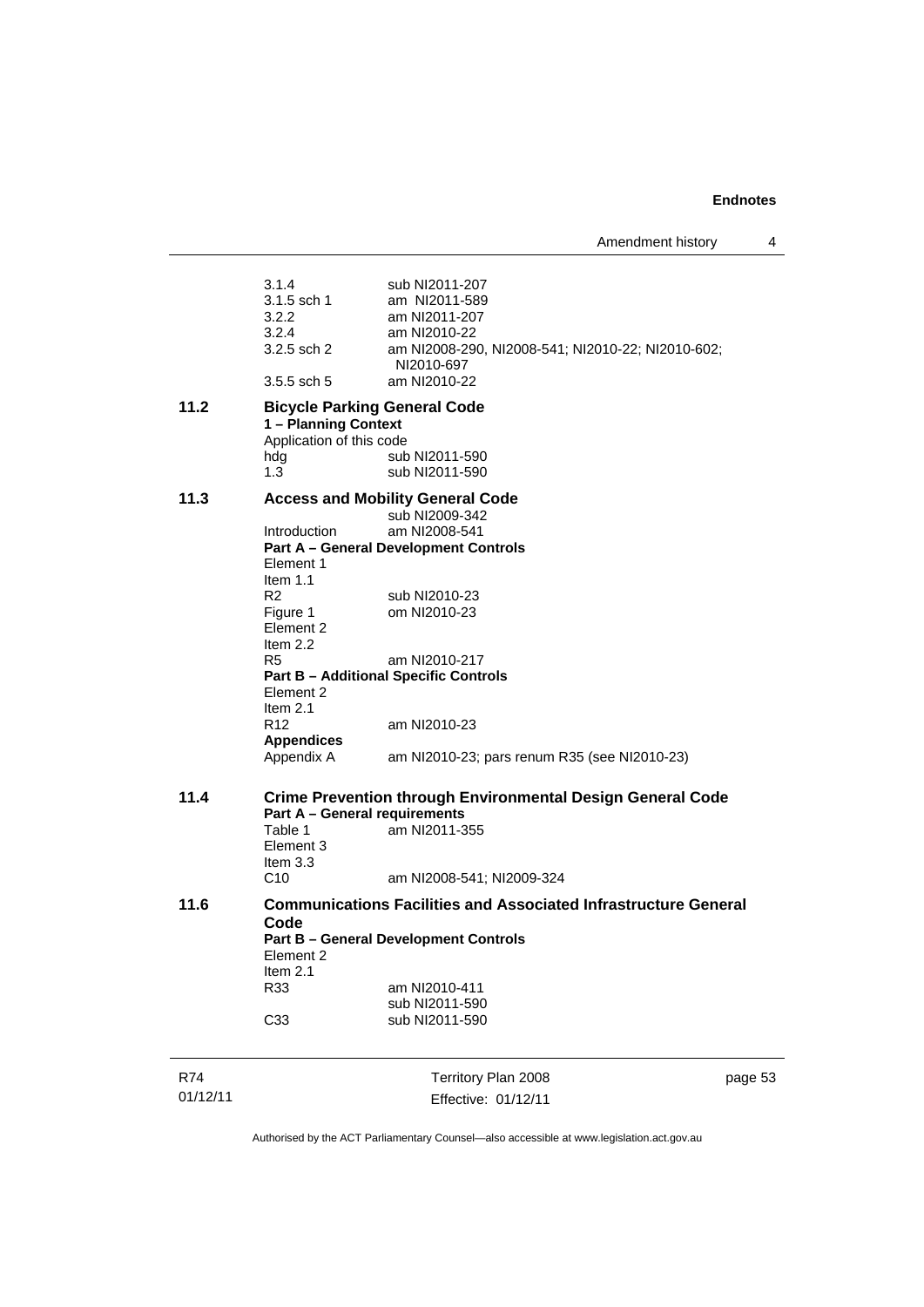| 4 | Amendment history |
|---|-------------------|
|---|-------------------|

| 11.8    | Element 2<br>Sch 2                                              | <b>Water Use and Catchment General Code</b><br><b>Part A – Conservation Catchments</b><br>Part A(2) - Policies |          |  |
|---------|-----------------------------------------------------------------|----------------------------------------------------------------------------------------------------------------|----------|--|
|         | <b>Part B - Water Supply Catchments</b><br>Part B(2) - Policies | am variation No 296                                                                                            |          |  |
|         | Element 6<br>Sch 4                                              | am variation No 296                                                                                            |          |  |
|         | Part C(2) - Policies<br>Element 11                              | Part C – Drainage and Open Space Catchments                                                                    |          |  |
|         | Sch 6                                                           | am variation No 296                                                                                            |          |  |
| 11.10   | 2.4 - Acceptable solutions<br>Option 2                          | WaterWays: Water Sensitive Urban Design General Code                                                           |          |  |
|         | Greywater system am NI2009-322                                  |                                                                                                                |          |  |
|         | Appendix B2<br>Stormwater quality am NI2009-322                 |                                                                                                                |          |  |
| 11.12   | <b>Part A - General Controls</b><br>Element 2<br>R1             | <b>Residential Boundary Fences General Code</b><br>am NI2008-290                                               |          |  |
| 12      | <b>Overlays</b>                                                 |                                                                                                                |          |  |
|         | Title<br><b>Introduction</b><br>12.1                            | am NI2008-541<br>am NI2008-541<br>Special Requirements of the National Capital Plan<br>am NI2008-290           |          |  |
|         | <b>Future Urban Areas</b><br>12.2<br>Precincts                  | am NI2008-541                                                                                                  |          |  |
|         | 12.6                                                            | am variation No 281                                                                                            |          |  |
| 13      | <b>Definitions</b><br>Part A                                    | Umbrella Term Commercial Accommodation Use am<br>NI2009-37                                                     |          |  |
|         |                                                                 | def Animal husbandry ins NI2008-590<br>def Cemetery am NI2009-37<br>def <i>Child care centre</i> am NI2011-206 |          |  |
|         |                                                                 | def Club am NI2011-206<br>def <i>Consolidation</i> ins NI2009-37                                               |          |  |
|         |                                                                 | def Drink establishment am NI2011-206<br>def Freight transport facility am NI2011-355                          |          |  |
| page 54 |                                                                 | Territory Plan 2008                                                                                            | R74      |  |
|         |                                                                 | Effective: 01/12/11                                                                                            | 01/12/11 |  |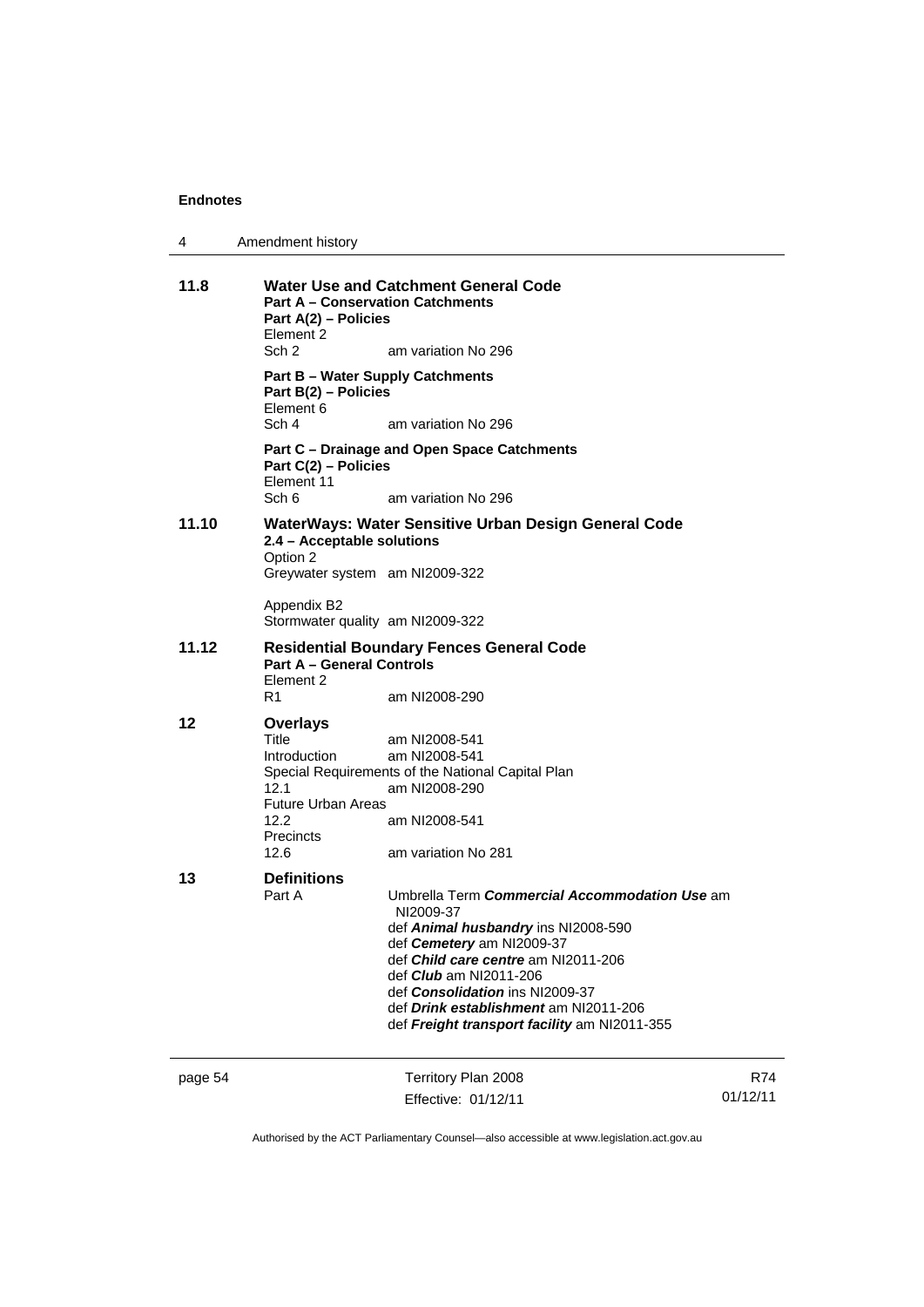| Amendment history |  |
|-------------------|--|
|-------------------|--|

|      |                                                          | def Guest house am NI2009-37<br>def Health facility am Common Terminology NI2011-355<br>def Home business sub NI2009-324<br>2nd occurrence om NI2009-324<br>def Hotel am NI2011-206<br>def <i>Minor Use</i> sub NI2008-290<br>am NI2009-99; NI2011-355<br>def <i>Motel</i> am NI2011-206<br>def <i>Office</i> am NI2011-355<br>def Outdoor education establishment ins NI2010-411<br>am NI2011-355<br>def Outdoor Recreation Facility am NI2008-541; NI2011-589 |
|------|----------------------------------------------------------|-----------------------------------------------------------------------------------------------------------------------------------------------------------------------------------------------------------------------------------------------------------------------------------------------------------------------------------------------------------------------------------------------------------------------------------------------------------------|
|      |                                                          | def Overnight camping area sub NI2011-355<br>def Parkland sub NI2011-355<br>def <i>Playing Field</i> am NI2010-217                                                                                                                                                                                                                                                                                                                                              |
|      |                                                          | sub NI2011-355<br>def <b>Power generation station</b> am NI2011-589<br>def Religious associated use om NI2008-541<br>def Residential Care Accommodation am NI2009-37                                                                                                                                                                                                                                                                                            |
|      |                                                          | def Restaurant am NI2011-206<br>def Service station sub NI2008-590<br>def Retirement complex om variation No 302                                                                                                                                                                                                                                                                                                                                                |
|      |                                                          | def <b>Retirement village</b> ins variation No 302<br>def Retirement village scheme ins variation No 302<br>def <b>Single dwelling housing</b> reloc NI2009-37<br>def Store am NI2010-411                                                                                                                                                                                                                                                                       |
|      |                                                          | def Subdivision am NI2009-99<br>def Supportive housing sub variation No 302<br>def Temporary Use sub NI2008-290<br>def Tourist Resort sub NI2010-22                                                                                                                                                                                                                                                                                                             |
|      | Part B                                                   | am NI2011-206<br>def Transport Depot om NI2009-37<br>def Veterinary hospital am NI2011-355<br>def <b>Articulation Zone</b> ins NI2008-541<br>def Authority sub NI2010-22                                                                                                                                                                                                                                                                                        |
|      |                                                          | def Community garden ins NI2011-589<br>def Dwelling sub NI2010-22<br>def Front loading block sub NI2009-99<br>def Front Zone sub NI2008-290<br>def Rear loading block sub NI2009-99                                                                                                                                                                                                                                                                             |
| 14   | <b>Structure Plans</b><br>(prev 1) renum NI2008-590 R13  |                                                                                                                                                                                                                                                                                                                                                                                                                                                                 |
| 14.1 | <b>West Belconnen</b><br>(prev 1.1) renum NI2008-590 R13 |                                                                                                                                                                                                                                                                                                                                                                                                                                                                 |

| R74      |  |
|----------|--|
| 01/12/11 |  |

Territory Plan 2008 Effective: 01/12/11

page 55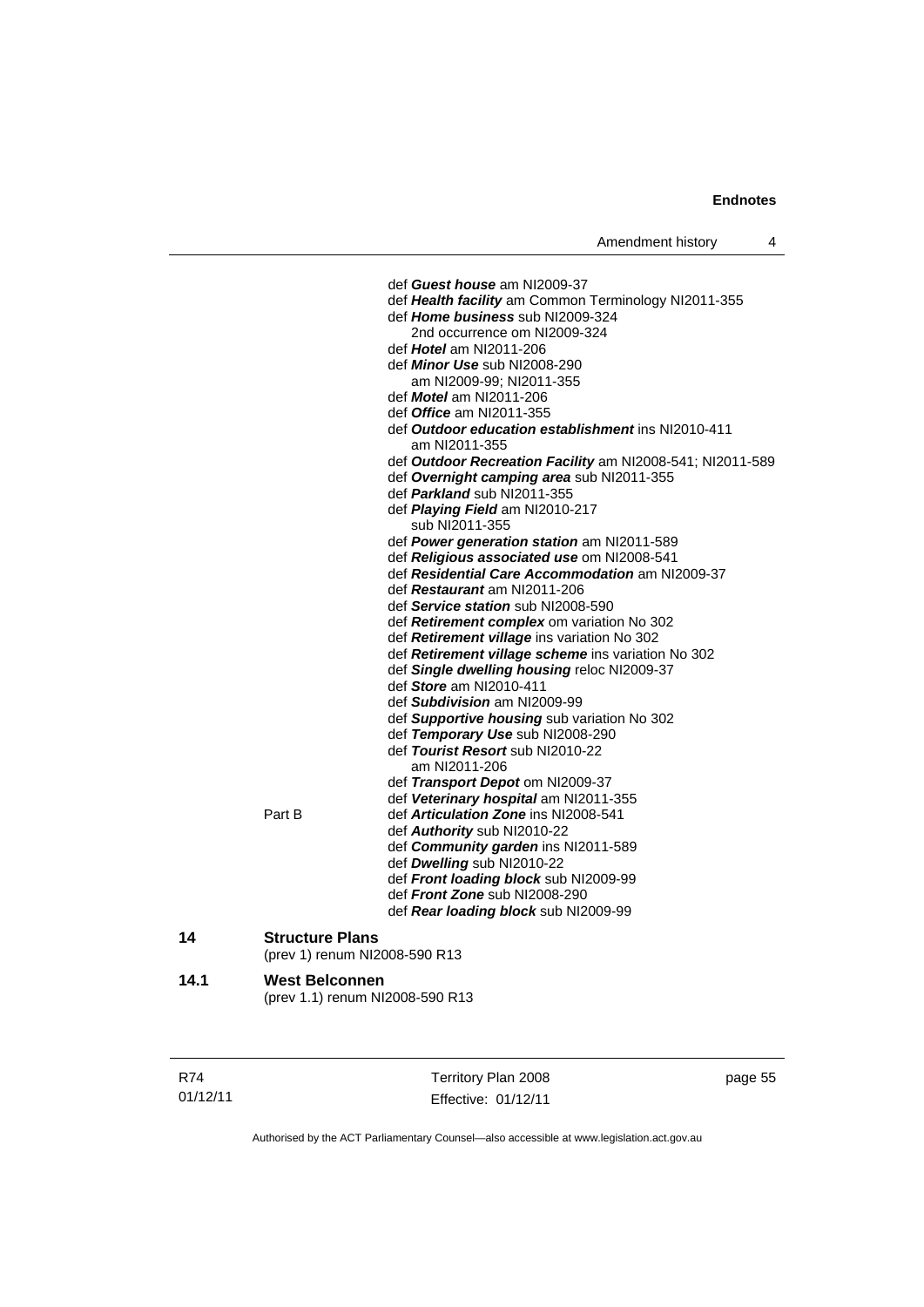| 4     | Amendment history                                                                                                                                                                                                                                                                          |  |
|-------|--------------------------------------------------------------------------------------------------------------------------------------------------------------------------------------------------------------------------------------------------------------------------------------------|--|
| 14.2  | <b>Bruce Central Precinct</b><br>(prev 1.2) renum NI2008-590 R13                                                                                                                                                                                                                           |  |
| 14.3  | <b>Kingston Foreshore</b><br>(prev 1.3) renum NI2008-590 R13<br><b>General Objectives</b><br>am NI2010-22                                                                                                                                                                                  |  |
| 14.4  | <b>North Watson</b><br>(prev 1.4) renum NI2008-590 R13                                                                                                                                                                                                                                     |  |
| 14.5  | <b>Gungahlin Town Centre and Central Area</b><br>(prev 1.5) renum NI2008-590 R13<br><b>Urban Structure Principles Central Area</b><br>Central Area Land Use<br>7<br>am NI2010-217<br>Central Area Heritage<br>4<br>am NI2010-217<br>5<br>am NI2010-217                                     |  |
| 14.6  | <b>Gungahlin: Part of Nicholls including Gold Creek Tourist Area</b><br>(prev 1.6) renum NI2008-590 R13                                                                                                                                                                                    |  |
| 14.7  | <b>North Gungahlin</b><br>(prev 1.7) renum NI2008-590 R13                                                                                                                                                                                                                                  |  |
| 14.8  | East Gungahlin – Suburbs of Kenny, Throsby, Part Harrison and<br><b>Goorooyarroo Nature Reserve</b><br>(prev 1.8) renum NI2008-590 R13<br>1.2 Principles and Policies for East Gungahlin<br>1.2.2 Specific<br>Policies 4<br>am NI2010-217<br>1.2.3 Specific<br>Policies 1<br>am NI2010-217 |  |
| 14.9  | Gungahlin – Suburb of Crace<br>(prev 1.9) renum NI2008-590 R13                                                                                                                                                                                                                             |  |
| 14.10 | <b>Molonglo and North Weston</b><br>(prev 1.10) renum NI2008-590 R13<br>ins variation No 281<br>3 - Prohibited Development<br>Fig 1 sub NI2010-219<br>5 - Policies for the development of the Molonglo and North Weston future<br>urban area<br>5.2<br>am NI2010-218                       |  |
| 14.11 | <b>Lawson South</b><br>ins variation No 299                                                                                                                                                                                                                                                |  |

page 56 Territory Plan 2008 Effective: 01/12/11

R74 01/12/11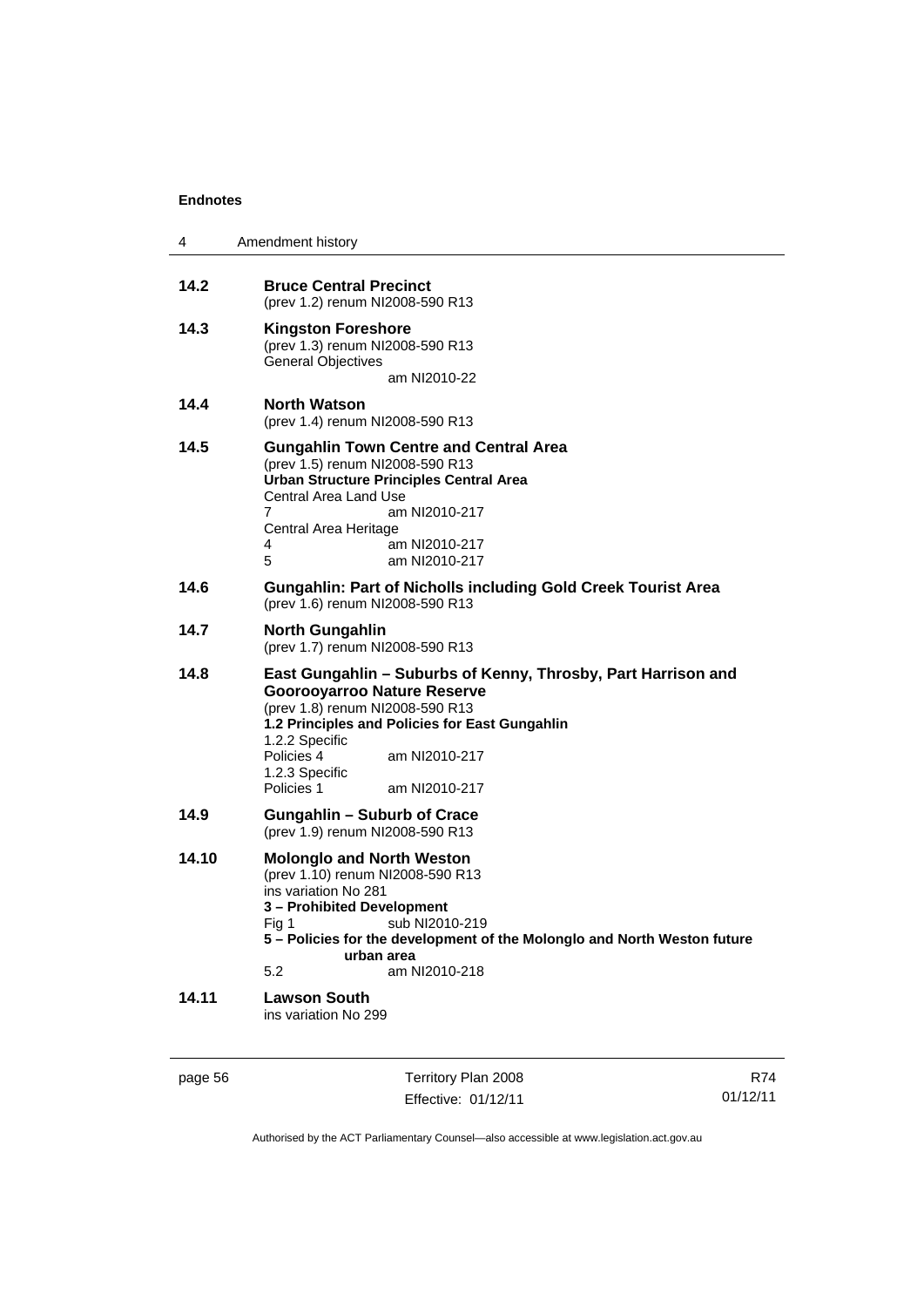| Amendment history |  |  |
|-------------------|--|--|
|-------------------|--|--|

| 14.12 | ins variation No 298                                                                                                                                 | Holt section 99 block 11 (Belconnen Golf Course)                                                                                                        |
|-------|------------------------------------------------------------------------------------------------------------------------------------------------------|---------------------------------------------------------------------------------------------------------------------------------------------------------|
| 15    | <b>Concept Plans</b><br>(prev 2) renum NI2008-590 R13                                                                                                |                                                                                                                                                         |
| 15.1  | Bonner<br>(prev 2.1) renum NI2008-590 R13                                                                                                            |                                                                                                                                                         |
| 15.2  | Casey<br>(prev 2.2) renum NI2008-590 R13                                                                                                             |                                                                                                                                                         |
| 15.3  | Crace<br>(prev 2.3) renum NI2008-590 R13<br>Ongoing block-specific provisions<br>7<br>Figure 9<br>Figure 10                                          | ins NI2011-355<br>ins NI2011-355<br>ins NI2011-355                                                                                                      |
| 15.4  | Forde<br>(prev 2.4) renum NI2008-590 R13                                                                                                             |                                                                                                                                                         |
| 15.5  | <b>Macgregor</b><br>(prev 2.5) renum NI2008-590 R13                                                                                                  |                                                                                                                                                         |
|       | <b>Dwelling Numbers</b><br>5.9                                                                                                                       | sub NI2009-321                                                                                                                                          |
| 15.6  | <b>Flemington Road Corridor</b><br>(prev 2.6) renum NI2008-590 R13                                                                                   |                                                                                                                                                         |
|       | 2 – Flemington Road Concept Plan<br>2.2 Site<br>2.4.12 Natural and Cultural Heritage<br>Features<br>2.4.13 Land<br>Program                           | sub NI2010-601<br>am NI2010-217<br>sub NI2010-22<br>om NI2010-601                                                                                       |
|       | 3.1.1 Building Height<br>Controls<br>Part A - Land Use<br>R1, C1<br><b>Part B - Subdivision</b><br>1 Dwelling Numbers<br>hda<br>2 Subdivision<br>hdg | am NI2009-272<br>3 - Development Control Requirements<br>sub NI2010-22<br>(prev R2, C2) renum NI2010-601<br>ins NI2010-601<br>(prev 1) renum NI2010-601 |

R74 01/12/11

Territory Plan 2008 Effective: 01/12/11 page 57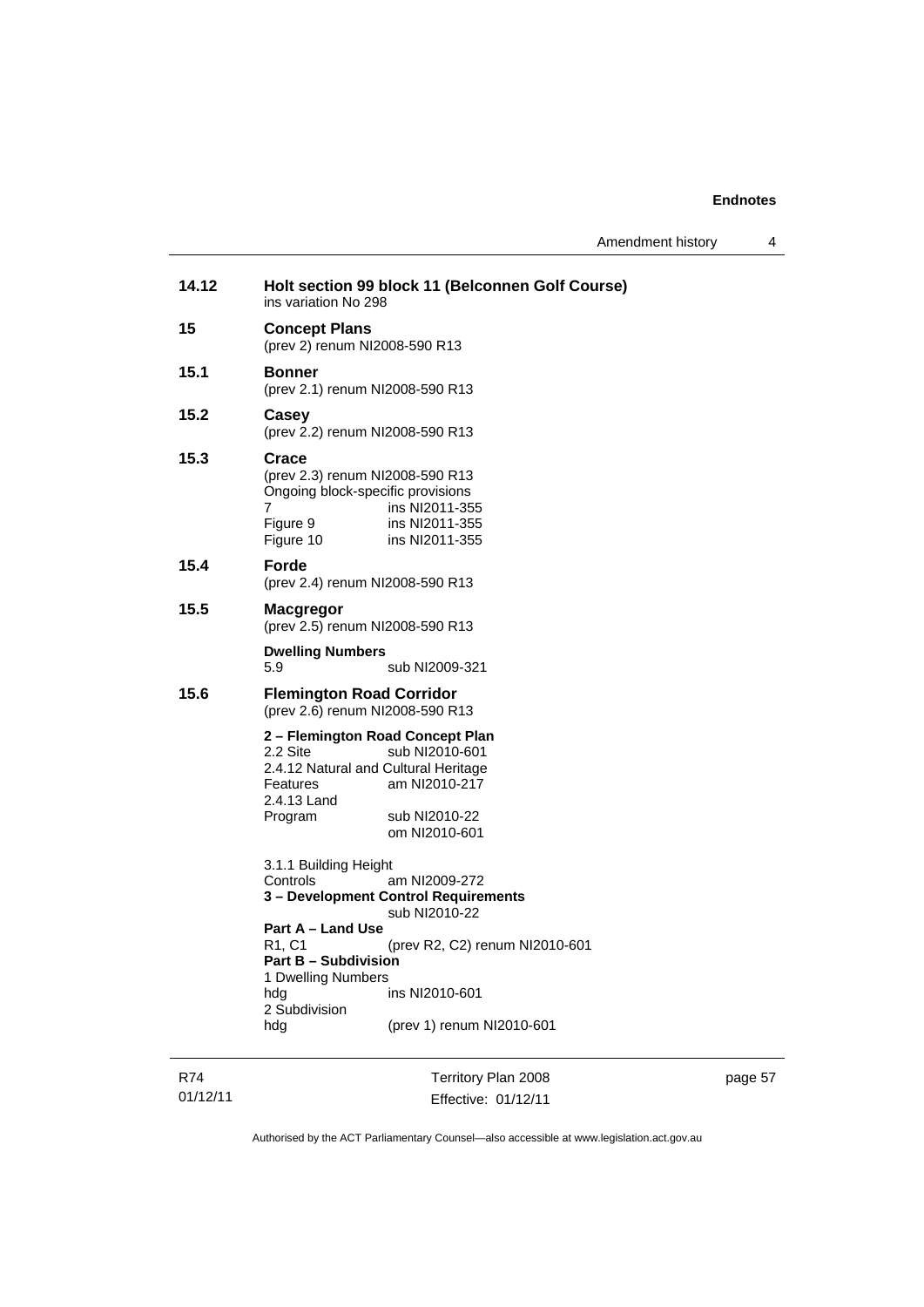4 Amendment history

3 Density hdg (prev 2) renum NI2010-601 4 Bushfire Protection hdg (prev 3) renum NI2010-601 **Part C – Buildings and Structures**  R11A ins NI2010-601<br>R16A ins NI2010-601 ins NI2010-601 3 Increase in the Number of Dwellings Permitted by a Crown Lease hdg ins NI2010-601 R19A ins NI2010-601 4 Commercial Gross Floor Area hdg (prev 3) renum NI2010-601 R20 sub NI201-601 5 Commercial Building Frontages hdg (prev 4) renum NI2010-601 6 Floor to Ceiling Heights (prev 5) renum NI2010-601 7 Service Entries hdg (prev 6) renum NI2010-601 8 Articulation Zone hdg (prev 7) renum NI2010-601 9 Materials and Colours hdg (prev 8) renum NI2010-601 10 Verges hdg (prev 9) renum NI2010-601 11 Street Interface<br>hdg (prev 10) renum NI2010-601 12 Deep Root Planting Zones hdg (prev 11) renum NI2010-601 R29 sub NI2010-601 R30 am NI2010-411 R30A, C30A ins NI2010-601 13 Courtyard Walls hdg (prev 12) renum NI2010-601 14 Public Art hdg (prev 13) renum NI2010-601 15 Communal Open Space hdg (prev 14) renum NI2010-601 **Concept Plan Drawings**  Flemington Road Concept Plan Study Area sub NI2010-601 **15.7 Ngunnawal 2C**  (prev 2.7) renum NI2008-590 R13 **15.8 Jacka**  (prev 2.8) renum NI2008-590 R13

page 58 Territory Plan 2008 Effective: 01/12/11

R74 01/12/11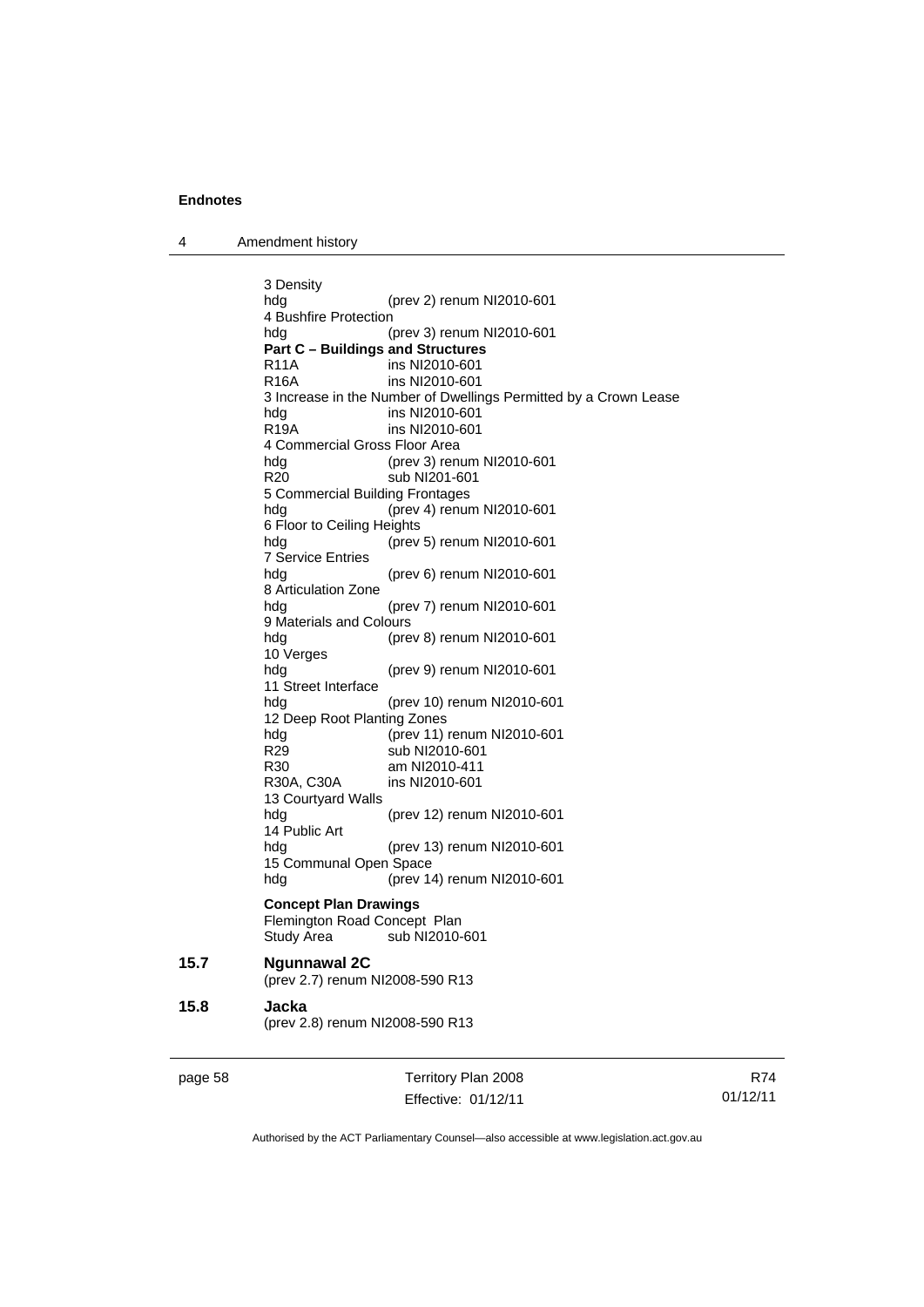page 59

### R74 01/12/11 Territory Plan 2008 Effective: 01/12/11 **15.9 Moncrieff**  (prev 2.9) renum NI2008-590 R13 **15.10 North Weston**  (prev 2.10) ins variation No 281 renum NI2008-590 R13 **15.11 Coombs and Wright**  (prev 2.11) ins variation No 281 renum NI2008-590 R13 sub NI2010-22 **Introduction**  Definition of<br>terms am NI2010-412 **Part B – Subdivision**  Element 8 R46, C46 sub NI2011-355 R46A,C46A ins NI2011-355 R46B, C46B ins NI2011-355 Element 9<br>R48 am NI2010-217 **Part C – Buildings and Structures**  Element 10<br>R49 sub NI2011-355 Element 16 hdg ins NI2010-412 Item 16.1 ins NI2010412<br>R62, C62 ins NI2010412 ins NI2010412 R63 ins NI2010412<br>Table 1 ins NI2010412 Table 1 ins NI2010412<br>Figure A1 ins NI2010412 ins NI2010412 Figure 4 sub NI2010-217; NI2010-602 sub NI2010-217 **15.12 Lawson South**  (prev 2.12) ins variation No 281 renum NI2008-590 R13 om NI2010-22 ins variation No 299 **Part B – Subdivision Development Code**  hdg sub NI2011-589 2. Dwelling Yield<br>R6, C6 sub NI2011-589 **15.13 Holt section 99 block 11 (Belconnen Golf Course)**  ins variation No 298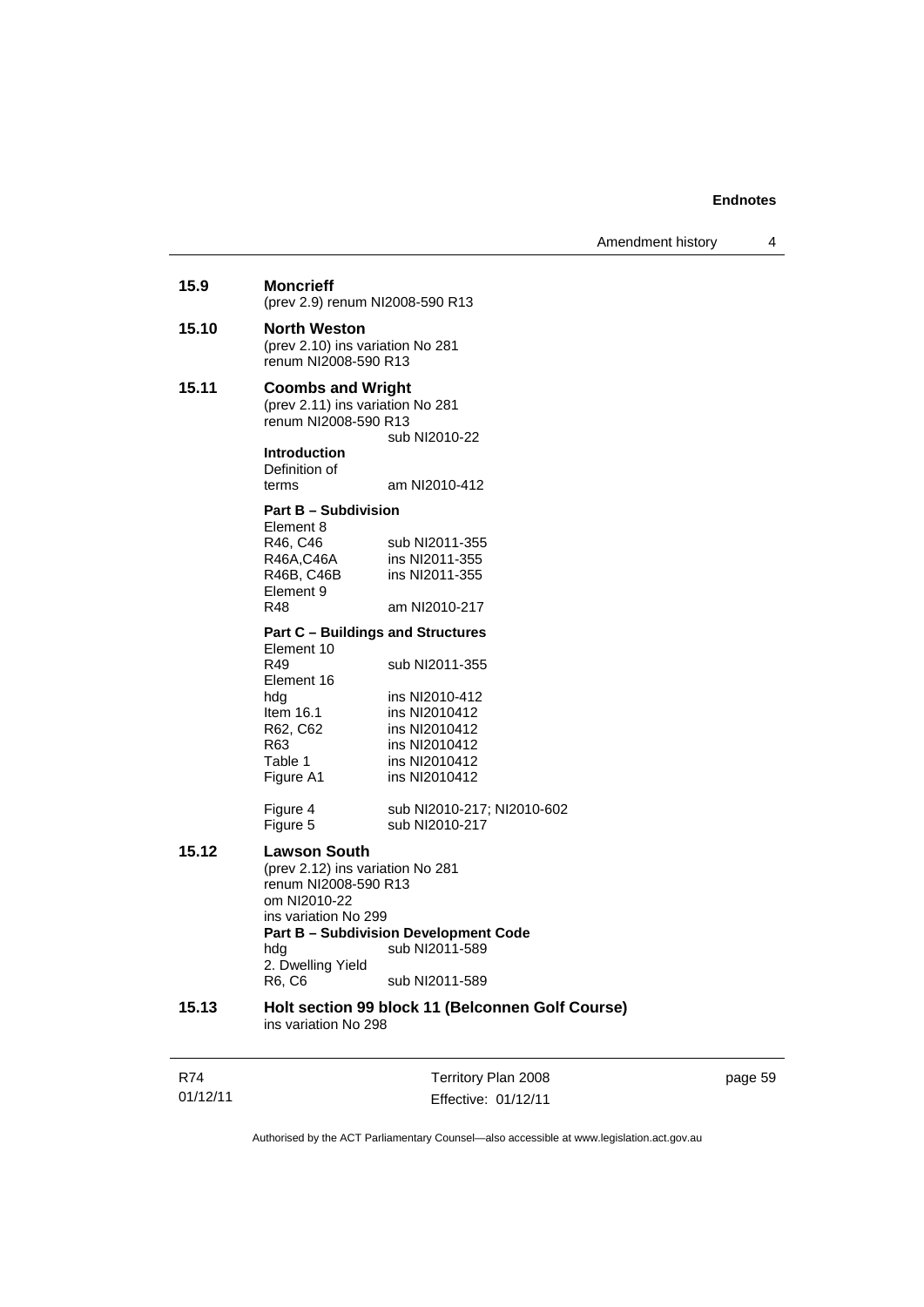5 Earlier republications

| 16   | Development codes                                                 |                                                               |  |  |  |
|------|-------------------------------------------------------------------|---------------------------------------------------------------|--|--|--|
|      | (prev 3) renum NI2008-590 R13                                     |                                                               |  |  |  |
| 16.1 |                                                                   | <b>Residential Subdivision Code</b>                           |  |  |  |
|      |                                                                   | (prev 3.1) renum NI2008-590 R13                               |  |  |  |
|      | am NI2009-38                                                      |                                                               |  |  |  |
|      | <b>Part B - Subdivision Development Code</b>                      |                                                               |  |  |  |
|      | Introduction                                                      | am NI2009-38                                                  |  |  |  |
|      | Part B(1) – Estate Development Plans supported by a Precinct Code |                                                               |  |  |  |
|      | Flement 2                                                         |                                                               |  |  |  |
|      |                                                                   | Item 2.8 hdg sub NI2009-324                                   |  |  |  |
|      | R26, C26                                                          | am NI2009-324                                                 |  |  |  |
|      | R27,C27                                                           | am NI2009-324                                                 |  |  |  |
|      | Element 6                                                         |                                                               |  |  |  |
|      |                                                                   | Item $6.5$ hdg am NI2009-324                                  |  |  |  |
|      |                                                                   | Part B(2) - Additional requirements that apply when an Estate |  |  |  |
|      | Flement 1                                                         |                                                               |  |  |  |
|      | Item $1.4$                                                        |                                                               |  |  |  |
|      | C <sub>109</sub>                                                  | am NI2008-541                                                 |  |  |  |
|      | Element 2                                                         |                                                               |  |  |  |
|      | Item $2.1$                                                        | am NI2009-487                                                 |  |  |  |
|      | Element 5                                                         |                                                               |  |  |  |
|      | Item 5.3                                                          |                                                               |  |  |  |
|      | C <sub>130</sub>                                                  | am NI2008-541                                                 |  |  |  |
|      | C <sub>131</sub>                                                  | am NI2008-541                                                 |  |  |  |

### **5 Earlier republications**

Some earlier republications were not numbered. The number in column 1 refers to the publication order.

Since 12 September 2001 every authorised republication has been published in electronic pdf format on the ACT legislation register. A selection of authorised republications have also been published in printed format. These republications are marked with an asterisk  $(*)$  in column 1. Electronic and printed versions of an authorised republication are identical.

| <b>Republication</b><br>No and date | <b>Effective</b>            | Last<br>amendment<br>made by | <b>Republication</b><br>for |
|-------------------------------------|-----------------------------|------------------------------|-----------------------------|
| R1<br>31 Mar 2008                   | 31 Mar 2008-<br>17 Apr 2008 | not amended                  | new instrument              |

page 60 Territory Plan 2008 Effective: 01/12/11

R74 01/12/11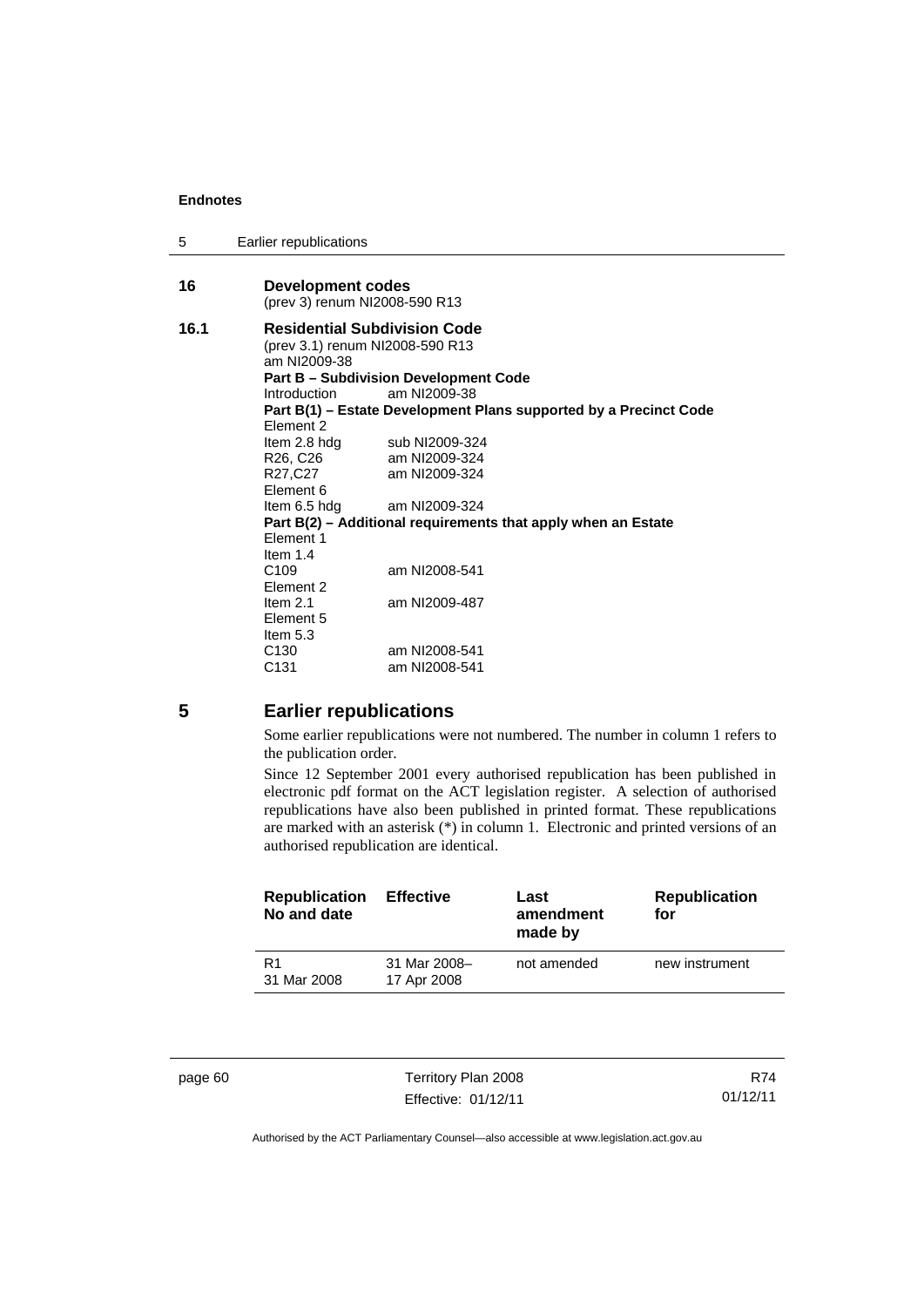Earlier republications 5

| <b>Republication</b><br>No and date | <b>Effective</b>              | Last<br>amendment<br>made by | <b>Republication</b><br>for                                                                          |
|-------------------------------------|-------------------------------|------------------------------|------------------------------------------------------------------------------------------------------|
| R2<br>18 Apr 2008                   | 18 Apr 2008-<br>5 June 2008   | NI2008-123                   | variations by<br>Variation No 285<br>(as notified in<br>NI2008-123)                                  |
| R3<br>6 June 2008                   | 6 June 2008-<br>10 July 2008  | NI2008-201                   | variations by<br>NI2008-201                                                                          |
| R4<br>11 July 2008                  | 11 July 2008-<br>31 July 2008 | NI2008-290                   | variations by<br>NI2008-289 and<br>NI2008-290                                                        |
| R5<br>1 Aug 2008                    | 1 Aug 2008-<br>14 Aug 2008    | NI2008-298                   | variations by<br>NI2008-298                                                                          |
| R6<br>15 Aug 2008                   | 15 Aug 2008-<br>28 Aug 2008   | NI2008-336                   | variations by<br>Variation No 293<br>(as notified in<br>NI2008-219),<br>NI2008-328 and<br>NI2008-336 |
| R7<br>29 Aug 2008                   | 29 Aug 2008-<br>4 Sept 2008   | NI2008-358                   | variations by<br>NI2008-358                                                                          |
| R <sub>8</sub><br>5 Sept 2008       | 5 Sept 2008-<br>30 Oct 2008   | NI2008-358                   | variations by<br>Variation No 289<br>(as notified in<br>NI2008-339)                                  |
| R9<br>31 Oct 2008                   | 31 Oct 2008-<br>6 Nov 2008    | NI2008-499                   | variations by<br>NI2008-499                                                                          |
| R <sub>10</sub><br>7 Nov 2008       | 7 Nov 2008-<br>20 Nov 2008    | NI2008-516                   | variations by<br>NI2008-516                                                                          |
| R <sub>11</sub><br>21 Nov 2008      | 21 Nov 2008-<br>11 Dec 2008   | NI2008-542                   | variations by<br>NI2008-541 and<br>NI2008-542                                                        |
| R <sub>12</sub><br>12 Dec 2008      | 12 Dec 2008-<br>18 Dec 2008   | NI2008-542                   | variations by<br>Variation No 281<br>(as notified in<br>NI2008-352)                                  |

R74 01/12/11

Territory Plan 2008 Effective: 01/12/11 page 61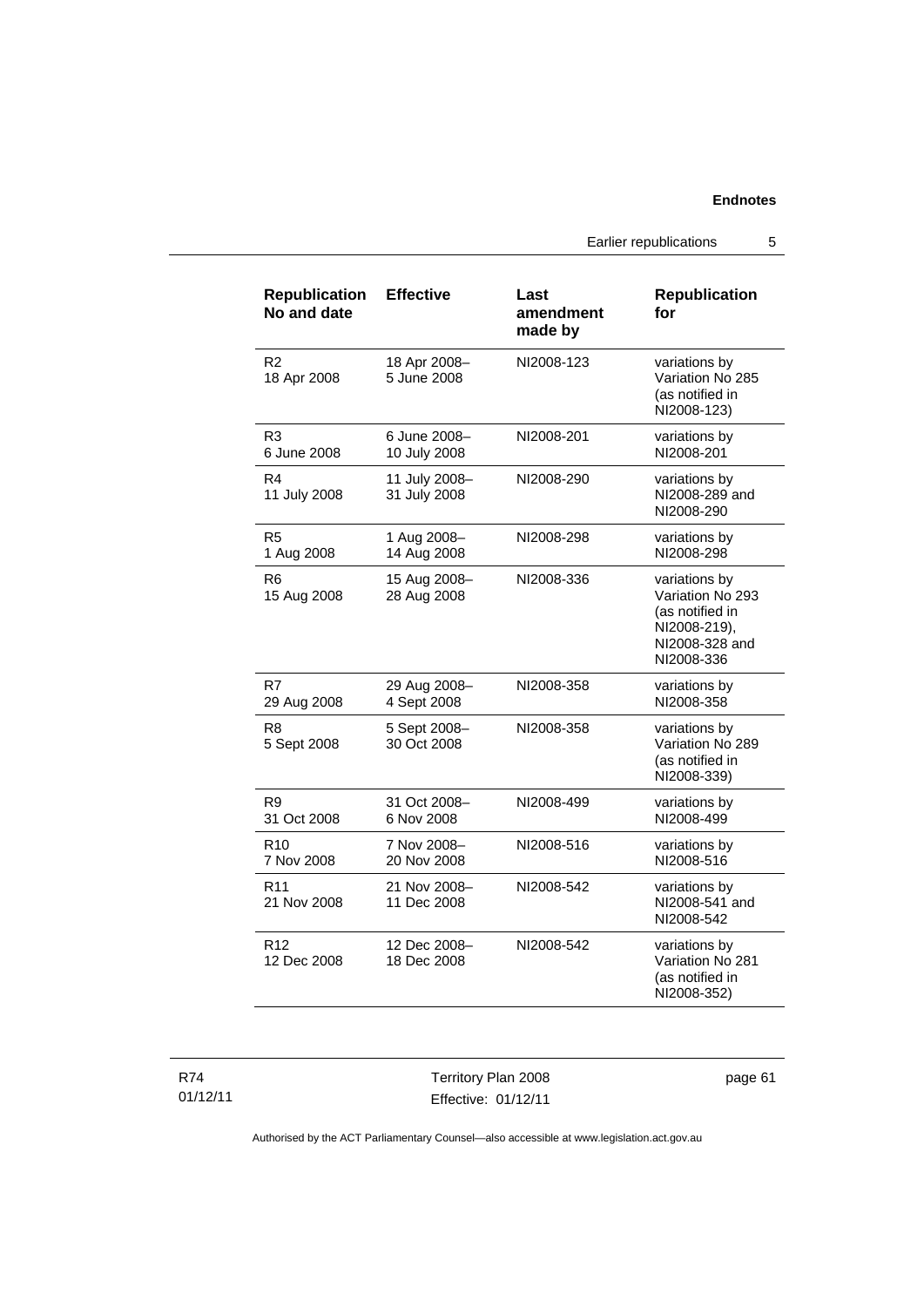| <b>Republication</b><br>No and date | <b>Effective</b>             | Last<br>amendment<br>made by | <b>Republication</b><br>for                                                                                                     |
|-------------------------------------|------------------------------|------------------------------|---------------------------------------------------------------------------------------------------------------------------------|
| R <sub>13</sub><br>19 Dec 2008      | 19 Dec 2008-<br>8 Jan 2009   | NI2008-590                   | variations by<br>NI2008-590                                                                                                     |
| R <sub>14</sub><br>9 Jan 2009       | 9 Jan 2009-<br>15 Jan 2009   | NI2009-6                     | variations by<br>NI2009-6                                                                                                       |
| R <sub>15</sub><br>16 Jan 2009      | 16 Jan 2009-<br>5 Feb 2009   | NI2009-17                    | variations by<br>NI2009-17                                                                                                      |
| R <sub>16</sub><br>6 Feb 2009       | 6 Feb 2009-<br>12 Feb 2009   | NI2009-38                    | variations by<br>NI2009-37 and<br>NI2009-38                                                                                     |
| R <sub>17</sub><br>13 Feb 2009      | 13 Feb2009-<br>26 Feb 2009   | NI2009-59                    | variations by<br>NI2009-59                                                                                                      |
| R18<br>27 Feb 2009                  | 27 Feb 2009-<br>19 Mar 2009  | NI2009-70                    | variations by<br>NI2009-70                                                                                                      |
| R <sub>19</sub><br>20 Mar 2009      | 20 Mar 2009-<br>16 Apr 2009  | NI2009-99                    | variations by<br>NI2009-99                                                                                                      |
| R <sub>20</sub><br>17 Apr 2009      | 17 Apr 2009-<br>30 Apr 2009  | NI2009-181                   | variations by<br>Variation No 261<br>(as notified in<br>NI2009-107),<br>No 296 (as notified<br>in NI2009-108) and<br>NI2009-181 |
| R <sub>21</sub><br>1 May 2009       | 1 May 2009-<br>14 May 2009   | NI2009-200                   | variations by<br>NI2009-199 and<br>NI2009-200                                                                                   |
| R <sub>22</sub><br>15 May 2009      | 15 May 2009-<br>21 May 2009  | NI2009-217                   | variations by<br>NI2009-216 and<br>NI2009-217                                                                                   |
| R <sub>23</sub><br>22 May 2009      | 22 May 2009-<br>4 June 2009  | NI2009-238                   | variations by<br>NI2009-237 and<br>NI2009-238                                                                                   |
| R <sub>24</sub><br>5 June 2009      | 5 June 2009-<br>18 June 2009 | NI2009-256                   | variations by<br>NI2009-254,<br>NI2009-255 and<br>NI2009-256                                                                    |
|                                     |                              |                              |                                                                                                                                 |

### 5 Earlier republications

page 62 Territory Plan 2008 Effective: 01/12/11

R74 01/12/11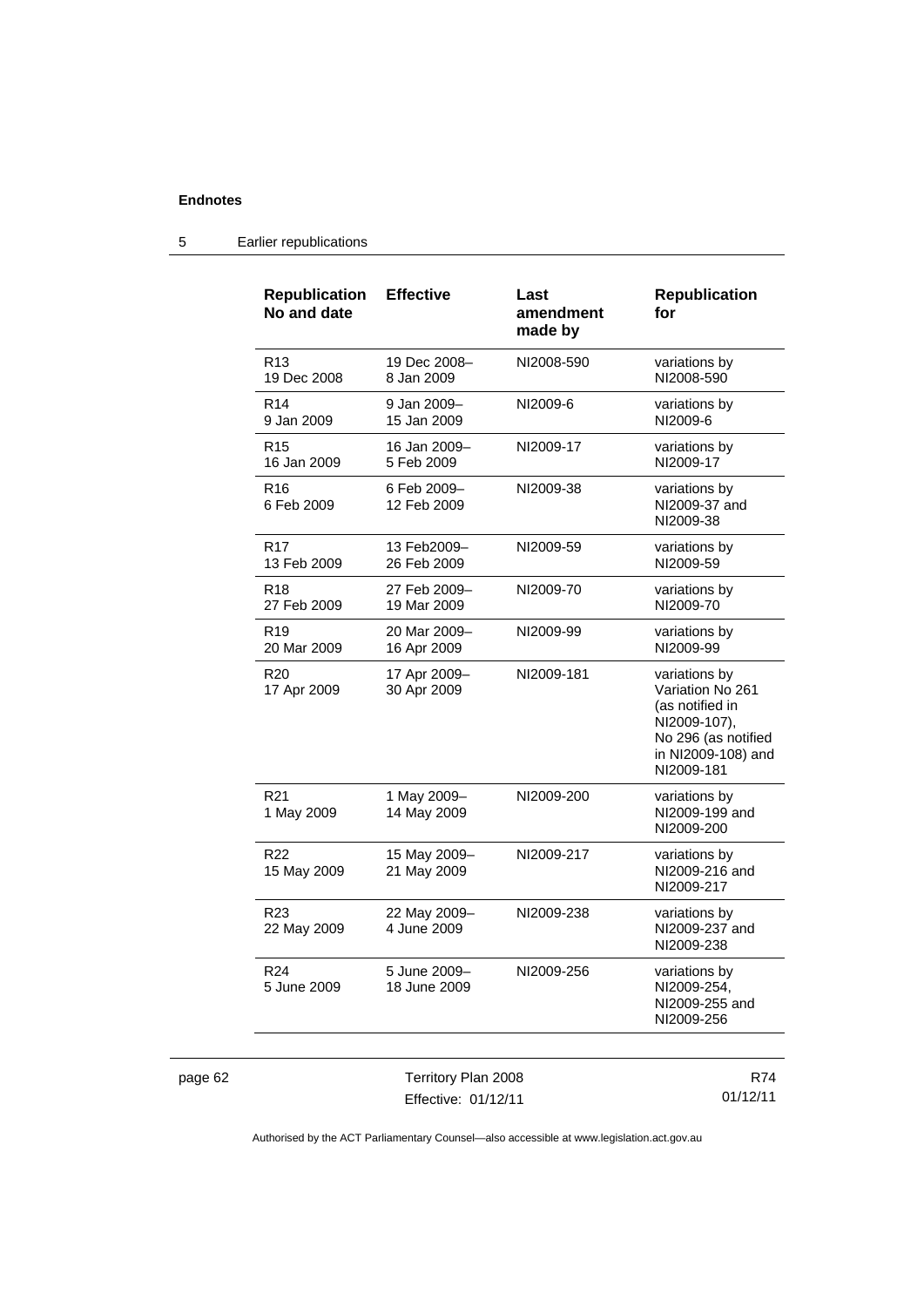Earlier republications 5

| <b>Republication</b><br>No and date | <b>Effective</b>              | Last<br>amendment<br>made by | <b>Republication</b><br>for                                                           |
|-------------------------------------|-------------------------------|------------------------------|---------------------------------------------------------------------------------------|
| R <sub>25</sub><br>19 June 2009     | 19 June 2009-<br>9 July 2009  | NI2009-272                   | variations by<br>NI2009-272                                                           |
| R <sub>26</sub><br>10 July 2009     | 10 July 2009-<br>16 July 2009 | NI2009-324                   | variations by<br>NI2009-321,<br>NI2009-322 and<br>NI200-324                           |
| R27<br>17 July 2009                 | 17July 2009-<br>23 July 2009  | NI2009-338                   | variations by<br>NI2009-323 and<br>NI2009-338                                         |
| R <sub>28</sub><br>24 July 2009     | 24 July 2009-<br>20 Aug 2009  | NI2009-342                   | variations by<br>NI2009-342                                                           |
| R <sub>29</sub><br>21 Aug 2009      | 21 Aug 2009-<br>27 Aug 2009   | NI2009-392                   | variations by<br>NI2009-392                                                           |
| R30<br>28 Aug 2009                  | 28 Aug 2009-<br>3 Sept 2009   | NI2009-410                   | variations by<br>NI2009-409 and<br>NI2009-410                                         |
| R31<br>4 Sept 2009                  | 4 Sept 2009-<br>1 Oct 2009    | NI2009-418                   | variations by<br>Variation No 288<br>(as notified in<br>NI2009-391) and<br>NI2009-418 |
| R32<br>2 Oct 2009                   | 2 Oct 2009-<br>12 Nov 2009    | NI2009-488                   | variations by<br>NI2009-487 and<br>NI2009-488                                         |
| R33<br>13 Nov 2009                  | 13 Nov 2009-<br>3 Dec 2009    | NI2009-570                   | variations by<br>NI2009-570                                                           |
| R34<br>4 Dec 2009                   | 4 Dec 2009-<br>21 Jan 2010    | NI2009-619                   | variations by<br>NI2009-617.<br>NI2009-618 and<br>NI200-619                           |
| R35<br>22 Jan 2010                  | 22 Jan 2010-<br>4 Feb 2010    | NI2010-23                    | variations by<br>NI2010-21,<br>NI2010-22 and<br>NI2010-23                             |

R74 01/12/11

Territory Plan 2008 Effective: 01/12/11 page 63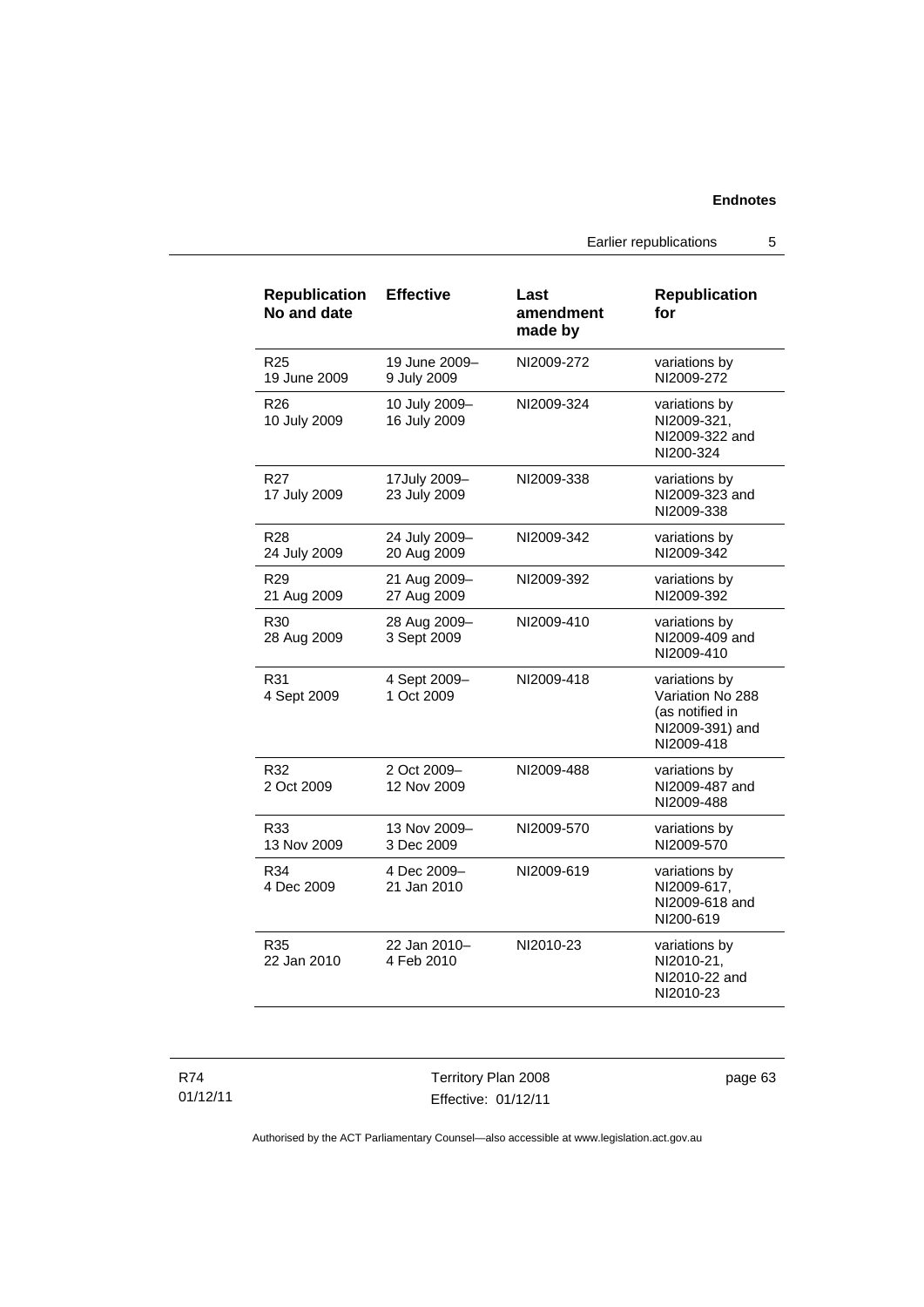| <b>Republication</b><br>No and date | <b>Effective</b>              | Last<br>amendment<br>made by | <b>Republication</b><br>for                                                 |
|-------------------------------------|-------------------------------|------------------------------|-----------------------------------------------------------------------------|
| R36<br>5 Feb 2010                   | 5 Feb 2010-<br>25 Feb 2010    | NI2010-45                    | variations by<br>NI2010-45                                                  |
| R37<br>26 Feb 2010                  | 26 Feb 2010-<br>18 Mar 2010   | NI2010-84                    | variations by<br>NI2010-82,<br>NI2010-83 and<br>NI2010-84                   |
| R38<br>19 Mar 2010                  | 19 Mar 2010-<br>6 May 2010    | NI2010-125                   | variations by<br>NI2010-123,<br>NI2010-124 and<br>NI2010-125                |
| R39<br>7 May 2010                   | 7 May 2010-<br>27 May 2010    | NI2010-219                   | variations by<br>NI2010-217.<br>NI2010-218 and<br>NI2010-219                |
| R40<br>28 May 2010                  | 28 May 2010-<br>3 Jun 2010    | NI2010-258                   | variations by<br>NI2010-243.<br>NI2010-244 and<br>NI2001-258                |
| R41<br>4 Jun 2010                   | 4 Jun 2010-<br>24 Jun 2010    | NI2010-258                   | variations by<br>NI2010-246                                                 |
| R42<br>25 Jun 2010                  | 25 Jun 2010-<br>8 Jul 2010    | NI2010-321                   | variations by<br>NI2010-321                                                 |
| R43<br>9 July 2010                  | 9 July 2010-<br>15 July 2010  | NI2010-371                   | variations by<br>NI2010-370 and<br>NI2010-371                               |
| R44<br>16 July 2010                 | 16 July 2010-<br>22 July 2010 | NI2010-382                   | variations by<br>NI2010-382                                                 |
| R45<br>23 July 2010                 | 23 July 2010-<br>29 July 2010 | NI2010-409                   | variations by<br>NI2010-409                                                 |
| R46<br>30 July 2010                 | 30 July 2010-<br>12 Aug 2010  | NI2010-426                   | variations by<br>NI2010-410,<br>NI2010-411,<br>NI2010-412 and<br>NI2010-426 |

### 5 Earlier republications

page 64 Territory Plan 2008 Effective: 01/12/11

R74 01/12/11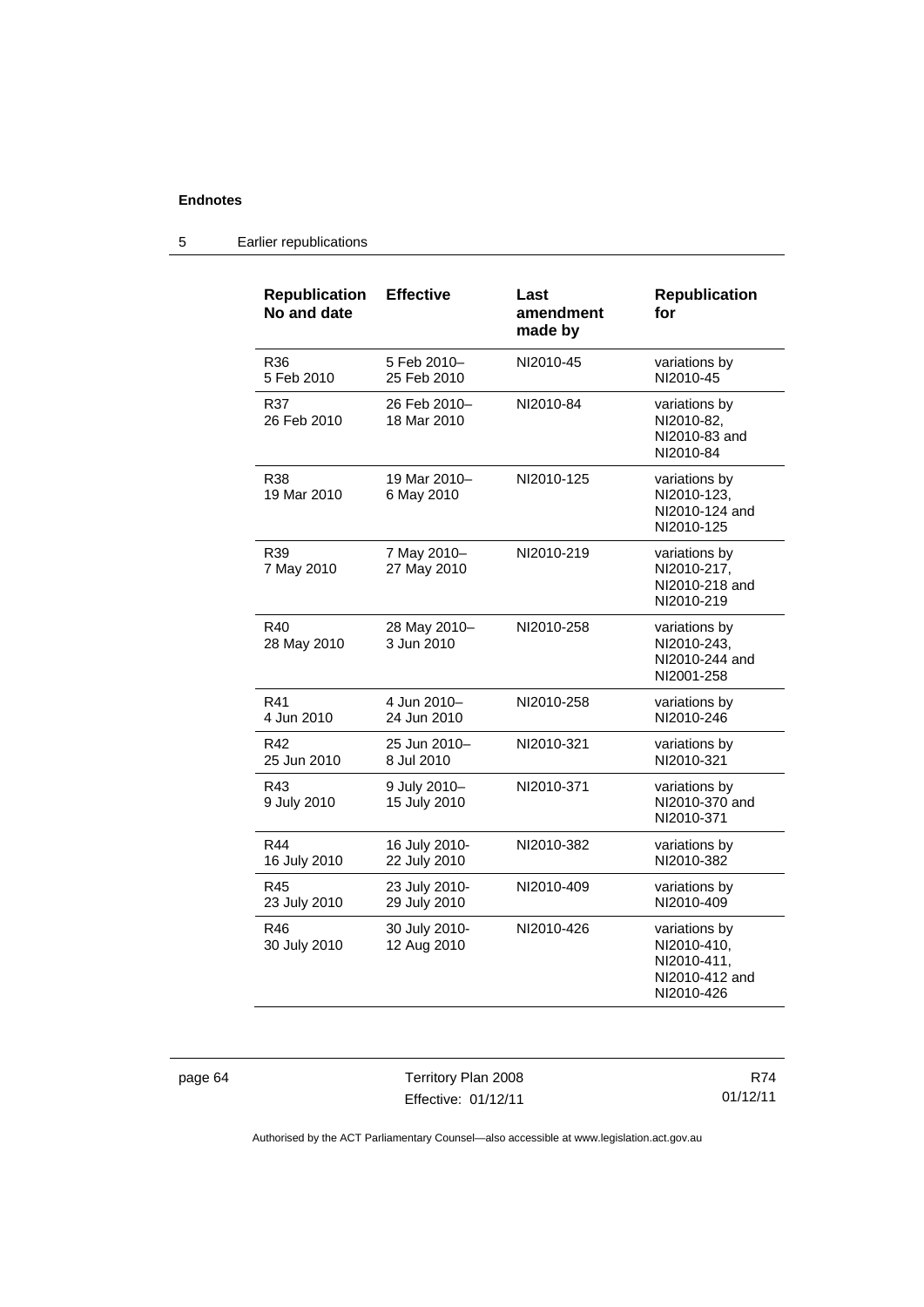Earlier republications 5

| <b>Republication</b><br>No and date | <b>Effective</b>             | Last<br>amendment<br>made by | <b>Republication</b><br>for                                                           |
|-------------------------------------|------------------------------|------------------------------|---------------------------------------------------------------------------------------|
| R47<br>13 August 2010               | 13 Aug 2010-<br>23 Sept 2010 | NI2010-441                   | variations by<br>NI2010-440 and<br>NI2010-441                                         |
| R48<br>24 Sept 2010                 | 24 Sept 2010-<br>7 Oct 2010  | NI2010-540                   | variations by<br>NI2010-538,<br>NI2010-539 and<br>NI2010-540                          |
| R49                                 | 8 Oct 2010-                  | NI2010-566                   | variations by                                                                         |
| 8 Oct                               | 28 Oct 2010                  |                              | NI2010-566                                                                            |
| R <sub>50</sub><br>29 Oct 2010      | 29 Oct 2010-<br>4 Nov 2010   | NI2010-602                   | variations by<br>NI2010-601 and<br>NI2010-602                                         |
| R <sub>51</sub><br>5 Nov 2010       | 5 Nov 2010-<br>21 Dec 2010   | NI2010-602                   | variations by<br>Variation No 299<br>(as notified in<br>NI2010-575)                   |
| R <sub>52</sub>                     | 22 Dec 2010-                 | NI2010-697                   | variations by                                                                         |
| 22 Dec 2010                         | 1 Feb 2011                   |                              | NI2010-697                                                                            |
| R <sub>53</sub>                     | 2 Feb 2011-                  | NI2011-23                    | variations by                                                                         |
| 2 Feb 2011                          | 3 Feb 2011                   |                              | NI2011-23                                                                             |
| R <sub>54</sub>                     | 4 Feb 2011-                  | NI2011-30                    | variations by                                                                         |
| 4 Feb 2011                          | 10 Feb 2011                  |                              | NI2011-30                                                                             |
| <b>R55</b>                          | 11 Feb 2011-                 | NI2011-42                    | variations by                                                                         |
| 11 Feb 2011                         | 3 Mar 2011                   |                              | NI2011-42                                                                             |
| <b>R56</b>                          | 4 Mar 2011-                  | NI2011-81                    | variations by                                                                         |
| 4 Mar 2011                          | 10 Mar 2011                  |                              | NI2011-81                                                                             |
| R57                                 | 11 Mar 2011-                 | NI2011-126                   | variations by                                                                         |
| 11 Mar 2011                         | 17 Mar 2011                  |                              | NI2011-126                                                                            |
| <b>R58</b><br>18 Mar 2011           | 18 Mar 2011-<br>14 Apr 2011  | NI2011-153                   | variations by<br>Variation No 298<br>(as notified in<br>NI2011-152) and<br>NI2011-153 |

R74 01/12/11

Territory Plan 2008 Effective: 01/12/11 page 65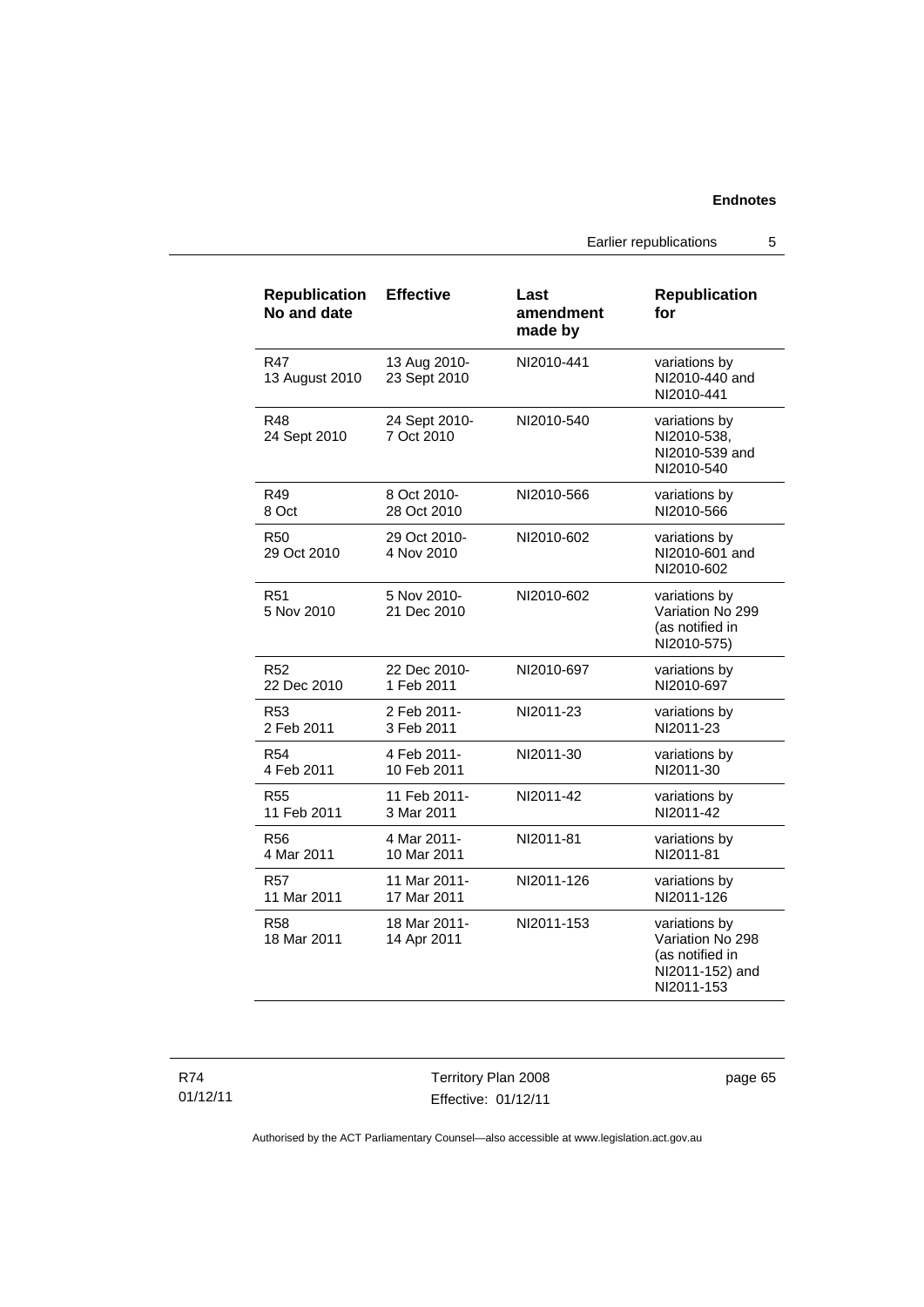page 66

| <b>Republication</b><br>No and date | <b>Effective</b>            | Last<br>amendment<br>made by | <b>Republication</b><br>for                                                 |
|-------------------------------------|-----------------------------|------------------------------|-----------------------------------------------------------------------------|
| R <sub>59</sub><br>15 Apr 2011      | 15 Apr 2011-<br>20 Apr 2011 | NI2011-194                   | variations by<br>NI2011-193 and<br>NI2011-194                               |
| R60<br>21 Apr 2011                  | 21 Apr 2011-<br>28 Apr 2011 | NI2011-204                   | variations by<br>NI2011-204                                                 |
| R <sub>61</sub><br>29 Apr 2011      | 29 Apr 2011-<br>11 May 2011 | NI2011-207                   | variations by<br>NI2011-206 and<br>NI2011-207                               |
| R62<br>12 May 2011                  | 12 May 2011-<br>18 May 2011 | NI2011-226                   | variations by<br>NI2011-226                                                 |
| R63<br>19 May 2011                  | 19 May 2011-<br>26 May 2011 | NI2011-238                   | variations by<br>NI2011-237 and<br>NI2011-238                               |
| R64<br>27 May 2011                  | 27 May 2011-<br>9 Jun 2011  | NI2011-258                   | variations by<br>NI2011-255,<br>NI2011-256.<br>NI2011-257 and<br>NI2011-258 |
| R65<br>10 Jun 2011                  | 10Jun 2011-<br>23 Jun 2011  | NI2011-284                   | variations by<br>NI2011-283 and<br>NI2011-284                               |
| R66<br>24 Jun 2011                  | 24 Jun 2011-<br>7 Jul 2011  | NI2011-309                   | variations by<br>NI2011-309                                                 |
| R67<br>8 Jul 2011                   | 8 Jul 2011-<br>26 Aug 2011  | NI2011-355                   | variations by<br>NI2011-353,<br>NI2011-354 and<br>NI2011-355                |
| R68<br>27 Aug 2011                  | 27 Aug 2011-<br>1 Sep 2011  | NI2011-481                   | variations by<br>NI2011-481                                                 |
| R <sub>69</sub><br>2 Sep 2011       | 2 Sep 2011-<br>15 Sep 2011  | NI2011-481                   | variations by<br>NI2011-478,<br>NI2011-479 and<br>NI2011-480                |
| <b>R70</b><br>16 Sep 2011           | 16 Sep 2011-<br>6 Oct 2011  | NI2011-541                   | variations by<br>NI2011-541                                                 |
|                                     | Territory Plan 2008         |                              | R74                                                                         |
| Effective: 01/12/11                 |                             |                              | 01/12/11                                                                    |

### 5 Earlier republications